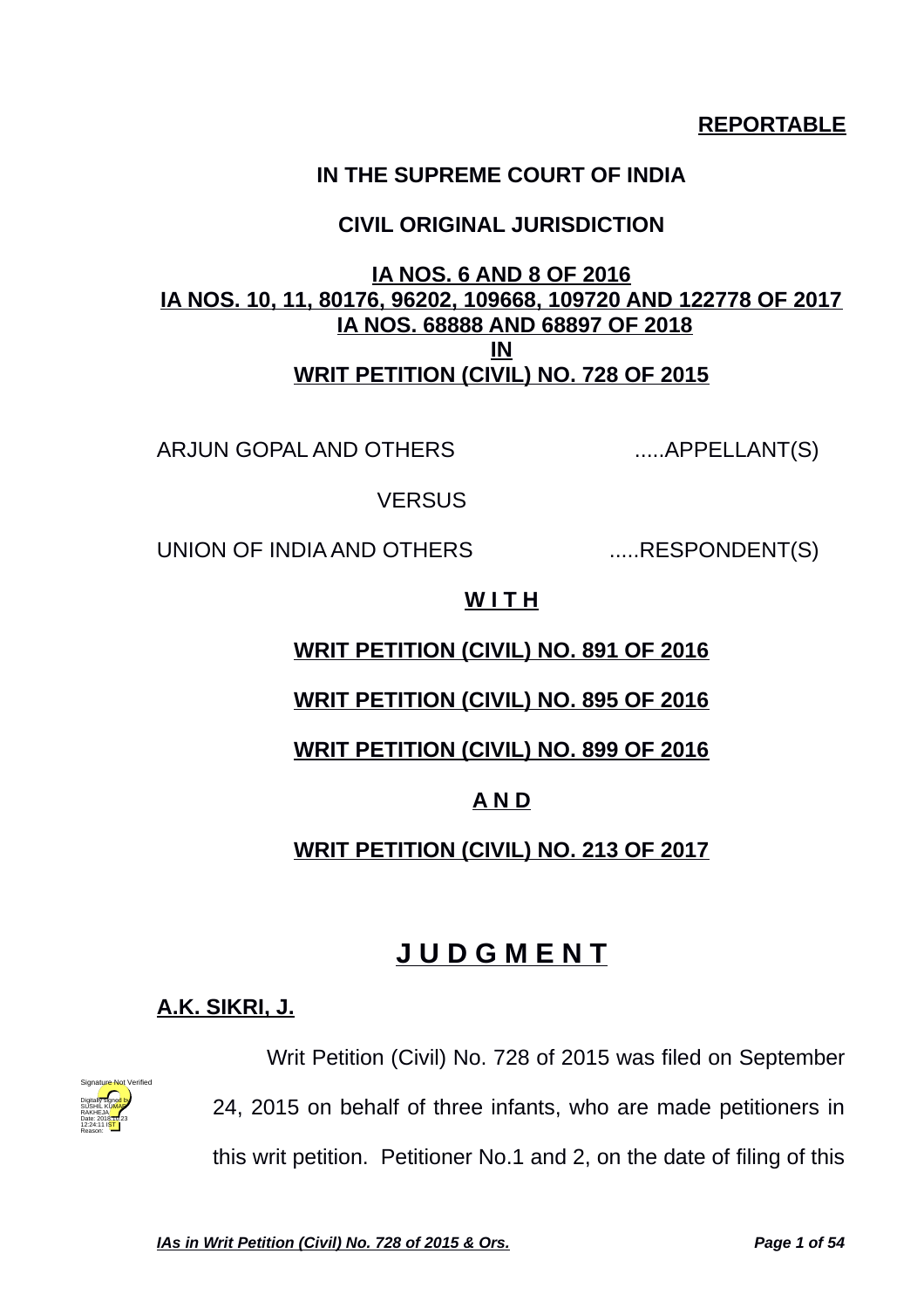writ petition, were six months old and petitioner No.3 was fourteen months old. This petition has been filed through their next friends, i.e. their fathers, who are concerned about the health of their children as they feel that due to the alarming degradation of the air quality, leading to severe air pollution in the city of Delhi (where these petitioners reside), the petitioners may encounter various health hazards. Poor, very poor or severe air quality/air pollution affects all citizens, irrespective of their age. However, claim the petitioners, children are much more vulnerable to air pollutants as exposure thereto may affect them in various ways, including aggravation of asthma, coughing, bronchitis, retarded nervous system breakdown and even cognitive impairment. The petition accepts that there are number of reasons which have contributed to poor air quality in Delhi and National Capital Region (for short, 'NCR'). At the same time, it is emphasised that air pollution hits its nadir during *Diwali* time because of indiscriminate use of firecrackers, the chemical composition whereof increases harmful particulate matters such as  $PM_{2.5}$  or  $PM_{10}$  at alarming level thereby bringing the situation of *'*emergency*'*. The petitioners have, thus, prayed for direction to the official respondents to take possible measures for checking the pollution by stricking at the causes of the pollution, which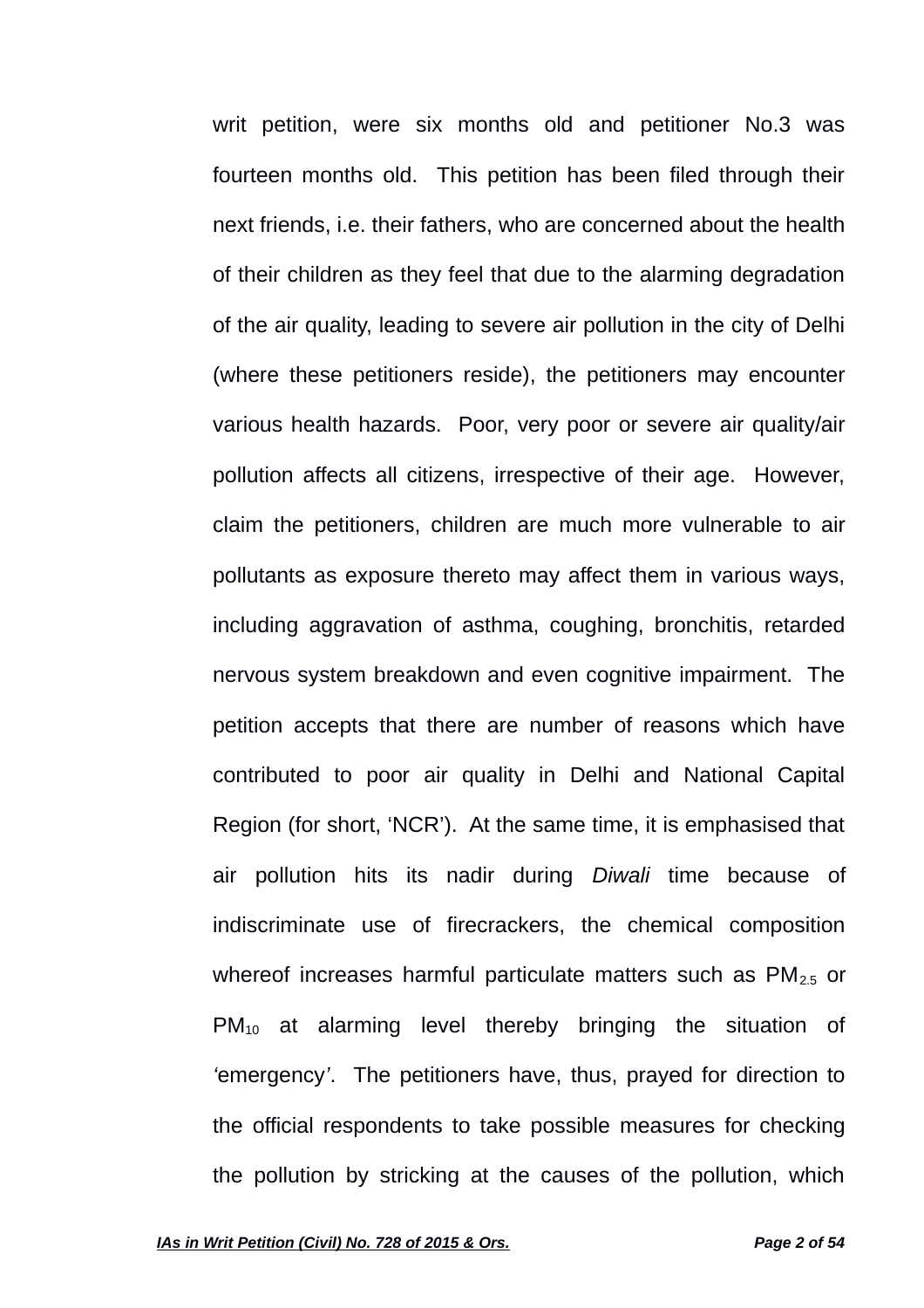includes seasonal crop burning, indiscriminate dumping of dust/*malba* and other pollutants, etc. The prayer also includes banning the use, in any form, of firecrackers, sparkles and minor explosives, in any form, during festivals or otherwise.

- 2) This petition came up for preliminary hearing on October 08, 2015 when notice was issued and the matter was directed to be listed on October 16, 2015 at 2:00 p.m. since the petitioners wanted stay on burning of crackers during Diwali, which was around the corner in that year. When the matter was taken up on October 16, 2015, certain suggestions were made by the learned counsel appearing for the petitioners, which were as under:
	- "1. Restrict licenses to low hazard fireworks.
	- 2. Period of grant of license is too early need not be from 2 days prior to Dussehra.
	- 3. Restrict window for use of fireworks to be from 7:00 p.m. to 9:00 p.m.
	- 4. RWAs to hold community fireworks for a brief period of 30 minutes on a single day.
	- 5. Government be directed to give wide publicity to the ill effects of fireworks and encourage restraint on responsible use.
	- 6. Encourage teachers to tell students not to buy and use fireworks."
- 3) Suggestion Nos. 5 and 6 were accepted and the relevant portion

of the order that was passed reads as under: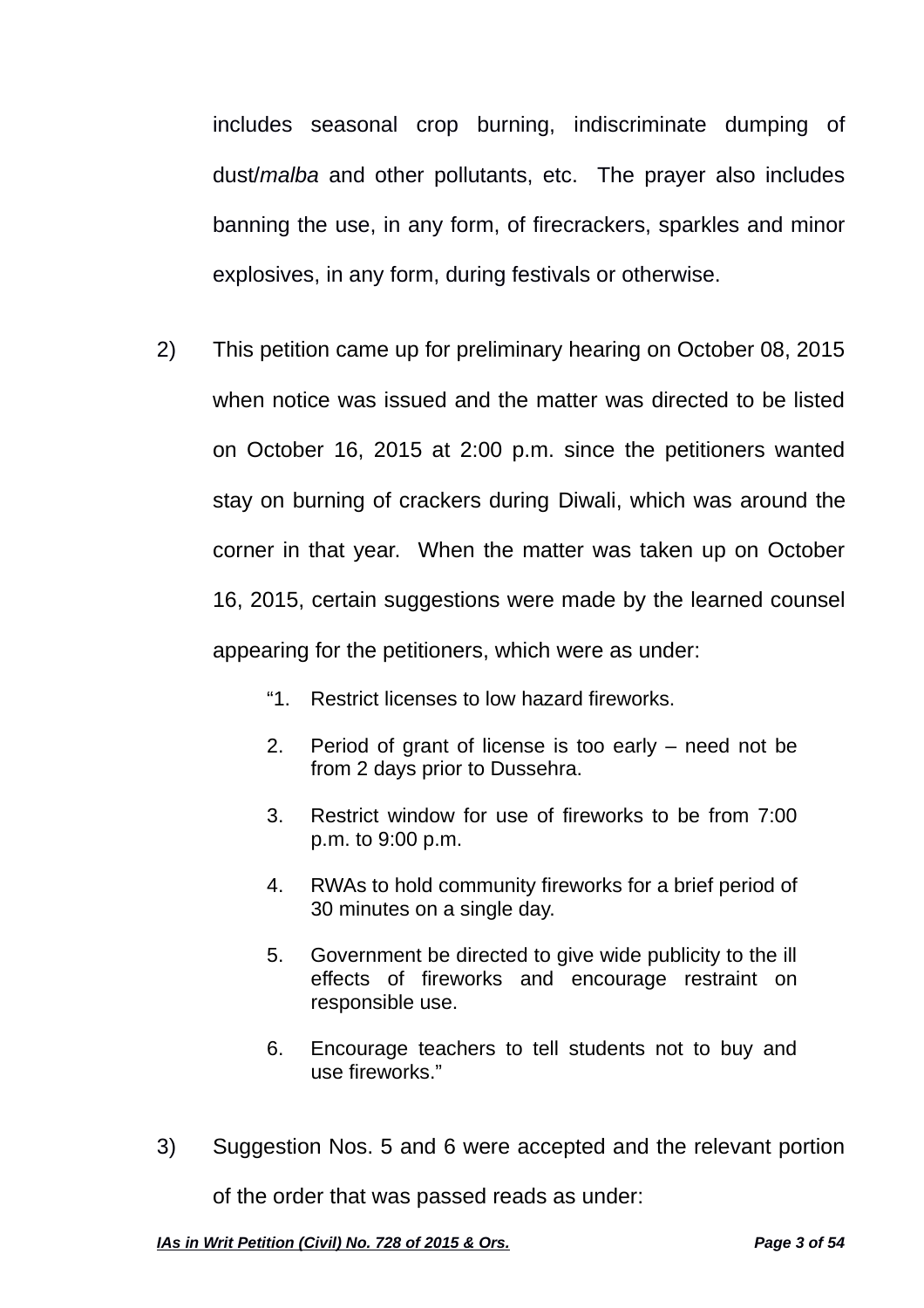"In our view for the present, if we accept suggestion Nos. 5 and 6 it will not in any way affect the interest of the respondents.

Shri Ranjit Kumar, learned Solicitor General appearing for the Union of India states that the Union Government has already taken enough and effective steps to give wide publicity to the ill effects of fireworks.

In spite of the submission so made by the learned Solicitor General, we intend to pass the following order:

"The Union Government and all the State Governments will give wide publicity both in print and Electronic media to the ill effects of fireworks and advise people accordingly.

We also direct the Teachers/Lecturers/Assistant Professors/ Professors of the Schools and Colleges to educate the students about the ill effects of the fireworks.""

4) Thereafter, this petition was taken up along with certain other connected petitions, including Writ Petition (Civil) No. 13029 of 1985 titled *'M.C. Mehta* v. *Union of India*' and orders dated December 16, 2015 were passed issuing several directions with a view to reducing the levels of air pollution within the NCR, as the issues in those writ petitions pertained to air pollution in Delhi and NCR as well. It may be mentioned that the directions issued therein were general in nature though concerning the problem of air pollution. Thereafter also the instant writ petition, along with the *M.C. Mehta* case and other cases, came up for hearing and it is not necessary to take note of all those orders.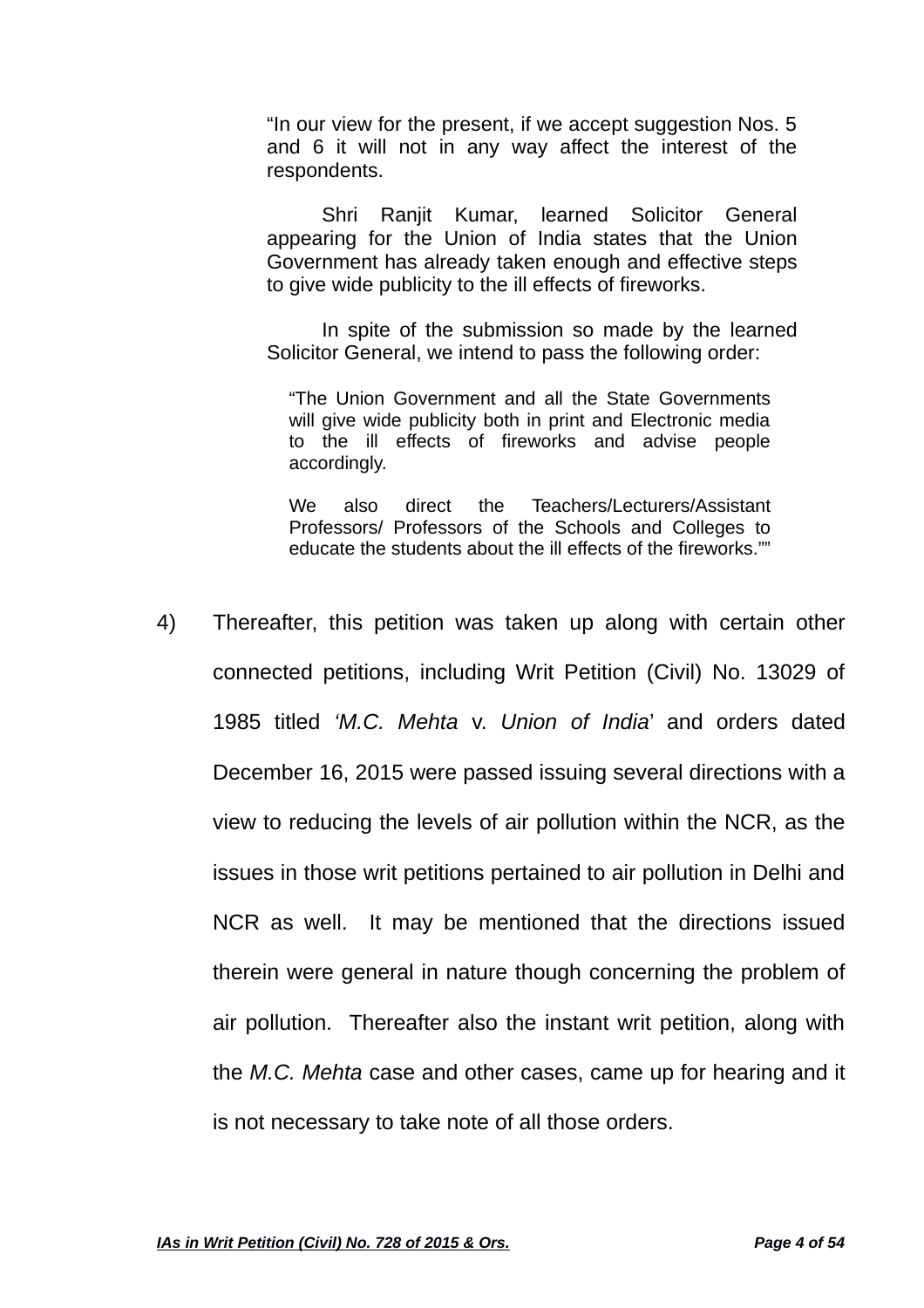- 5) Pertinently, during *Diwali* of 2016, which was celebrated on October 30, 2016, the air quality in Delhi and NCR worsened alarmingly. In fact, certain reports indicated that the air quality standards in early November of that year were the worst in the world. This prompted the Court to take up IA No.4 filed in this writ petition. After hearing the parties, it passed orders dated November 11, 2016.
- 6) The petitioners had pressed for interim relief in respect of fireworks, drawing the attention of this Court to the emergent situation that has resulted in worsening the air quality standards in Delhi and National Capital Region (NCR) because of extensive use of fireworks, including firecrackers during Diwali last year. It was pointed out that onset of winter itself deteriorates air quality in this region and it gets aggravated because of festival/marriage season that occurs during these very months. Taking note of the aforesaid factors, particularly impact of fireworks on the ambient air and unhealthy effects thereof which had created unprecedented situation in Delhi, with air pollution going up at alarming levels and making it the most polluted city in the world, the order dated November 11, 2016 was passed. Air pollution had gone up to 29 times above the World Health Organisation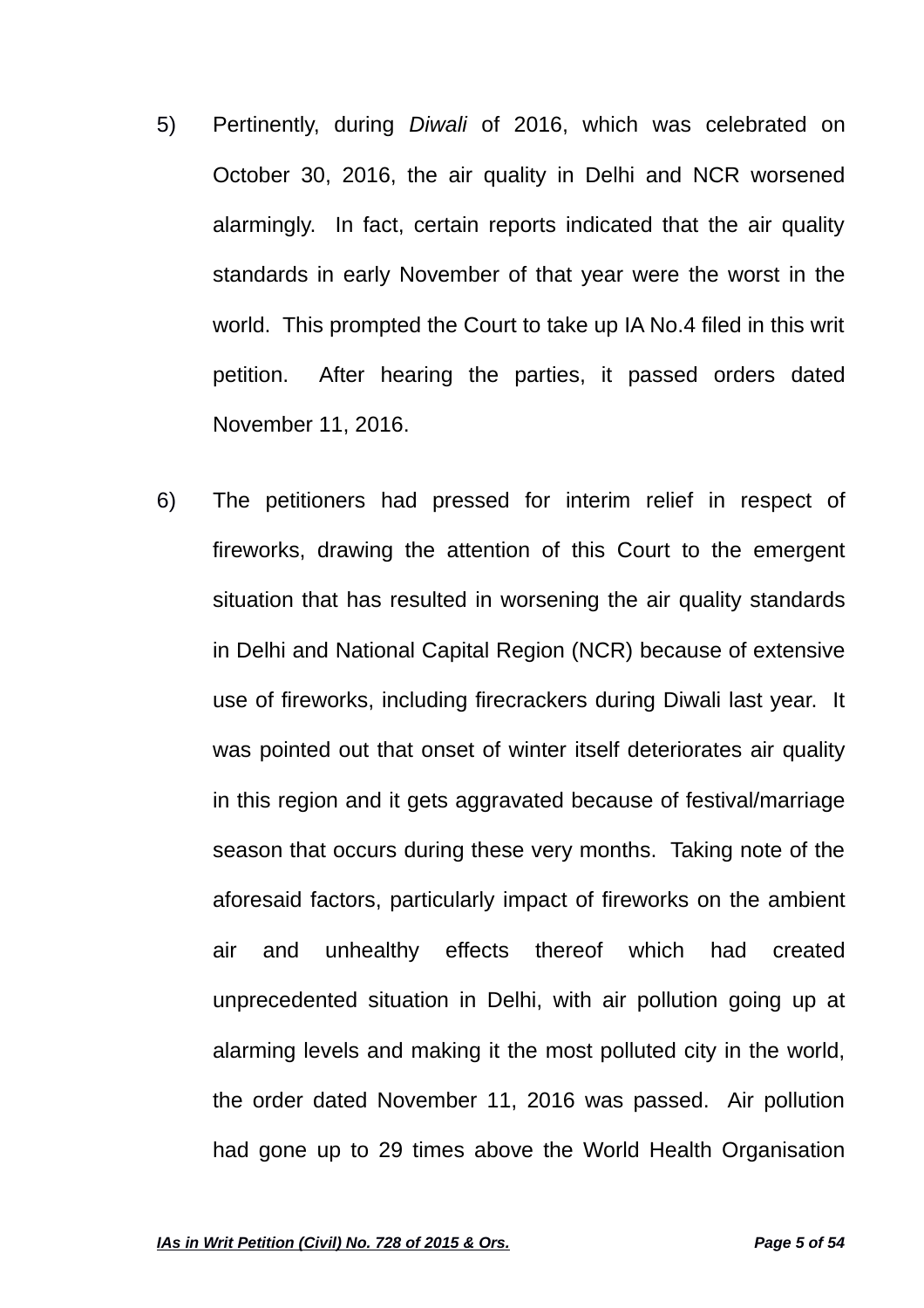(WHO) standards. In the aforesaid scenario, this Court deemed it proper to pass certain directions vide its order dated November 11, 2016 in IA No.4. Snapping the supply chain of fireworks was considered to be the more practical way of addressing the menace instead of banning the burning the crackers by individuals as it would have been difficult to monitor and enforce the burning of the crackers by the citizenry.

7) In paragraph 18 of the Order dated November 11, 2016 it was clarified that much was left to be heard, discussed and said about the rival claims and contentions. However, the Court hastened to add that harmful effects of fireworks on the ambient air and the lungs, eyes and ears of people was also an acknowledged fact, as can be seen from the following portion of the said paragraph:

> "18. We are aware that we are only issuing interim directions, and much is left to be heard, discussed and said about the rival claims and contentions. What is however indisputable is that the harmful effects of fireworks on the ambient air and the lungs, eyes and ears of people. What is also obvious is the extreme nuisance, noise the fireworks cause to citizens particularly the ailing and the aged. Therefore, though much can be argued as always about the significance and even joy of bursting fireworks, but at the same time (*sic*), prima facie, a just constitutional balance must overwhelmingly prioritize the harmful effects of this hazardous air on present and future generations, irreversible and imperceptible as they are, over the immediate commercial constraints of the manufacturers and suppliers of fireworks…"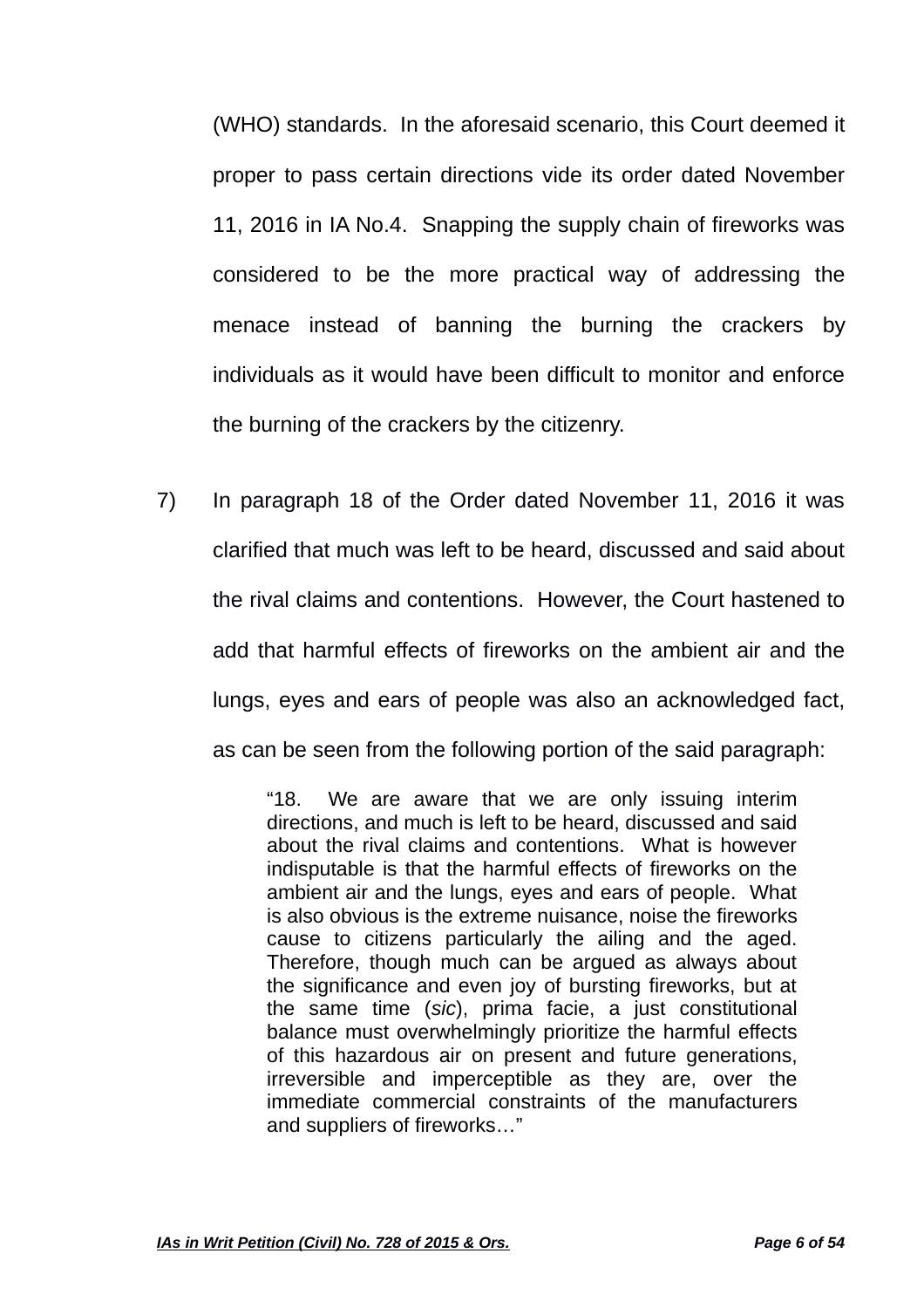8) In the process, this Court also recognised the duty of the State to ensure a healthy environment in terms of Article 48A of the Constitution of India as well as the duty of the citizens to ensure the same under Article 51A(g) of the Constitution. The Court also reminded itself of the "precautionary principle" which mandates that where there are threats of serious and irreversible damage, lack of scientific certainty should not be used as a reason for postponing measures to prevent environmental degradation. In the order the Court had taken note of the deleterious effects of air pollution on the health of the people, particularly the children. Going by all these considerations, the Court passed the following directions:

> "19. We thus consider it inappropriate that explosives which are used as fireworks should be available in the market in the NCR till further orders. The mechanism of the law in this regard is clear. Rule 118 of the Explosive Rules, 2008, framed under the Explosives Act, 1884, provides for the manner in which licenses issued under the Explosives Act to store and sell explosives could be suspended or cancelled. Sub-Rule (5) thereof specifically confers on the Central Government a power to suspend or cancel a license if it considers that it is in public interest. This provision also makes it clear that an opportunity to hear the licensee could be dispensed with if the Central Government considers that in public interest. This Court finds that the grave air quality situation in NCR is one such case, where this Court, can intervene and suspend the licenses to store and sell fireworks in the NCR. We direct the Central Government to:

(i) Suspend all such licenses as permit sale of fireworks, wholesale and retail within the territory of NCR.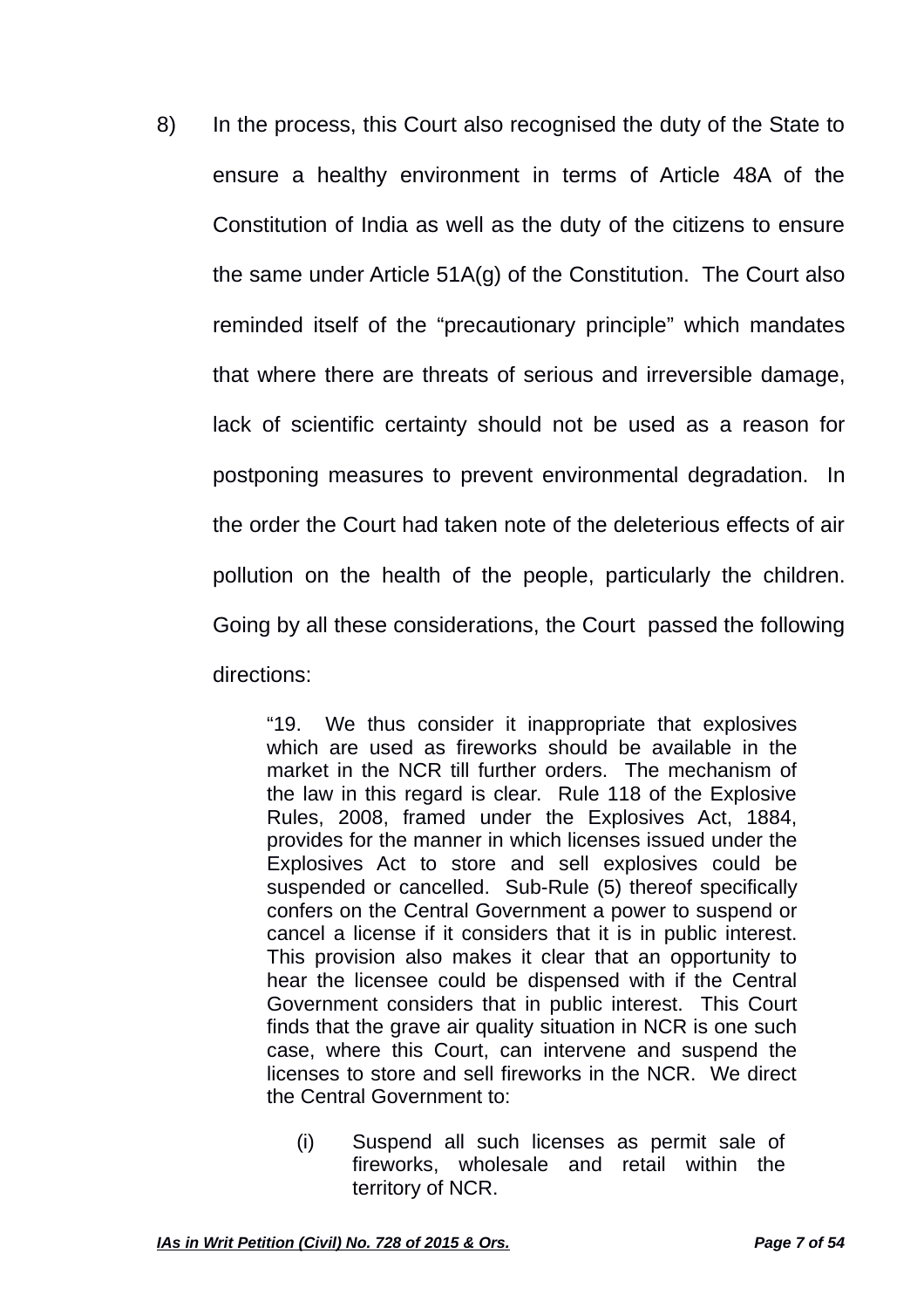- (ii) The suspension shall remain in force till further orders of this Court.
- (iii) No such licenses shall be granted or renewed till further orders.

20. In addition to the above, we direct the CPCB to study and prepare a report on the harmful effects of the materials which are currently being used in the manufacture of fireworks. The report shall be submitted within a period of three months to this Court."

- 9) Since direction was given to the Central Pollution Control Board (CPCB) to study and prepare a report of the harmful effects of the materials which are currently being used in the manufacture of fireworks and submit a report within three months, the matter was taken up for consideration thereafter from time to time.
- 10) Thereafter, the manufacturers of firecrackers as well as license holders also filed applications for modification of the aforesaid interim order. It included IA No. 52448 of 2017. Because of these applications, the matter was heard by a Bench of this Court and orders dated September 12, 2017 were passed in the aforesaid IA. In this order also, the Court recognised severity of air pollution in Delhi and NCR. The Court also discussed the manner in which air quality had worsened due to fireworks during *Diwali* days in the year 2016. The Court took note of the steps that were taken by different authorities aiming to reduce air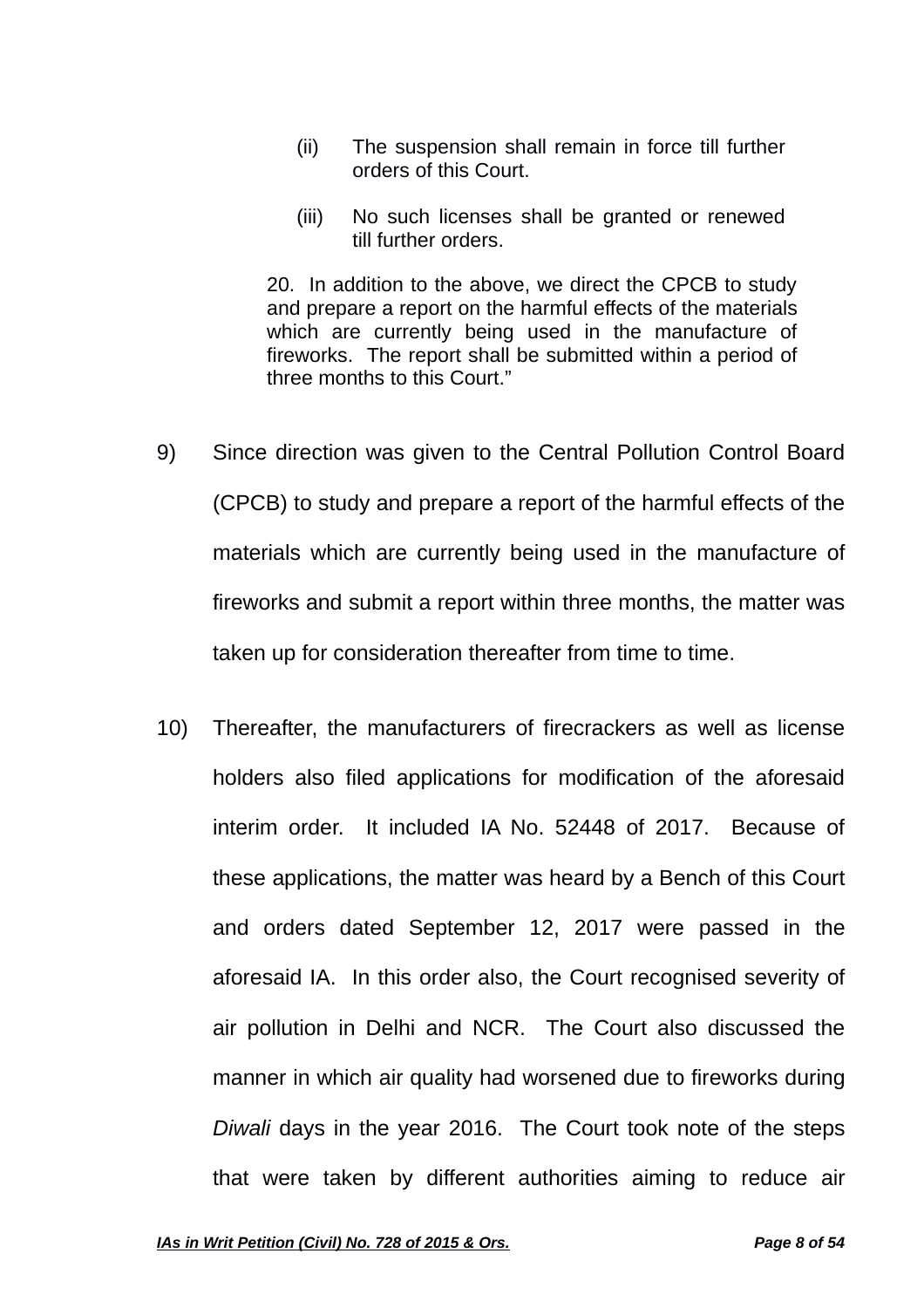pollution after the passing of orders dated November 11, 2016; the legal provisions contained in the Explosives Act, 1884 and the Explosive Rules, 2008 framed thereunder; and further steps which were needed in this behalf to reduce the pollution in Delhi and NCR. The Court took note of the fact that number of measures were required to be taken for improving air quality as various factors were contributing to the air pollution. It also specifically mentioned that one of the reasons was burning of crackers/fireworks during *Diwali*. On that basis, the Court also accepted that one of the possible methods for reducing it during *Diwali* is by continuing the suspension of licenses for the sale of fireworks, thereby implicitly prohibiting the bursting of fireworks. However, at the same time, the Court expressed the opinion that continuing the suspension of licenses might be too radical a step to take for the present. It was deemed appropriate to adopt a graded and balanced approach, which is necessary, that will reduce and gradually eliminate air pollution in Delhi and in the NCR caused by the bursting of fireworks. In the process, the Court took into consideration the interest of those who had already been granted a valid permanent licence to posses and sell fireworks in Delhi and the NCR. We would like to reproduce the following paragraphs from the said order: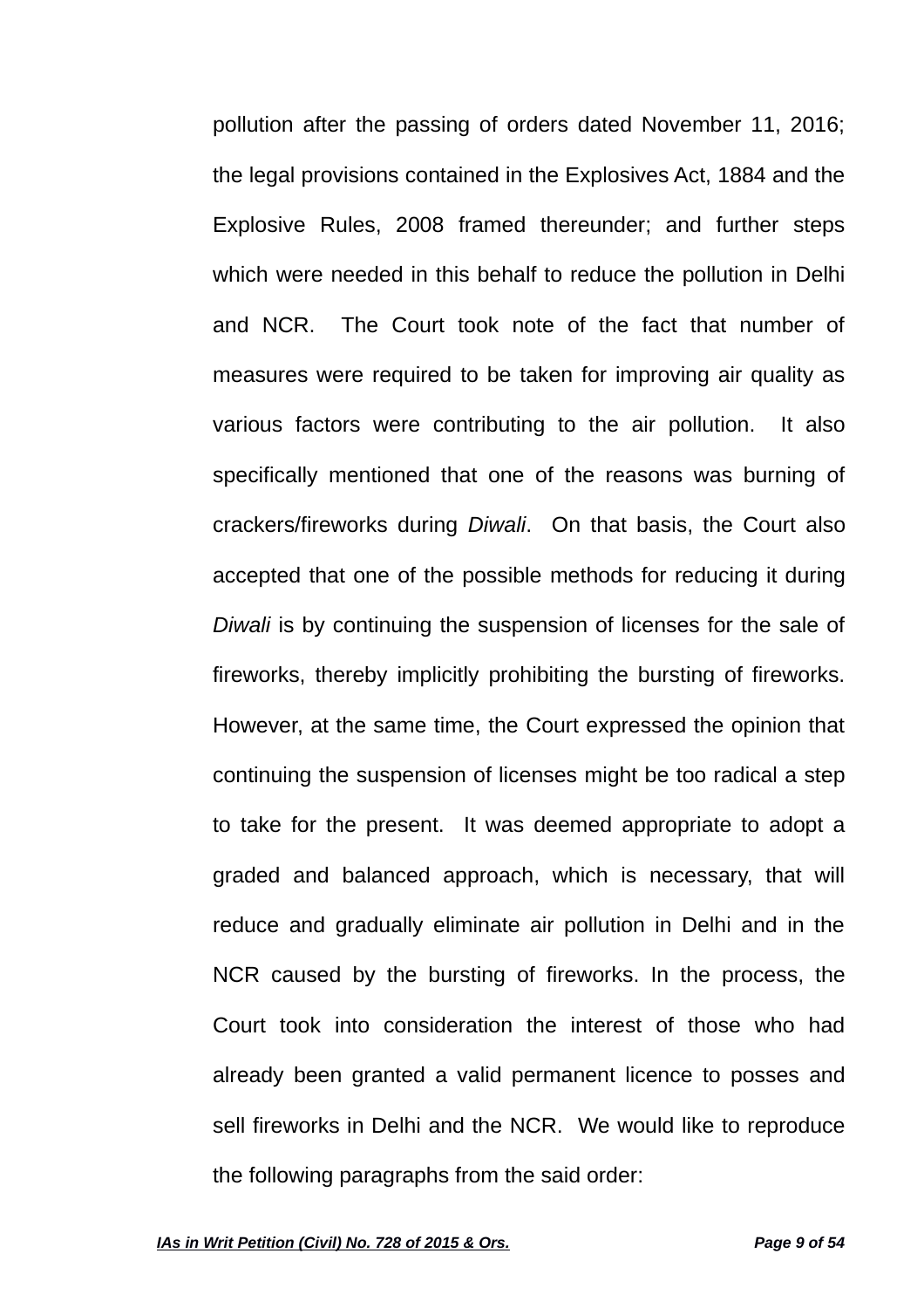"67. The right to health coupled with the right to breathe clean air leaves no manner of doubt that it is important that air pollution deserves to be eliminated and one of the possible methods of reducing it during Diwali is by continuing the suspension of licences for the sale of fireworks and therefore implicitly, prohibiting the bursting of fireworks.

68. In our considered opinion, continuing the suspension of licences might be too radical a step to take for the present – a graded and balanced approach is necessary that will reduce and gradually eliminate air pollution in Delhi and in the NCR caused by the bursting of fireworks. At the same time it is necessary to ensure that injustice is not caused to those who have already been granted a valid permanent licence to possess and sell fireworks in Delhi and the NCR. The graded and balanced approach is not intended to dilute our primary concern which is and remains the health of everybody and the human right to breathe good quality air or at least not be compelled to breathe poor quality air. Generally speaking this must take precedence over the commercial or other interest of the applicant and those granted a permanent licence to possess and sell fireworks.

69. But, from the material before us, it cannot be said with any great degree of certainty that the extremely poor quality of air in Delhi in November and December 2016 was the result only of bursting fireworks around Diwali. Certainly, there were other causes as well, but even so the contribution of the bursting of fireworks cannot be glossed over. Unfortunately, neither is it possible to give an accurate or relative assessment of the contribution of the other identified factors nor the contribution of bursting fireworks to the poor air quality in Delhi and in the NCR. Consequently, a complete ban on the sale of fireworks would be an extreme step that might not be fully warranted by the facts available to us. There is, therefore, some justification for modifying the interim order passed on  $11<sup>th</sup>$ November, 2016 and lifting the suspension of the permanent licences.

70. At the same time, it cannot be forgotten that admittedly there is a huge quantity of fireworks in Delhi and in the NCR and the figure has been provided to us by the applicant. Similarly, there can be no doubt that the Delhi Police had issued a large number of temporary licences in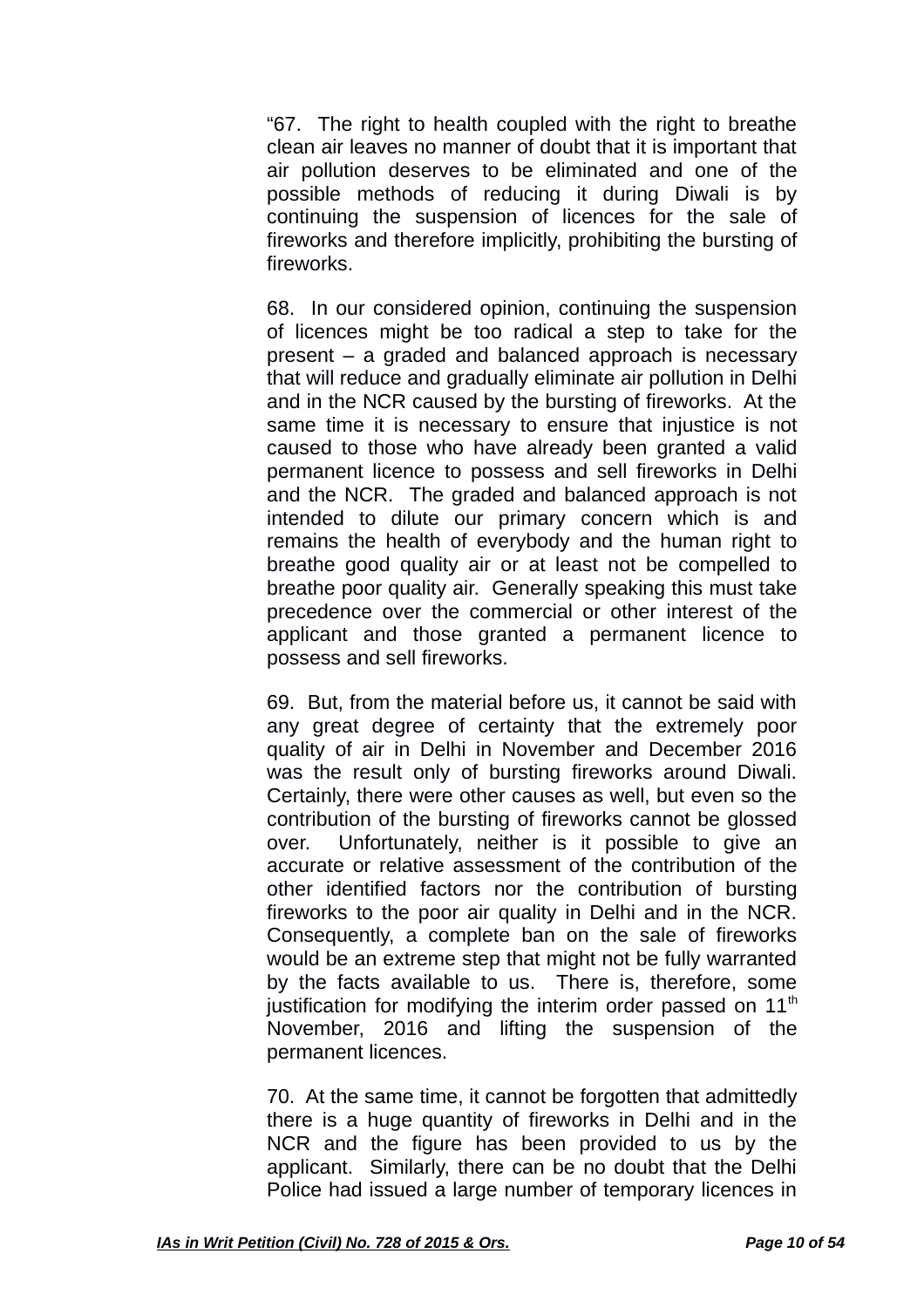2016 and it would not be unreasonable to assume that around and during Diwali, there would have been some illegal temporary shops set up, whether known or not known to the police. We do not have the figures with regard to the NCR, but we assume that like in Delhi, a large number of temporary licences have been issued for the possession and sale of fireworks. Therefore, there is a need to regulate the availability and sale of fireworks in Delhi and the NCR<sup>"</sup>

11) It was followed by the following directions:

"71. As mentioned above, the health of the people in Delhi and in the NCR must take precedence over any commercial or other interest of the applicant or any of the permanent licensees and, therefore, a graded regulation is necessary which would eventually result in a prohibition. Taking all factors into consideration, we are of the view that the following orders and directions are required to be issued and we do so:

(1) The directions issued by this Court in *Sadar Bazar Fire Works (Pucca Shop) Association* shall stand partially modified to the extent that they are not in conformity with the Explosives Rules which shall be implemented in full by the concerned authorities. Safety from fire hazards is one of our concerns in this regard.

(2) Specifically, Rule 15 relating to marking on explosives and packages and Rule 84 relating to temporary shops for possession and sale of fireworks during festivals of the Explosives Rules shall be strictly enforced. This should not be construed to mean that the other Rules need not be enforced – all Rules should be enforced. But if the fireworks do not conform to the requirements of Rules 15 and 84, they cannot be sold in the NCR, including Delhi and this prohibition is absolute.

(3) The directions issued and restrictions imposed in the order passed by this Court on 18th July, 2005 in *Noise Pollution (V)* shall continue to be in force.

(4) The concerned police authorities and the District Magistrates will ensure that fireworks are not burst in silence zones that is, an area at least 100 meters away from hospitals, nursing homes, primary and district health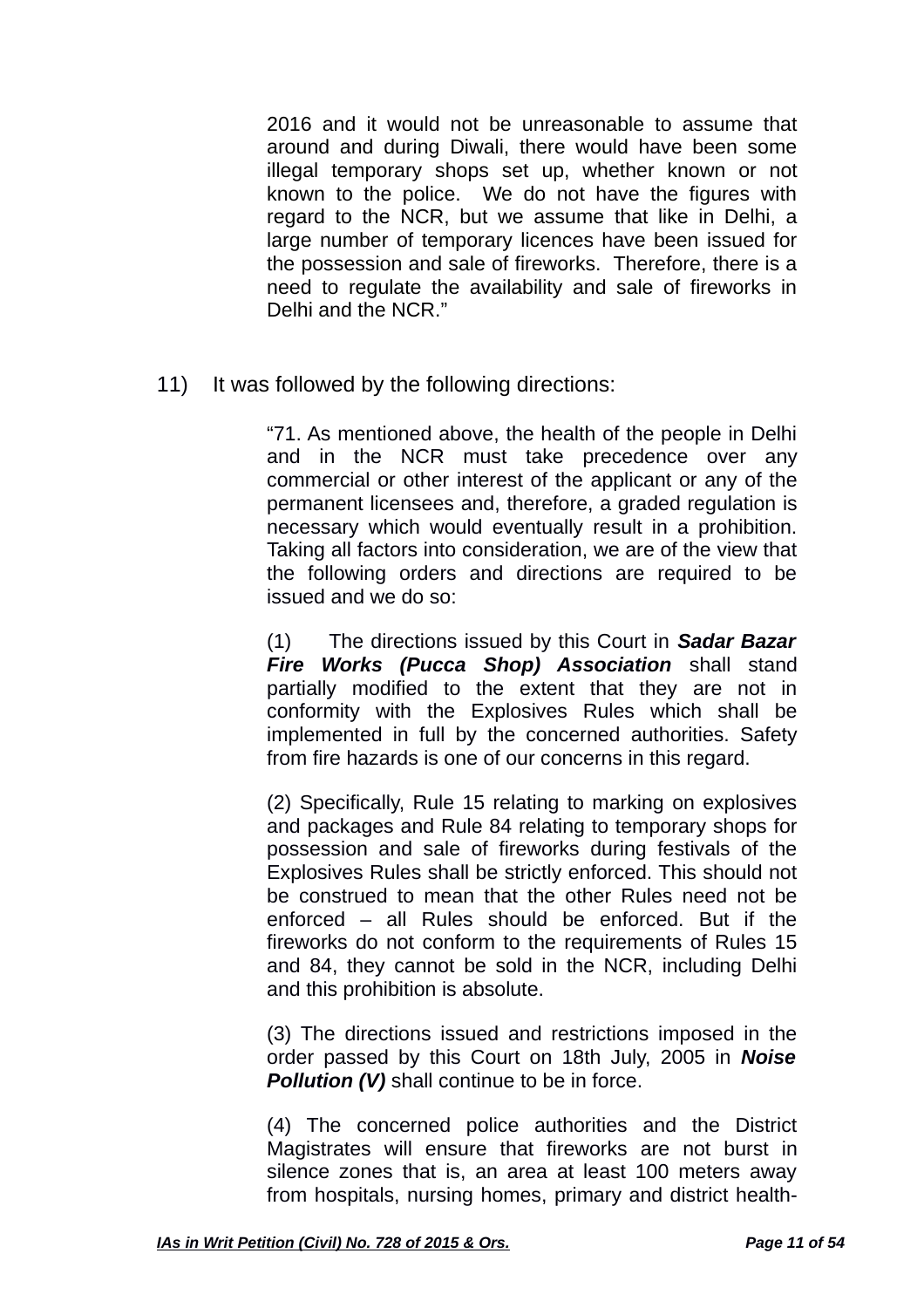care centres, educational institutions, courts, religious places or any other area that may be declared as a silence zone by the concerned authorities.

(5) The Delhi Police is directed to reduce the grant of temporary licences by about 50% of the number of licences granted in 2016. The number of temporary licences should be capped at 500. Similarly, the States in the NCR are restrained from granting more than 50% of the number of temporary licences granted in 2016. The area of distribution of the temporary licences is entirely for the authorities to decide.

(6) The Union of India will ensure strict compliance with the Notification GSR No. 64(E) dated 27th January, 1992 regarding the ban on import of fireworks. The Union of India is at liberty to update and revise this notification in view of the passage of time and further knowledge gained over the last 25 years and issue a fresh notification, if necessary.

(7) The Department of Education of the Government of NCT of Delhi and the corresponding Department in other States in the NCR shall immediately formulate a plan of action, in not more than 15 days, to reach out to children in all the schools through the school staff, volunteers and NGOs to sensitize and educate school children on the health hazards and ill-effects of breathing polluted air, including air that is polluted due to fireworks. School children should be encouraged to reduce, if not eliminate, the bursting of fireworks as a part of any festivities.

(8) The Government of NCT of Delhi and other States in the NCR may consider interacting with established medical institutions for issuing advisories cautioning people about the health hazards of bursting fireworks.

(9) The interim direction issued by this Court on 31st July, 2017 prohibiting the use of compounds of antimony, lithium, mercury, arsenic and lead in the manufacture of fireworks is made absolute. In addition, the use of strontium chromate in the manufacture of fireworks is prohibited.

(10) Fireworks containing aluminum, sulphur, potassium and barium may be sold in Delhi and in the NCR, provided the composition already approved by PESO is maintained.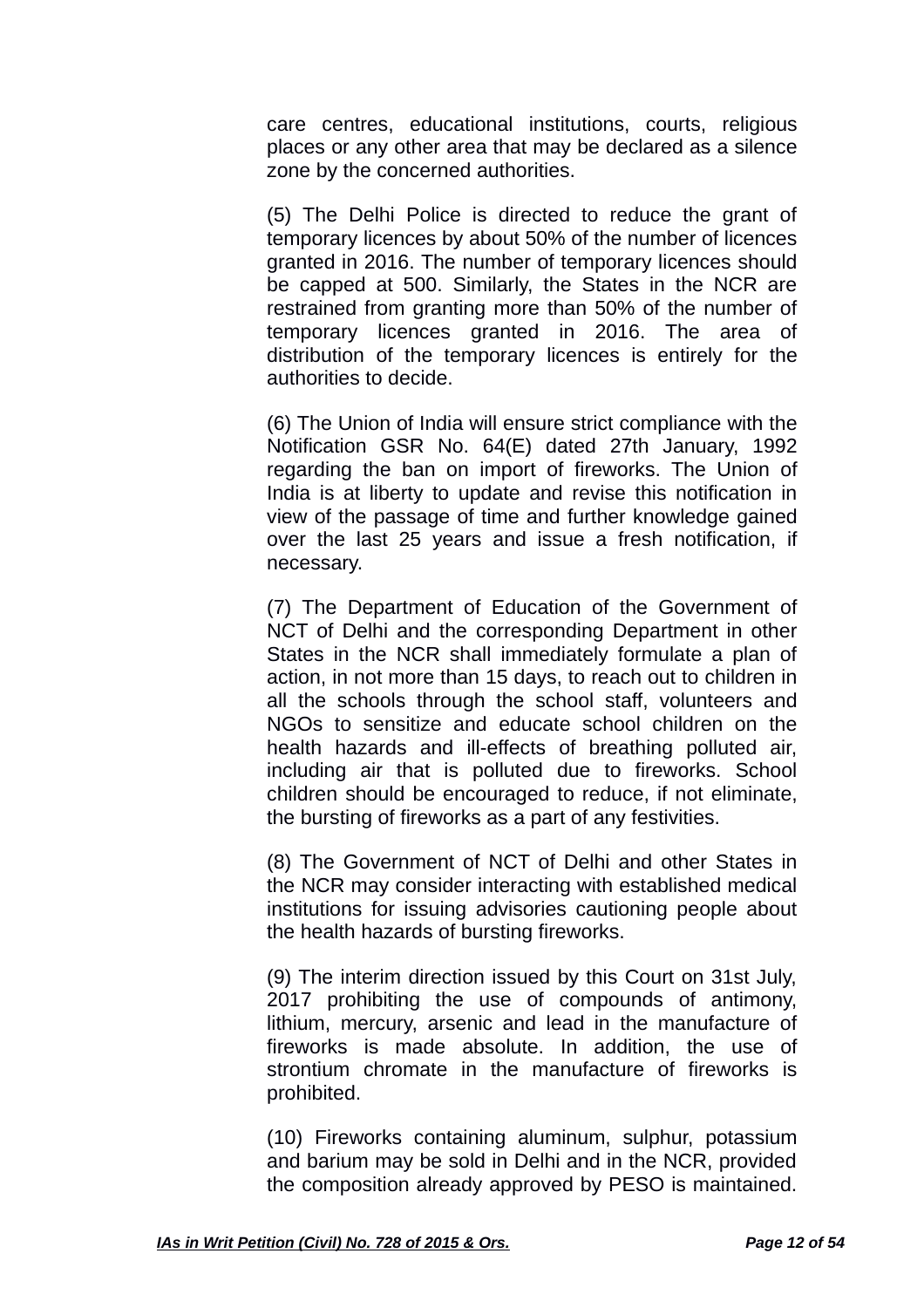It is the responsibility of PESO to ensure compliance of the standards it has formulated.

(11) Since there are enough fireworks available for sale in Delhi and the NCR, the transport of fireworks into Delhi and the NCR from outside the region is prohibited and the concerned law enforcement authorities will ensure that there is no further entry of fireworks into Delhi and the NCR till further orders. In our opinion, even 50,00,000 kg of fireworks is far more than enough for Dussehra and Diwali in 2017. The permanent licensees are at liberty to exhaust their existing stock of fireworks in Delhi and the NCR and, if that is not possible, take measures to transport the stocks outside Delhi and the NCR.

(12) The suspension of permanent licences as directed by the order dated 11th November, 2016 is lifted for the time being. This might require a review after Diwali depending on the ambient air quality post Diwali. However, it is made explicit that the sale of fireworks by the permanent licensees must conform to the directions given above and must be fully in compliance with the Explosives Rules. We were informed that the permanent licences were issued by PESO and therefore the responsibility is on PESO to ensure compliance.

(13) While lifting the suspension on the permanent licences already granted, we put these licensees on notice for Dussehra and Diwali in 2018 that they will be permitted to possess and sell only 50% of the quantity permitted in 2017 and that this will substantially reduce over the next couple of years. The permanent licensees are at liberty to file objections to this proposed direction within 30 days from today and thereafter the objections if any will be heard and decided. If no objections are filed, this direction will become absolute without any further reference to any licensee.

(14) Since there is a lack of clarity on the safety limits of various metals and constituents used in fireworks, a research study must be jointly carried out by the CPCB and the FRDC laying down appropriate standards for ambient air quality in relation to the bursting of fireworks and the release of their constituents in the air. While Schedule VII of the Environment (Protection) Rules, 1986 does deal with several metals, but as we have seen there are several other metals or constituents of fireworks that have not been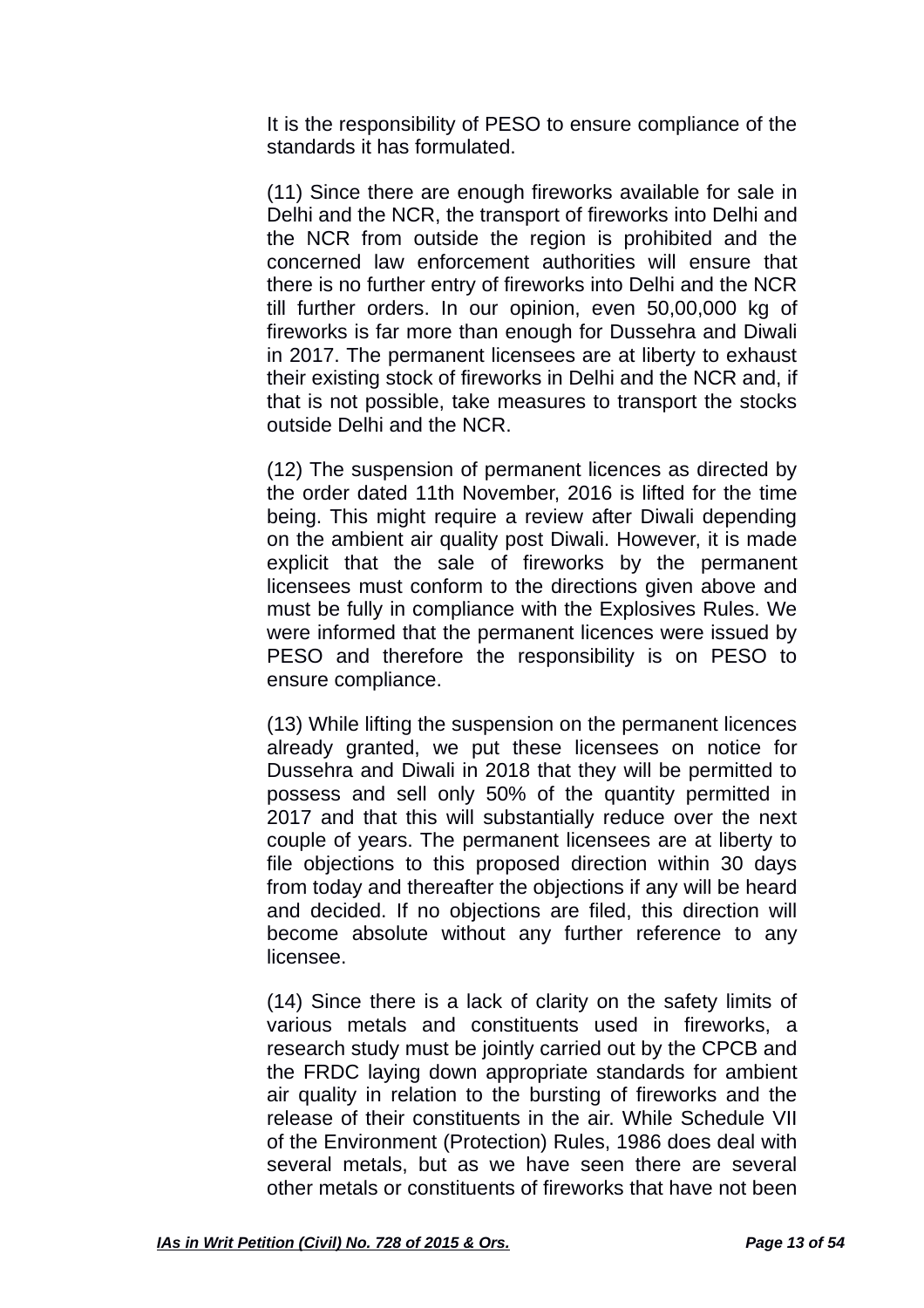studied by the CPCB and no standards have been laid down with regard to the concentration of these metals or constituents in the ambient air. The CPCB has assured us that it will complete the exercise by 15th September, 2017 but keeping in mind its track record subsequent to the order dated 11th November, 2016 this does not seem possible. Therefore, we grant time to the CPCB to come out with definite standards on or before 30th September, 2017.

(15) In any event, a research study also needs to be conducted on the impact of bursting fireworks during Dussehra and Diwali on the health of the people. We, therefore, appoint a Committee to be chaired by the Chairperson of the CPCB and consisting of officers at the appropriate level from the National Physical Laboratory, Delhi, the Defence Institute of Physiology and Allied Sciences, Timarpur, Delhi, the Indian Institute of Technology-Kanpur, scientists from the State Pollution Control Boards, the Fire Development and Research Centre, Sivakasi and Nagpur and the National Environment Engineering Research Institute (NEERI) nominated by the Chairperson of the CPCB to submit a report in this regard preferably on or before 31st December, 2017.

(16) Keeping in mind the adverse effects of air pollution, the human right to breathe clean air and the human right to health, the Central Government and other authorities should consider encouraging display fireworks through community participation rather than individual bursting of fireworks."

12) After the aforesaid order was passed, many applications were filed, from both sides, seeking modification of some of the aforesaid directions. Insofar as the petitioners are concerned, in their application for modification, they prayed for removal of Directions Nos. 5 and 10 to 13, which was in essence a prayer for restoration of earlier order dated November 11, 2016. Insofar as fireworks manufacturers, traders and license holders of the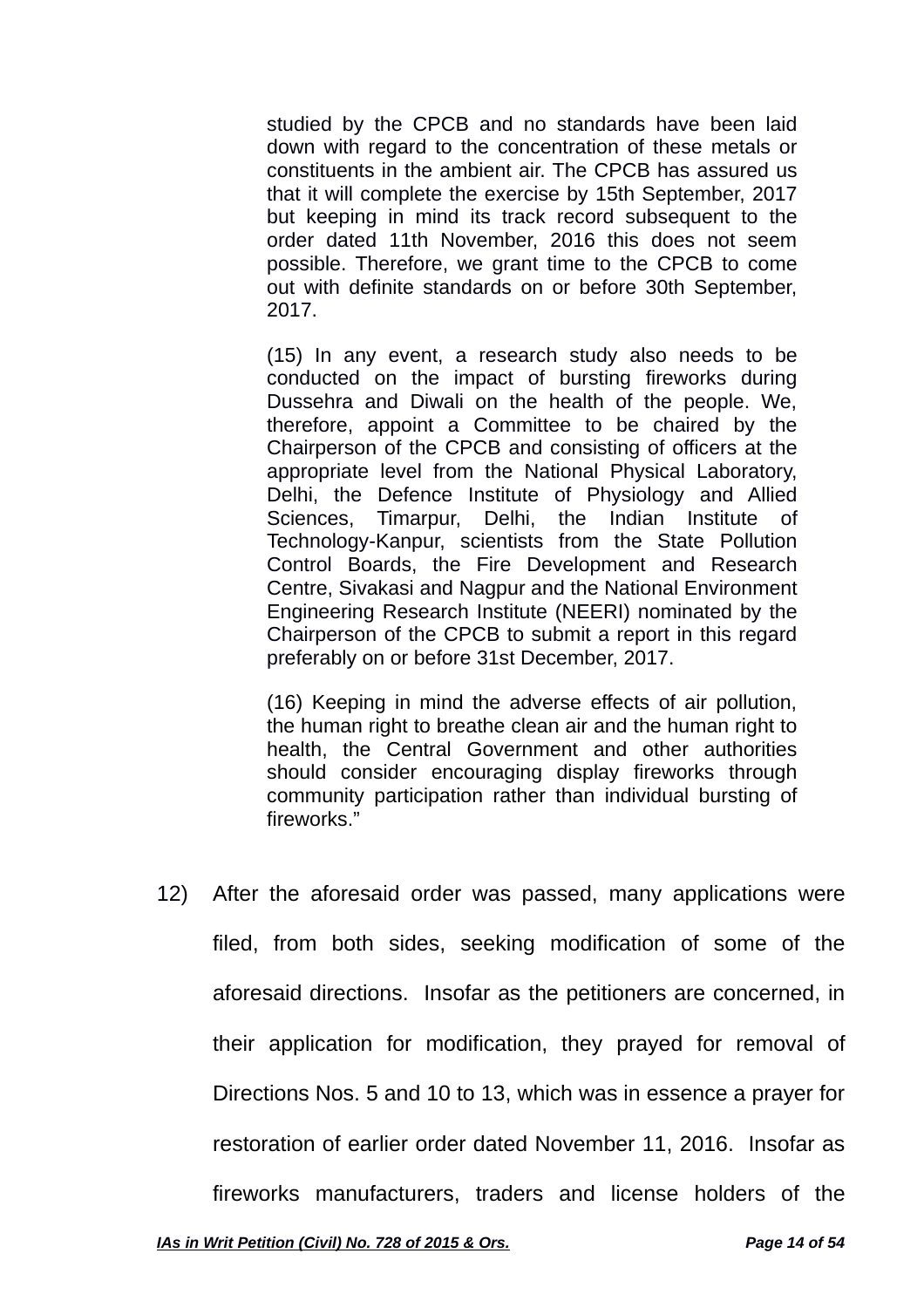fireworks/firecrackers are concerned, they wanted that relaxation given in the order dated September 12, 2017 be further liberalised.

13) After hearing both the parties, orders dated October 09, 2017 were passed. The Court accepted the fact that burning of firecrackers during *Diwali* was not the only reason for air pollution in Delhi and NCR and there was a need to tackle those factors as well. However, it was observed that the immediate impact of use of fireworks and firecrackers bursting during *Diwali* is an altogether different aspect. The Court noted that there is direct evidence of deterioration of air quality at alarming levels, which happens every year. Burning of these firecrackers during *Diwali* in 2016 had shot up PM levels by three times, making Delhi the worst city in the world insofar as air pollution is concerned. Direct and immediate cause thereof was burning of crackers during *Diwali.* The Court also remarked that every year before *Diwali* there are attempts on the part of the Government (Ministry of Environment, Government of India as well as Delhi Government), Media, NGOs and various other groups to create awareness in the general public about the ill-effects of bursting of these crackers. Campaigns are held in the schools wherein children are discouraged to have fireworks. Thus, there is virtually a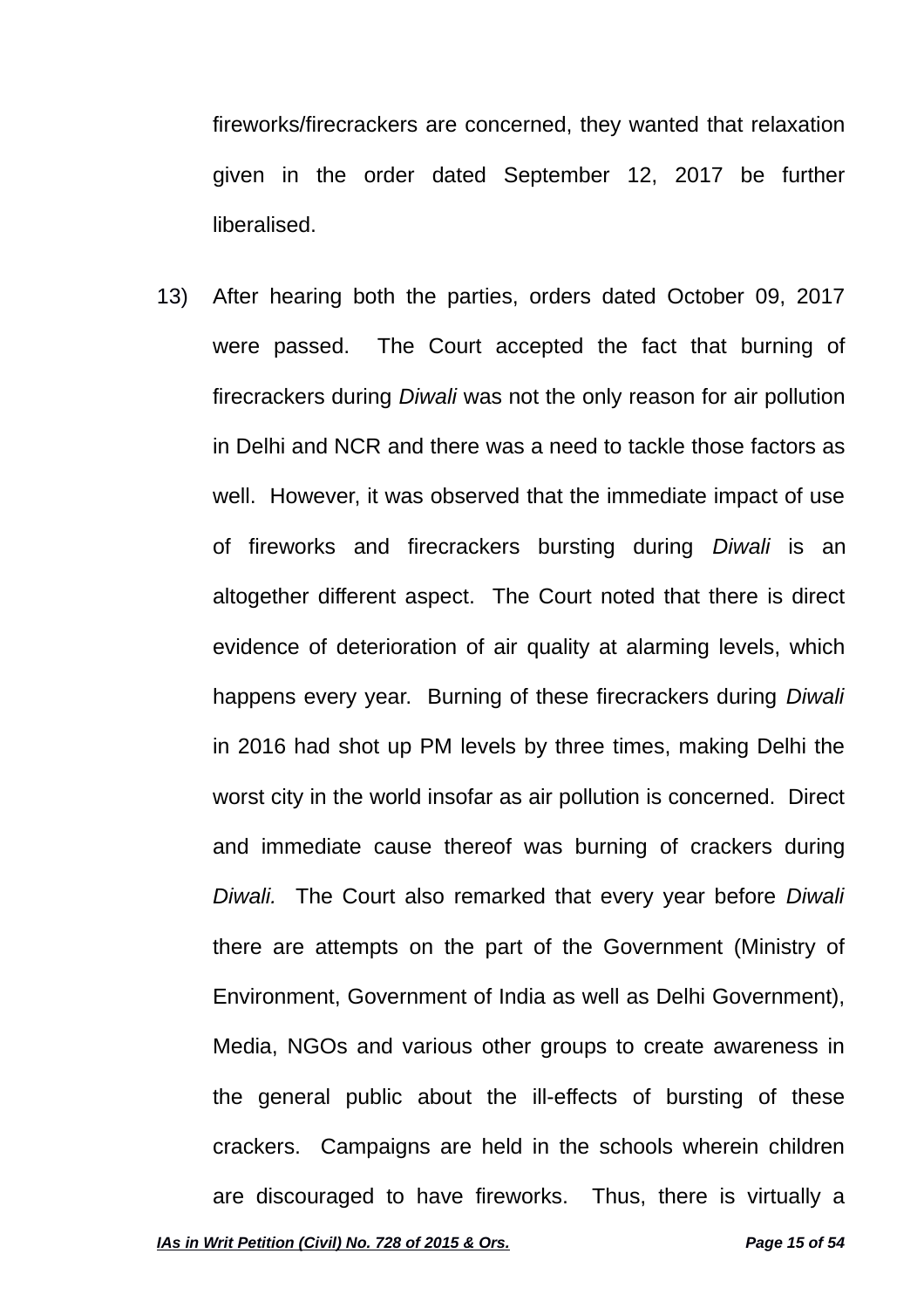consensus in the society that crackers should not be burnt during *Diwali,* which can be celebrated with equal fervour by various other means as well. Irony is that when causes are brought in the Court, there is a resistance from certain quarters. Moreover, there are adequate statutory provisions, aid whereof can be taken to ban the sale of these crackers.

14) The Court also took into consideration three substantial submissions which were made by the petitioners, viz.: (a) CPCB had taken a stand, nearly twenty years ago, that Sulphur in fireworks should not be permitted as Sulphur on combustion produces Sulphur Dioxide and the same is extremely harmful to health. The CPCB has stated that between 9:00 p.m. to midnight on *Diwali* day the levels of Sulphur Dioxide content in the air are dangerously high. Moreover, all the above authorities were also unanimous in their view that crackers should only be burst in designated places. Also the CPCB had specifically stated that joined crackers should be banned. Secondly, in the order dated November 11, 2016, licenses were suspended primarily for the reason that rising in the PM levels at alarming proportion was because of burning of crackers during *Diwali*, which had adverse harmful affect and, therefore, there was no reason to relax this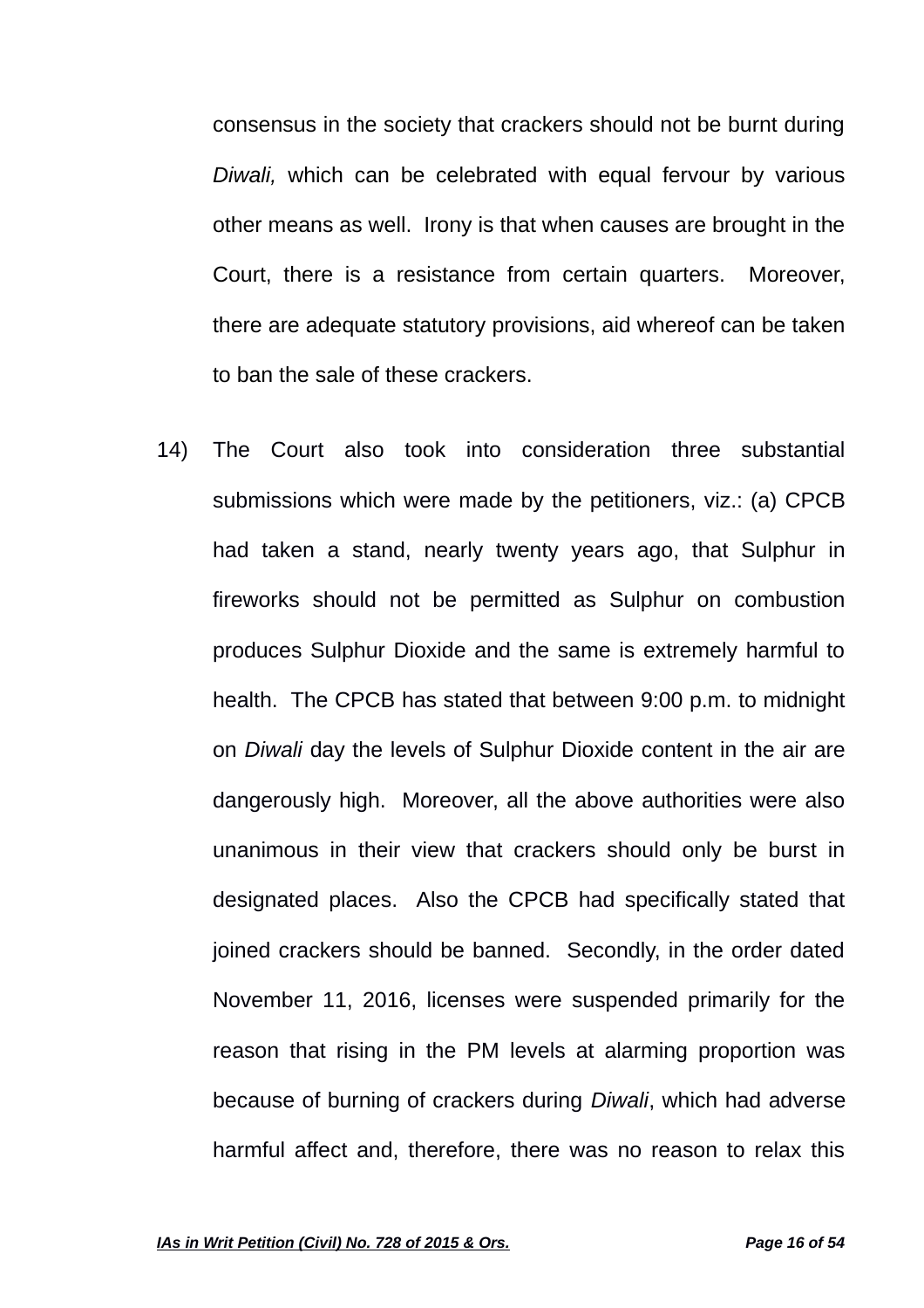condition. Another significant argument which was taken note of was that the order dated November 11, 2016 was passed immediately after the *Diwali* in the year 2016 and the effect of that order had not been tested. Going by these considerations, the Court decided to suspend the order dated September 12, 2017 at least during the *Diwali* of 2017 with the following directions:

"14...To put it clearly, though we are not tweaking with the various directions contained in the Orders dated September 12, 2017, the effect of that Order would not be given during this Diwali and, therefore, we are making it effective only from November 01, 2017. We are conscious of the fact that after the said order was passed, the police may have issued temporary licences. Accordingly, those are suspended forthwith so that there is no further sale of the crackers in Delhi and NCR. Further orders in this behalf can be passed on assessing the situation that would emerge after this Diwali season..."

15) As expected, spate of applications have been filed, most of which emanate from the aforesaid orders dated October 09, 2017. Many parties have intervened. Most of the interventionists are supporting the petitioners and want permanent ban on the burning of crackers during *Diwali*. Some have even prayed that this ban be extended to the whole country and should not be limited to only Delhi and NCR. IAs were also filed seeking ban on crop burning. The opposite group consists of manufacturers of crackers, manufacturers' association and license holders. The State of Tamil Nadu has come forward to support this category.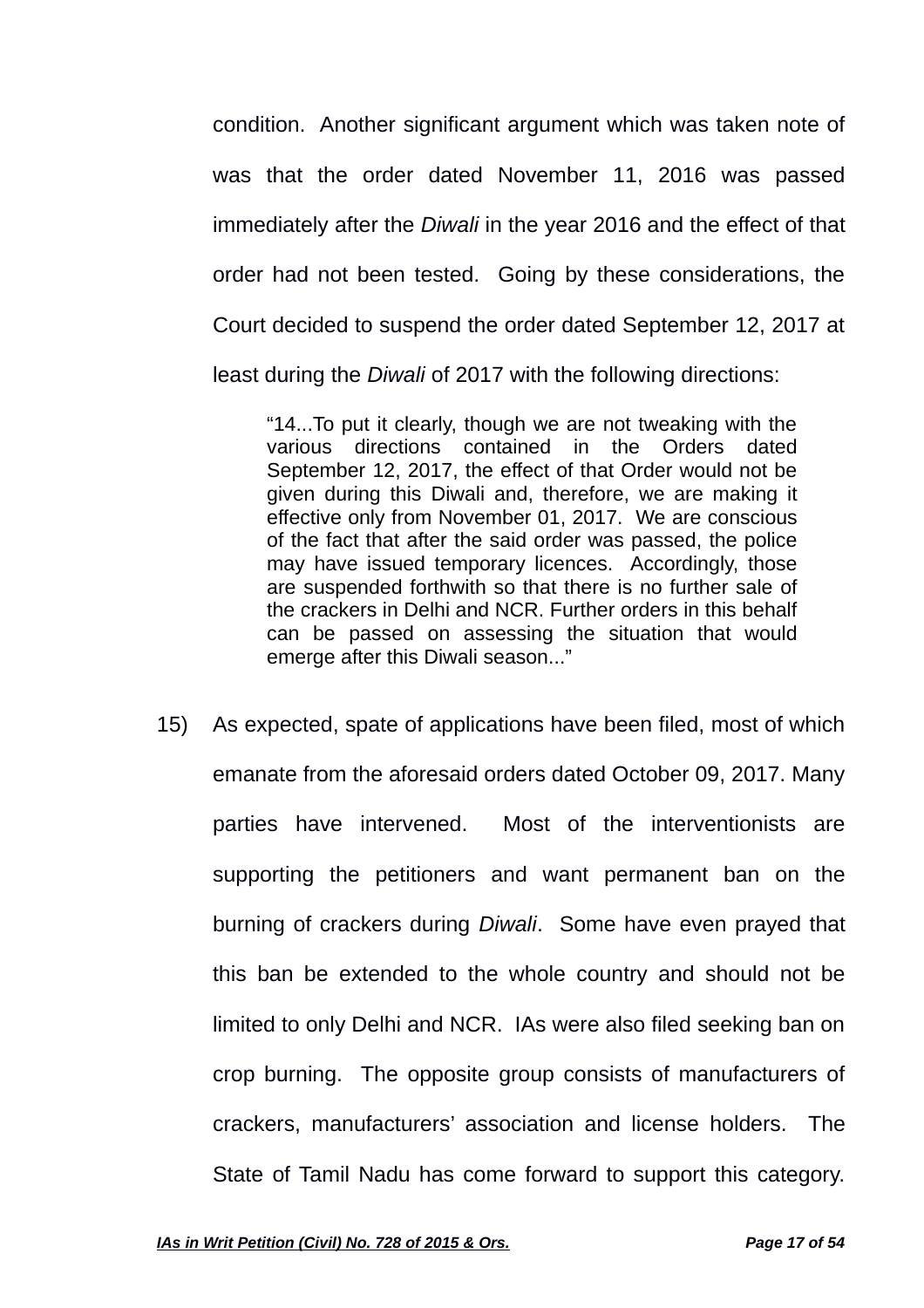Additionally, one interventionist, namely Indic Collective (applicant in IA No. 105355 of 2017), is also opposing the ban contending that burning of crackers during *Diwali* is a religious activity which is in vogue for time immemorial and, therefore, it should not be banned.

- 16) It is not necessary to take note of the arguments of each of the counsel appearing on either side. For the sake of convenience, arguments of the petitioners as well as those who have supported the petitioners' cause and the arguments of the other group which is opposing the prayers made by the petitioners, are collated and we state below these arguments and counter arguments in consolidated manner:
- *17) Petitioners' Arguments:*

(a) As far as the petitioners are concerned, they have proceeded on the premise that undeniable fact is that as a result of burning of crackers during *Diwali* PM2.5 reach an alarmingly high level which certainly is injurious to health. It is argued that the adverse affect thereof on the health of citizens, particularly children, is irreversible. It causes asthma, coughing, bronchitis, retarded nervous system breakdown and even cognitive impairment.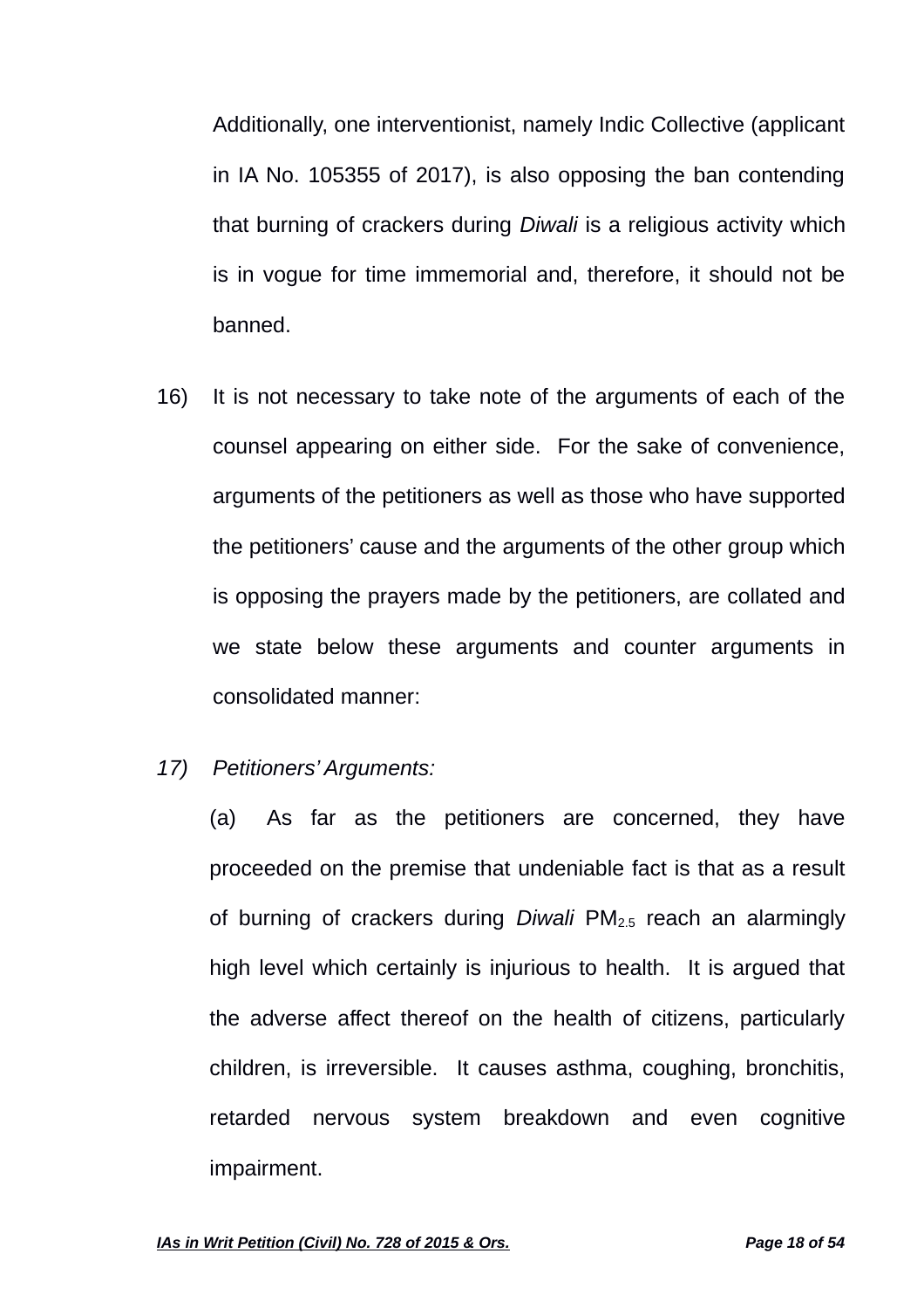(b) The official respondents had failed to address the issues and carry out desired studies in spite of the directions of this Court. Various committees set up are examining the question as to what kind of metal should be used in the manufacture of crackers. So far no study has been conducted on the ill-effect caused by  $PM_{2.5}$ .

(c) Studies by CPCB had categorically found that burning of crackers during *Diwali* was contributing to air as well as noise pollution in an alarming manner. Copies of these studies showing continuous ambient air quality during *Diwali* annexed with IA No. 109720 of 2017 is referred to. Contents of the affidavit of CPCB dated January 05, 2018 has also been relied upon.

The petitioners also rely upon the report filed by the Union of India, through the Ministry of Environment, Forest and Climate Change, wherein ill-effects of fireworks are accepted and measures suggested to tackle the same.

Opinions of prominent doctors mentioning spike in the respiratory problems among children and patients are also pointed out.

(d) Dealing with the argument of the manufacturers and traders of firecrackers based on Article 19(1)(g) of the Constitution of India, namely, fundamental right to carry on business, the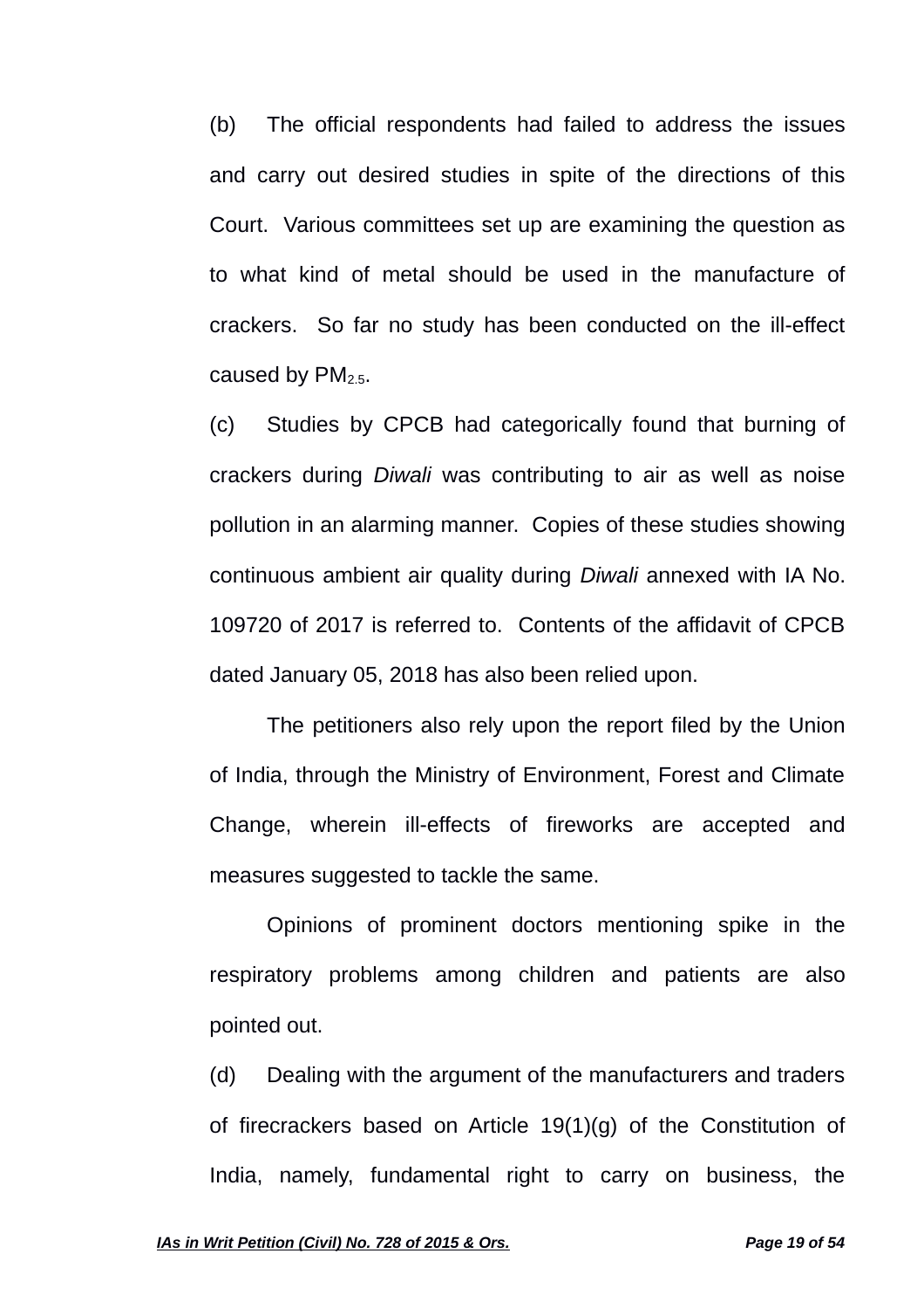submission of the petitioners is that going by the ill-effects of the firecrackers, no such right can be claimed as principle of *res extra commercium* would apply. In support, additional affidavit filed on July 26, 2017 as well as in July 2018 are referred to wherein the petitioners have sought to highlight the following aspects:

(i) These manufacturers were employing child labour. At one point of time, almost one lakh children were employed in this industry. Though it was admitted that this position does not exist any longer in view of strict measures taken by the Government.

(ii) The manufacturing of firecrackers generates a lot of waste which adds to pollution as sufficient measures are not undertaken to deal with this waste.

(iii) Number of deaths as well as injuries to persons are caused every year due to poor storage which results in occasional accidents. Likewise, the burning of these crackers also results in injuries.

(iv) Firework also leads to lot of noise and air pollution as well. Judgments of this Court in *Vellore Citizens' Welfare Forum* v. *Union of India and Others*, (1996) 5 SCC 647; and *A.P. Pollution Control Board* v. *Prof. M.V. Nayudu*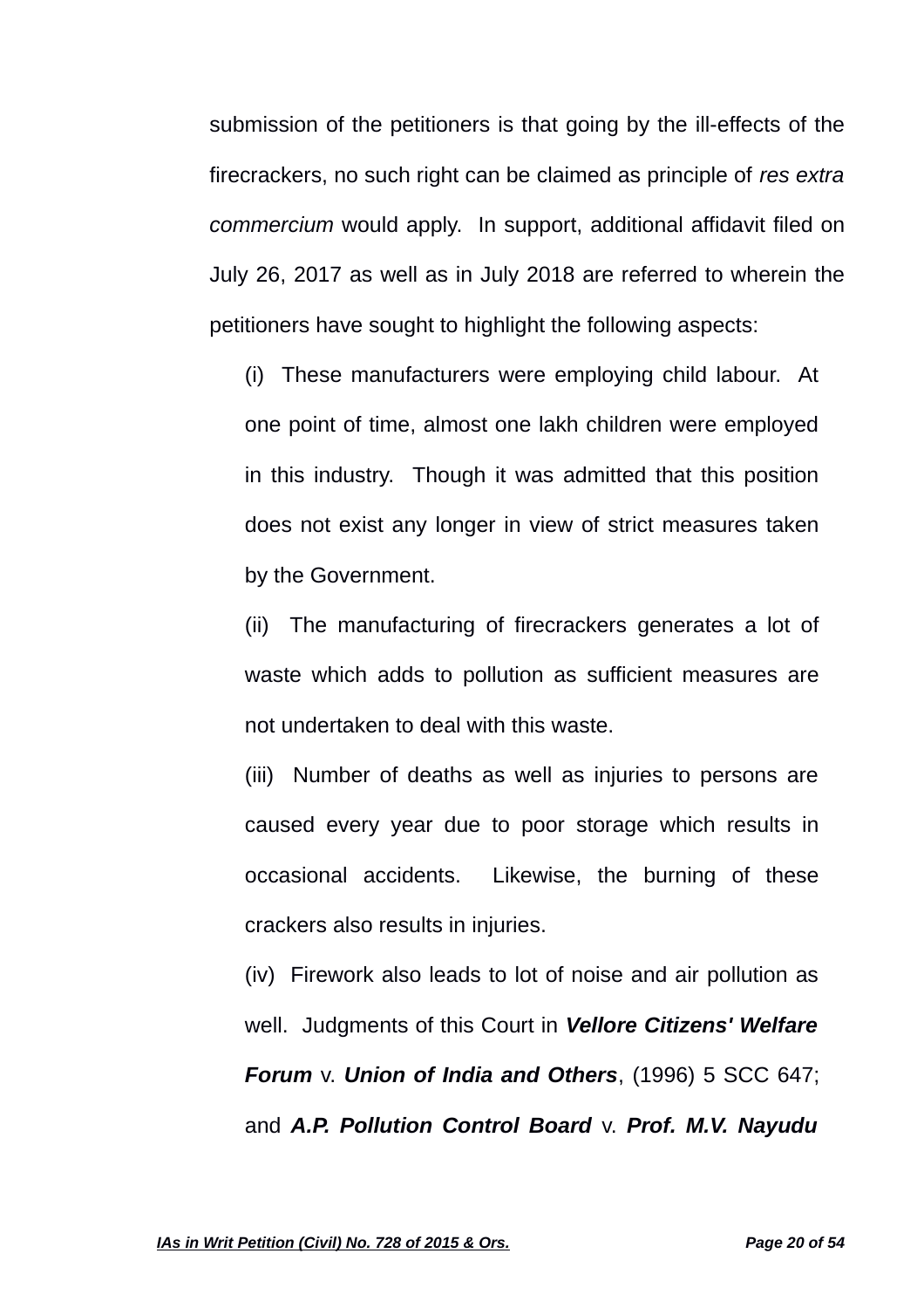*(Retd.) and Others*, (1999) 2 SCC 718, have been relied upon.

In the alternative, it was argued that even if it is accepted that argument of Article 19(1)(g) of the Constitution is available to the manufacturers and traders, such a ban on burning crackers during *Diwali* would amount to reasonable restriction having regard to the fact that right to health was also a fundamental right guaranteed under Article 21 of the Constitution. It was also submitted that the cost in the form of medical expenses which are incurred for treatment of those who suffered as a result of burning of crackers is equally high or even may be higher.

(e) One of the arguments of the opposite side was that there were no sufficient studies as to what extent the burning of crackers is contributing towards air and noise pollution and whether it was such a serious problem which warrants ban. To this, reply of the petitioners was that in the field of environmental laws, precautionary principle was also applicable which does not need exact studies or material.

(f) Insofar as argument of burning of crackers during *Diwali*, as a part of right of religious practice is concerned, the refutation of the petitioners is that such an argument has already been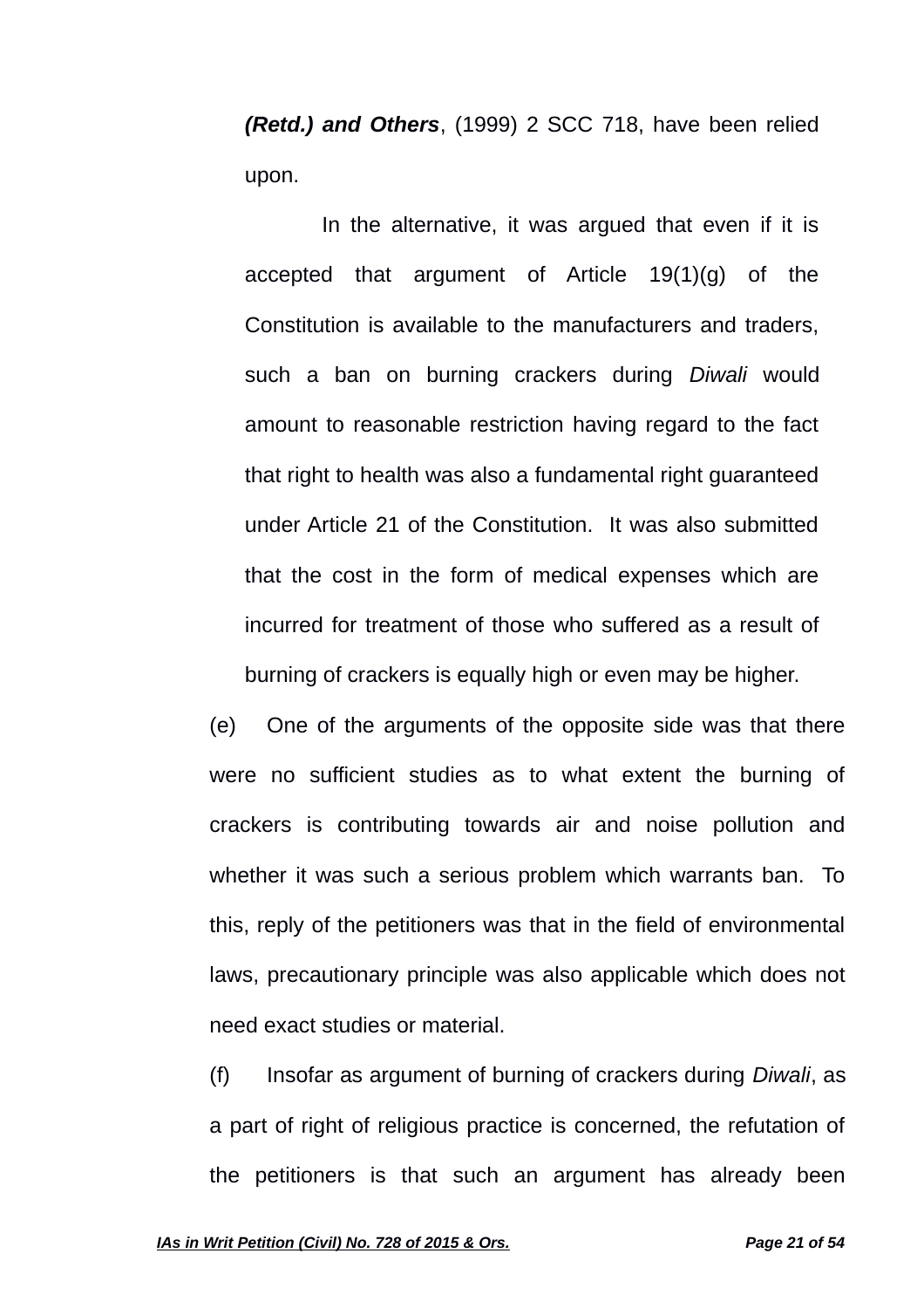rejected by this Court in *Vellore Citizens' Welfare Forum* case. It was further submitted that burning of crackers during *Diwali* is not a core and essential religious practice and even if it is so, Article 25 was subject to Article 21 of the Constitution. Judgment in *Noise Pollution (V), in Re*, (2005) 5 SCC 733, was relied upon in this regard.

*18) Arguments of the opposite side:*

The respondents, who are opposing the prayers made in the writ petitions and the IAs, made the submissions to the following effect:

(i) Burning of crackers during *Diwali* does not have any significant adverse affect on the environment. It is argued that there is no study till date which has come to such a conclusion. The Deepawali Monitoring Report, 2017 of CPCB is relied upon for this purpose and on that basis it is contended that the factors which contributed to the problem were not because of crackers burning during *Diwali.* Ambient air quality before and after *Diwali* reflects that there was no spike immediately after *Diwali*. It was accepted that situation of air pollution in Delhi and NCR is 'generally' worrying. However, there are multiple causes which lead to polluting air and such a position existed even before *Diwali*, which showed that other factors played dominant role.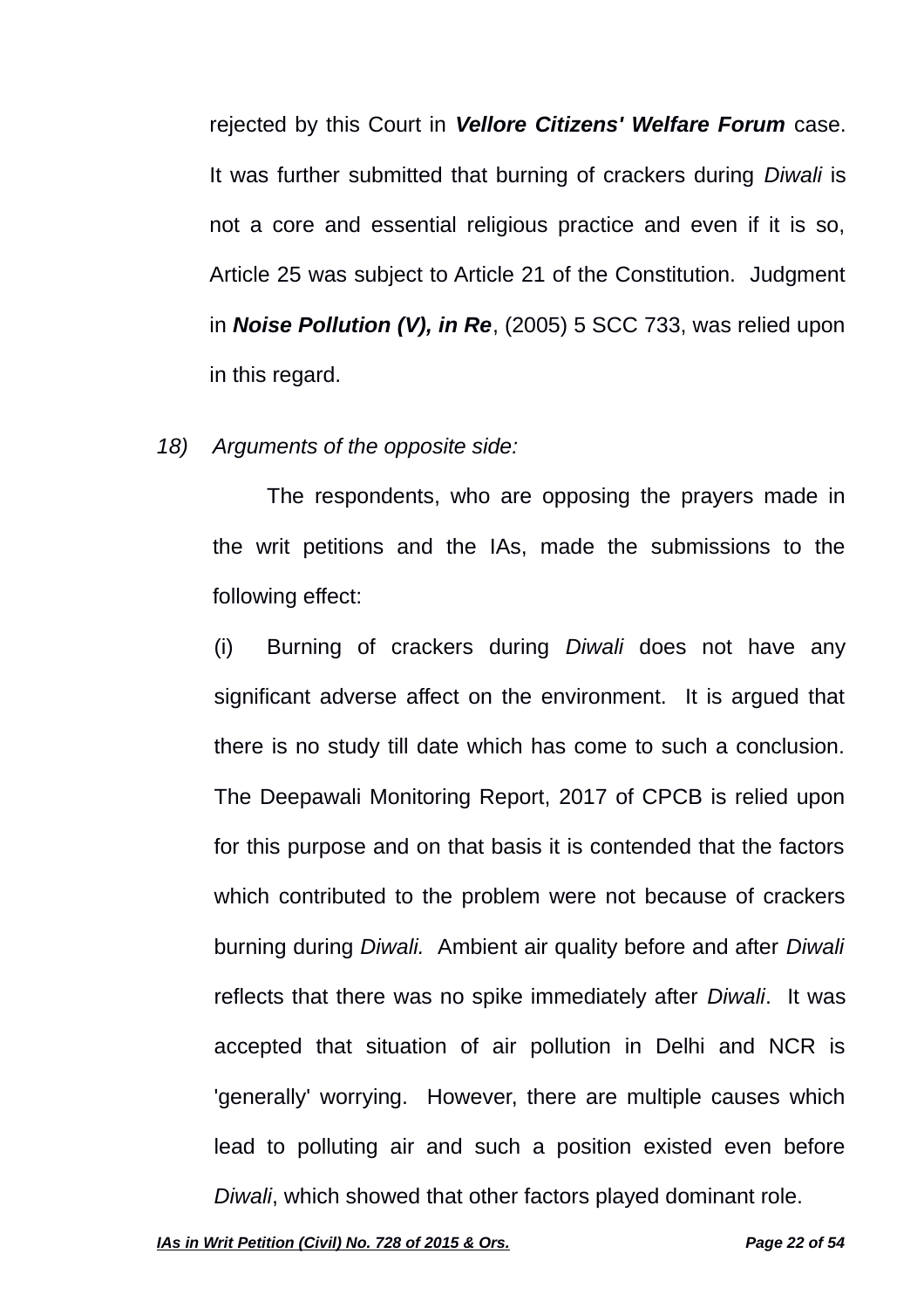(ii) Insofar as presence of  $PM<sub>2.5</sub>$  in the air is concerned, studies of CPCB are relied upon, on the basis of which attempt is made to show that: (a) spike was not so much during *Diwali* days; (b) increase in  $PM_{2.5}$  in the air does not remain for long, i.e. it does not linger for many days; and (c) it is manageable as well.

Reports of Indian Institute of Technology, Kanpur; National Aeronautics and Space Administration (NASA), USA; a professor from Harvard University; and an affidavit dated January 05, 2018 filed by CPCB were referred to in support.

(iii) It is submitted that pursuant to orders dated September 12, 2017 whereby the Court had directed that a research study needs to be conducted on the impact of bursting fireworks during *Dussehra* and *Diwali* on the health of people, no such empirical data has emerged so far for want of detailed studies.

In nutshell, the argument was that in the absence of any definite study attributing the worsening of air quality to the fireworks during *Diwali*, the right of the manufacturers and traders under Article 19(1)(g), which is a fundamental right to carry on trade, should not be made to suffer till the time there is a complete study in this behalf.

(iv) It is also argued that the revenue generated from the manufacturing and sale of fireworks is to the tune of Rs.6,000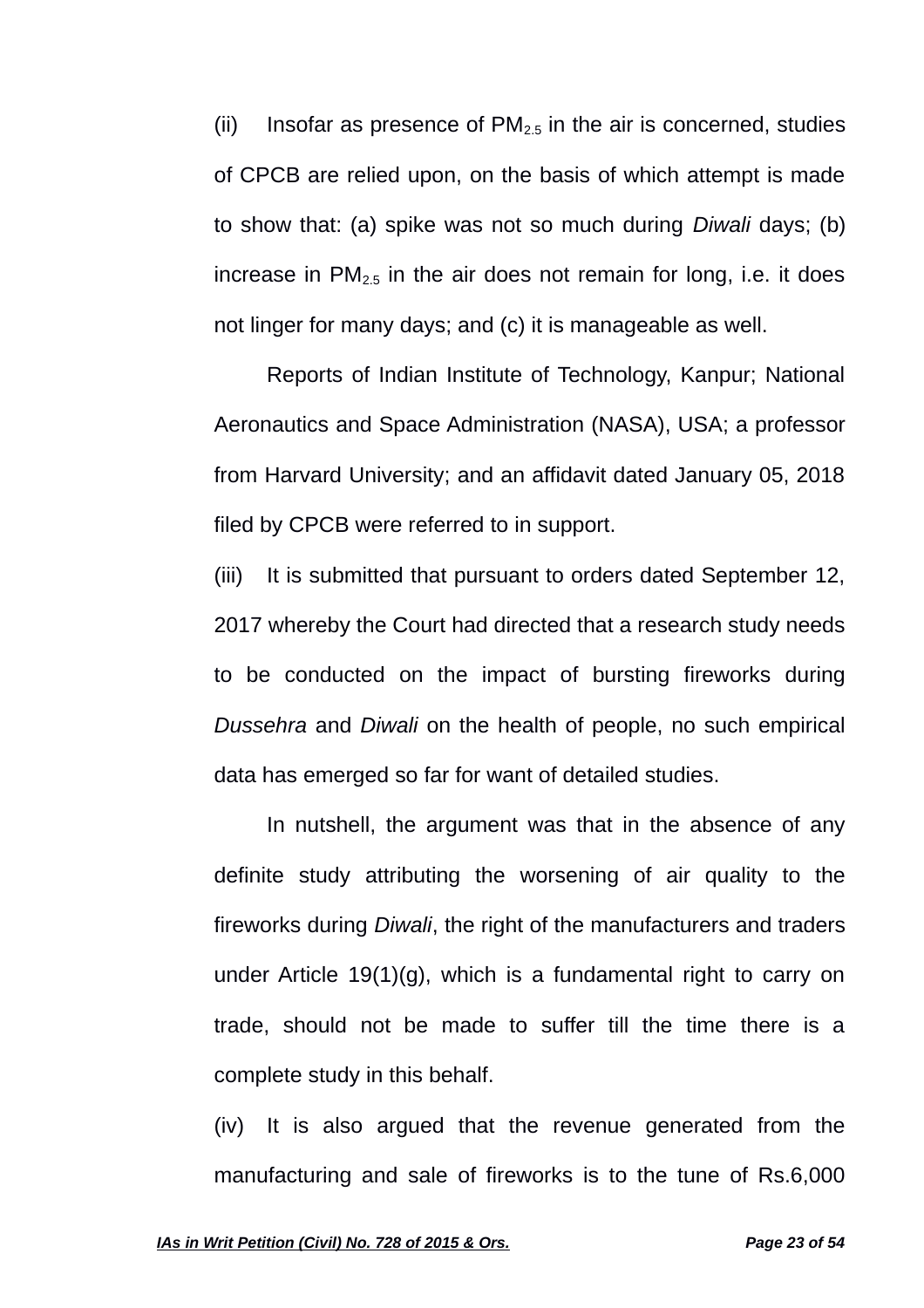crores per annum. Further, this industry has given employment to five lakh families. Such a revenue to the State as well as employment to large number of workers on which five lakh families sustain cannot be put in jeopardy by imposing a total ban. It was emphasised that there is a necessity to adopt a balanced approach. For this purpose, Status Report and affidavit of the Ministry of Environment, Forest and Climate Change has been relied upon which suggested eco-friendly firecrackers. Advisory dated March 07, 2008 issued by the Petroleum and Explosives Safety Organisation (PESO), which comes under the Department of Industrial Policy and Promotion, Ministry of Commerce and Industry, Government of India, was also relied upon, as per which the fireworks manufacturers in India were advised to ensure that the firecrackers manufactured by them are within the limits prescribed in Annexure-I to the said Advisory dated March 07, 2008.

(v) The State of Tamil Nadu also supported the cause of the manufacturers and traders of the firecrackers. It was argued that the study undertaken by CPCB pursuant to the directions issued by this Court was conducted by the Committee which did not have a representative from the Fireworks Research and Development Centre (FRDC) which was not even informed about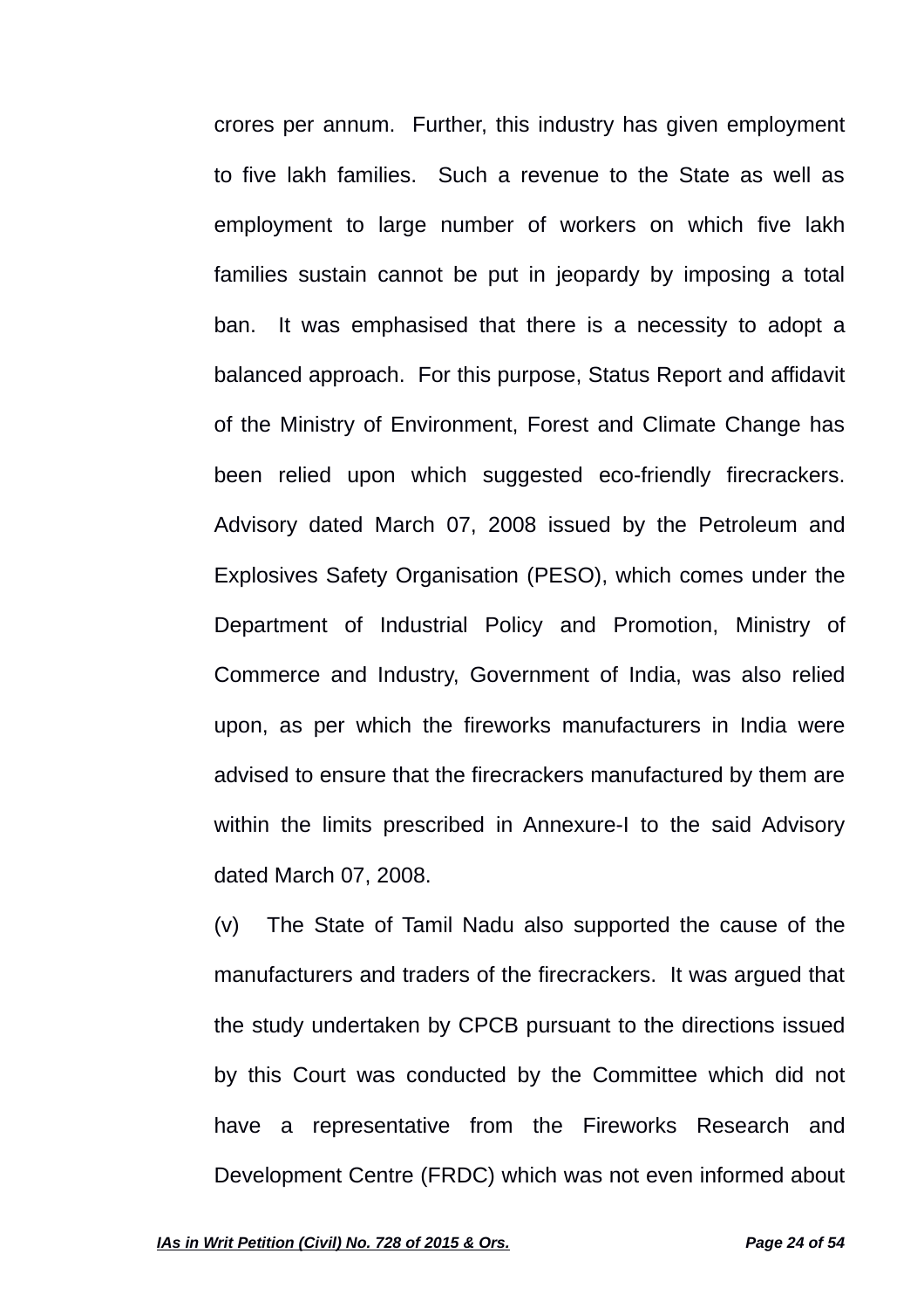the development of this case. It was emphasised that any proper

study in this behalf should address following aspects:

- a) Socio-economic effect of the ban needs to be examined as it may cause extreme economic hardship,
- b) There should be a proper study about the other factors which were leading to air pollution, like construction activity, etc., which are not banned.
- c) Banning of an activity is an extreme measure. The study should focus on the alternatives available in the present day technology which may be deployed to ensure that pollution free firecrackers can be manufactured.

(vi) Indic Collective (applicant in IA No. 105355 of 2017) opposed the prayer of banning of fireworks during *Diwali* on the ground that it was a religious practice scrupulously followed by the Hindus from time immemorial and it had become a core and essential religious practice which was protected under Article 25 of the Constitution as their fundamental right.

19) The arguments of the parties recorded above would show that the submissions for and against almost remain the same, which were advanced on earlier occasions, though the focus of both the sides was more nuanced. In the process, the events and developments which have taken place after passing the order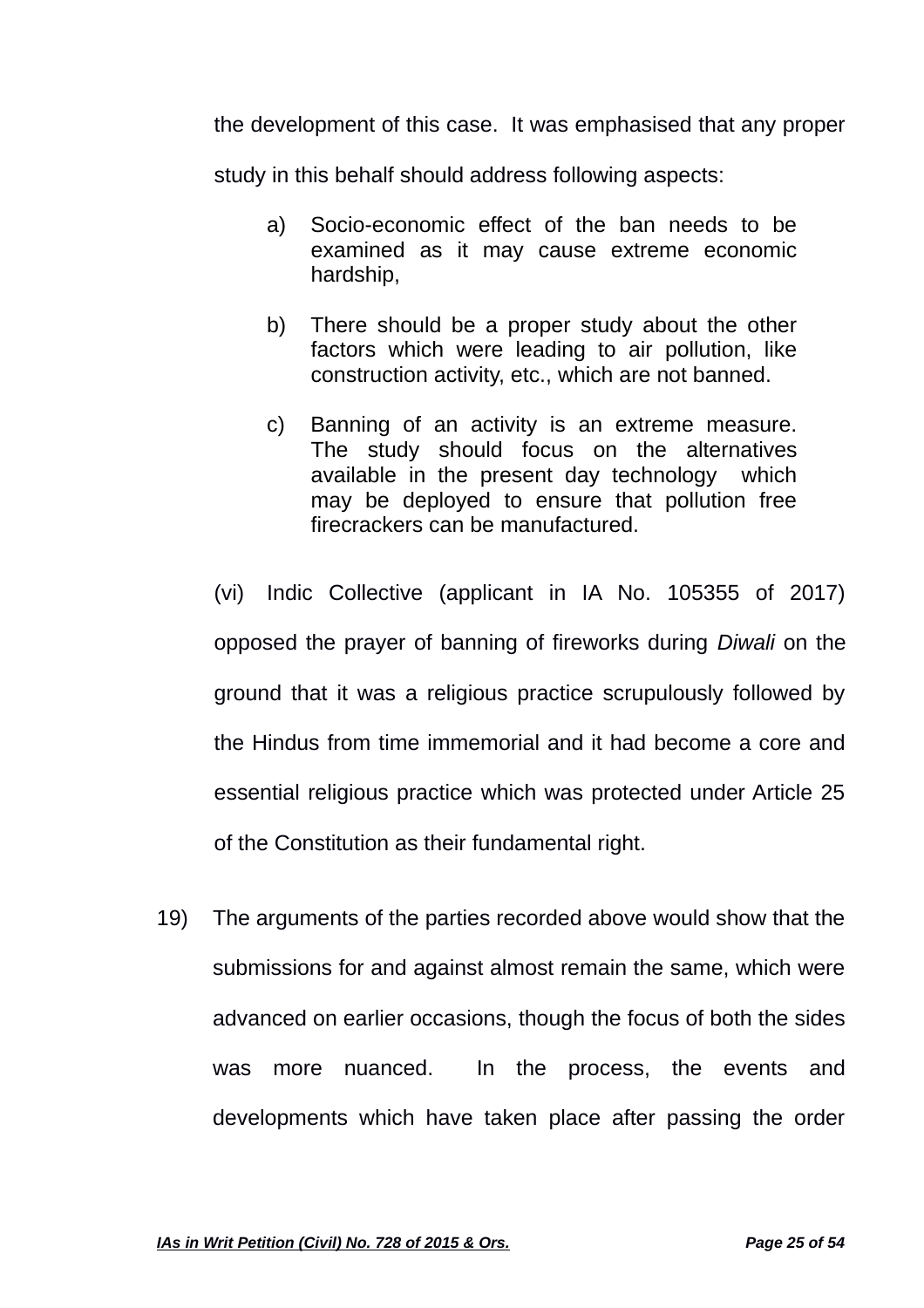dated October 09, 2017 have also been relied upon by both the parties.

- 20) Before proceeding to deal with these submissions, it may be apposite to take note of the study that has been undertaken by CPCB on the basis of the directions of this Court in its order dated September 12, 2017.
- 21) Following the directions of this Court, a Committee was appointed to be chaired by the Chairperson of the CPCB. This Committee invited Dr. M.K. Daga, Professor Director, Maulana Azad Medical College (MAMC), as health expert to study the methodology. Dr. Daga suggested that considering the time available, a short-term study based on questionnaire survey, hospital data collection and sampling at a few locations can be conducted. This methodology proposed by Dr. Daga was agreed to by the Committee. The Committee requested MAMC to submit a proposal accordingly. On submission of project proposal, the Committee awarded the project on *'Health Impact Assessment on Firecracker Burning During Dussehra And Diwali'* to MAMC. The scope included questionnaire survey for respiratory, skin, air, eye and relevant symptoms during pre and post *Diwali*, clinical study on lung function and urine samples of randomly selected subjects, and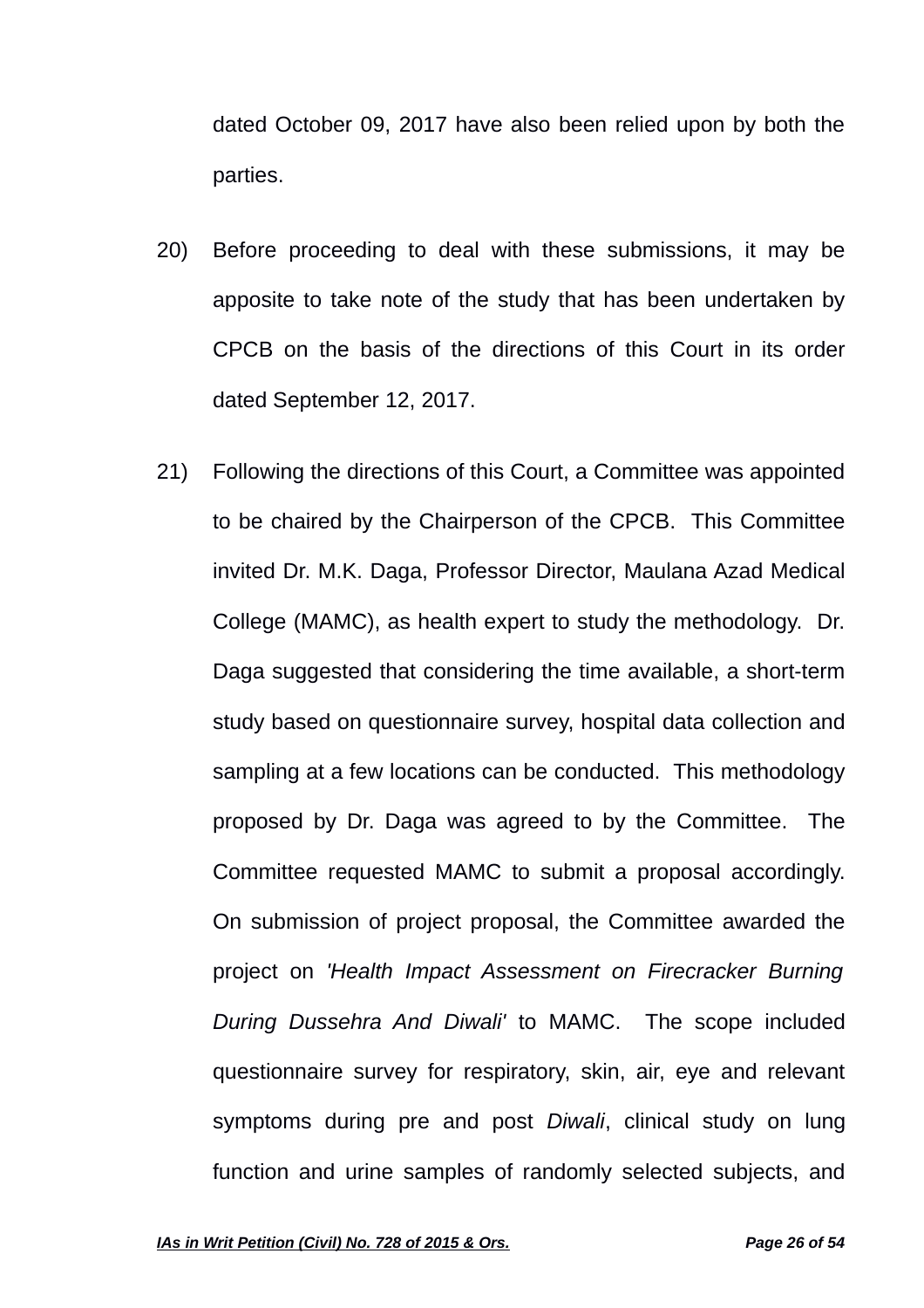data analysis. After conducting this survey, a draft report was prepared and ultimately it was finalised after incorporating the comments from the Members of the Committee. As per this study on the afore-mentioned subject, following are the major findings:

"The respiratory system related symptoms and sings were not much different during pre and post Dussehra and Diwali. Although there was some increase in cough and breathlessness, but this did not translate into any significant illness requiring immediate medical attention. Other system related complaints were also not much different during pre and post Dussehra and Diwali.

There was evidence of increased values of barium and strontium in urine samples of many subjects. These are some of the metals used in firecracker manufacturing. Increased levels in urine do reflect a probability of exposure. However, all other elements are not increased to substantiate the effect of bursting of firecrackers. It is also possible that the individuals were exposed due to bursting of firecrackers directly or indirectly in their locality.

Air quality did worsen during Diwali and symptoms of eye, increased coughing, relatively more hospital visits, increased noise levels and high metal levels in urine do reflect adverse impact of firecracker bursting. However, it was not significant statistically. A long term study would be required to assess long term health impacts of firecracker bursting."

22) Affidavit filed by CPCB also states that in compliance of the orders dated October 09, 2017 of this Court the Air Quality Monitoring Committee during *Dussehra* and *Diwali* was conducted by CPCB, a report whereof is annexed with its affidavit. As per that report, the salient features are as under: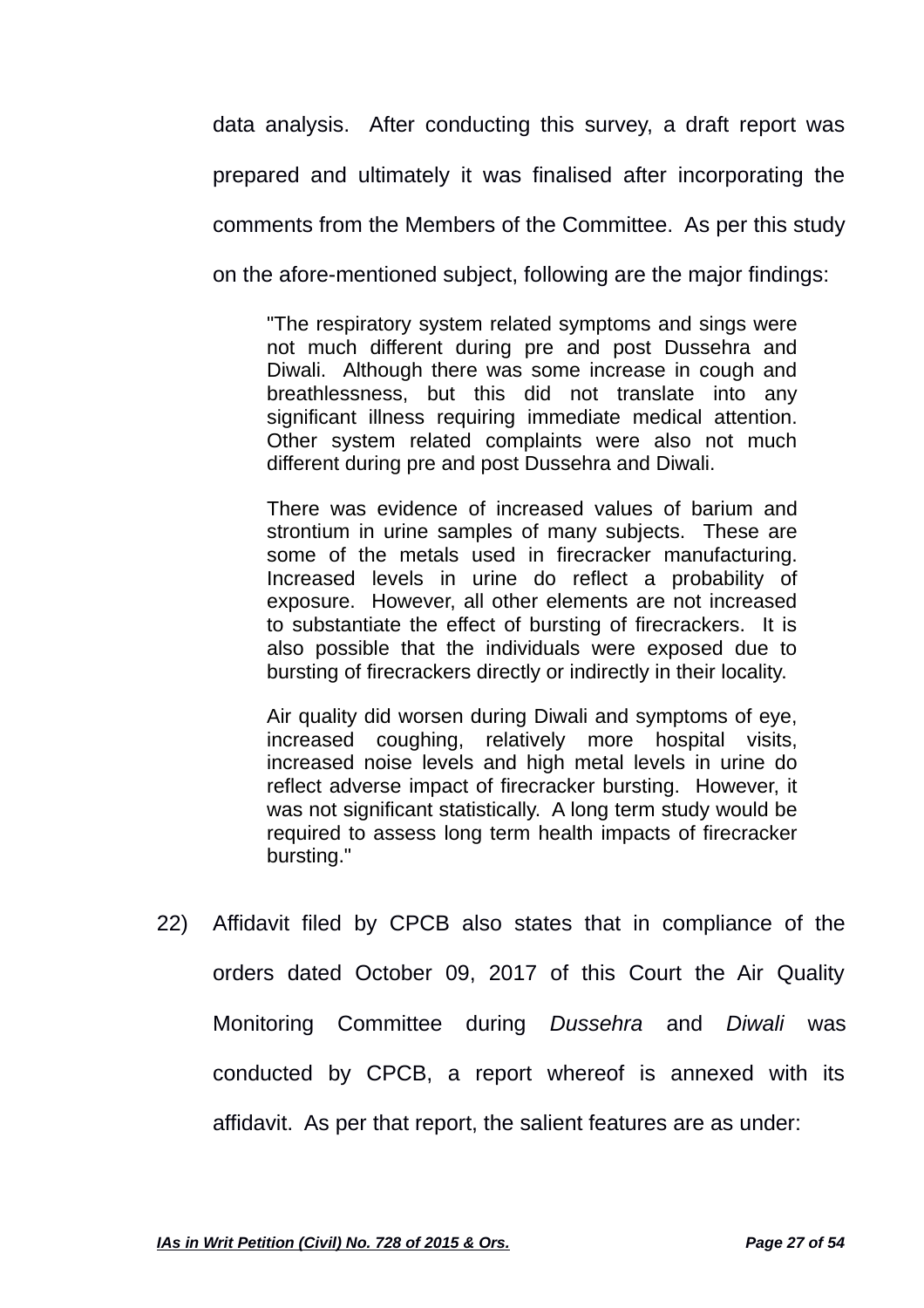- "a) That, slight increase in  $PM_{10}$  concentration was observed in two locations i.e. Pitampura and Siri Fort on Dussehra day.
- b) That,  $PM_{2.5}$  mass concentrations were found lower on post Dussehra day at all stations and it was highest on pre Dussehra day.
- c) That the concentrations of  $SO<sub>2</sub>$  and  $NO<sub>2</sub>$  during pre Dussehra, Dussehra and post Dussehra days remained within limits.
- d) That, though the actual  $PM<sub>2.5</sub>$  mass concentrations were declined on Dussehra day, certain specific elemental concentration like Aluminum, Potassium and Barium showed increment on Dussehra day, which indicate some firecracker bursting has affected air quality.
- e) That, on Diwali day both  $PM_{10}$  and  $PM_{2.5}$  increased 2-3.5 fold of the levels recorded seven days before Diwali and the Diwali peaks of  $PM<sub>2.5</sub>$  declined in three days.
- f) Both PM<sub>10</sub> and PM<sub>2.5</sub> were reported higher in post Diwali day compared to pre Diwali at all stations.
- $g$ ) SO<sub>2</sub> remained within prescribed standard limit with slight increment on Diwali day.  $NO<sub>2</sub>$  also reported within standard limit at all locations on Diwali day.
- h) That, the elements like Al, S, K, Cl<sub>2</sub>, Ba, Sr all have registered their presence in PM2.5 collected on Diwali day, and the concentration of Al observed 4 to 6 times higher than that of short-term standards/critical values of 40 ug/m3 proposed by CPCB.
- i) PM $_{2.5}$  was reduced by 39% compared to 2016 Diwali day.
- j) Sulphur got reduced by 20%, Potassium by 30%, Ca, Cu, Zn, Sb by about 35-40%, Fe&Ba by about 50%, Strontium by 64% and Al and  $Cl<sub>2</sub>$  by 11%."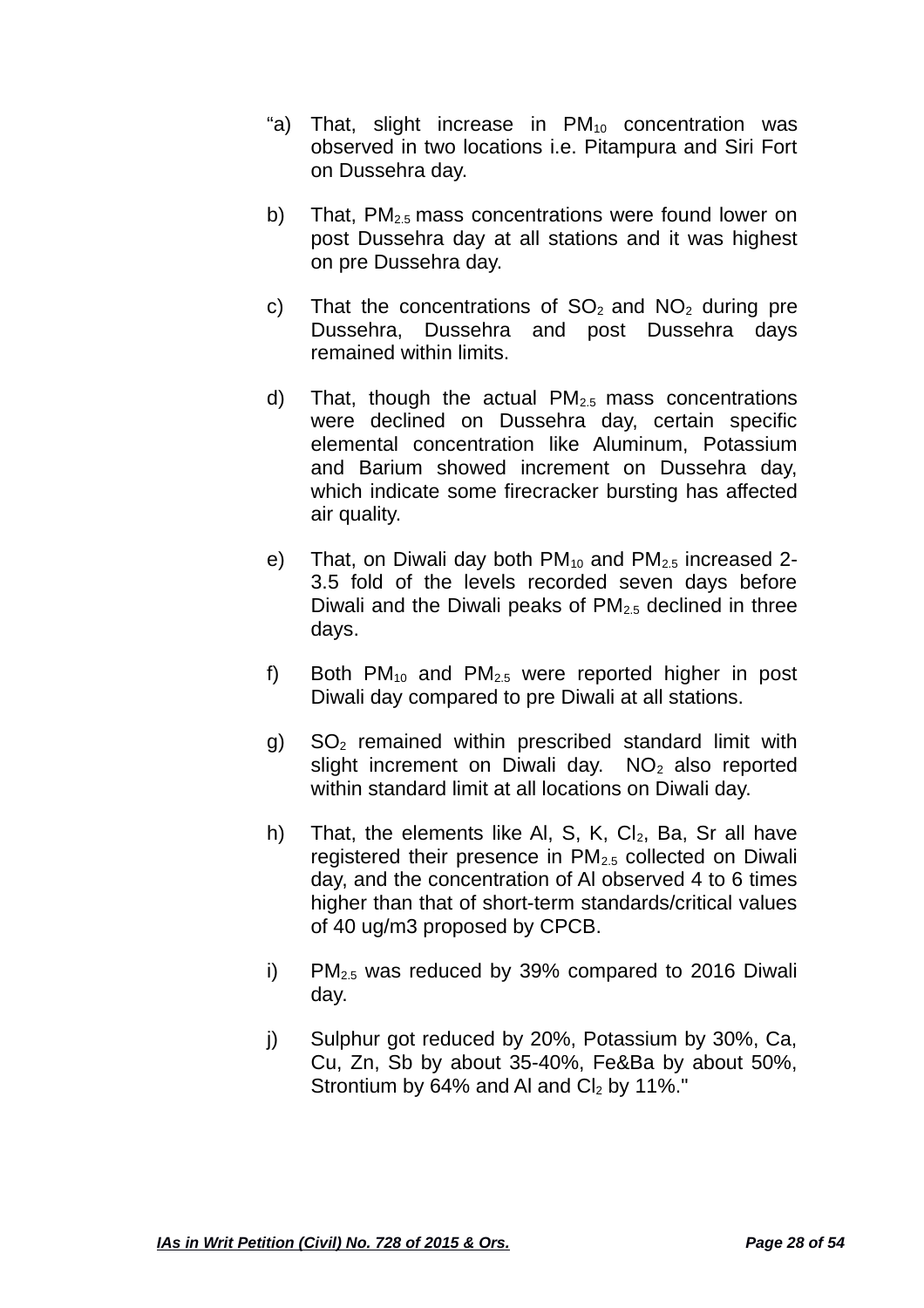- 23) It can be discerned from the above that the air quality had worsened during *Diwali*. There were more patients with symptoms of eye, increased coughing and patients with high metal levels in urine. Even noise level had increased. These are the adverse impacts of firecracker bursting, though the study mentions that statistically it was not a significant increase.
- 24) The study has also found that actual  $PM_{2.5}$  mass concentrations increased due to firecracker bursting, which had affected air quality. On *Diwali* day both PM<sub>10</sub> and PM<sub>2.5</sub> had 2-3.5 fold increase. Also,  $PM_{10}$  and  $PM_{2.5}$  were reported higher in post-*Diwali* day compared to pre-*Diwali* at all stations. Another significant finding is that  $PM_{2.5}$  was reduced by 39% compared to 2016 *Diwali*, presumably due to the ban order on the sale of crackers which was passed on October 09, 2017, which led to lesser quantum of fireworks.
- 25) Two significant features emerge from the above. First, due to fireworks on *Diwali* day, PM<sub>2.5</sub> levels go up. Secondly, when there was lesser fireworks in 2017, it had reduced the  $PM_{2.5}$  levels as compared to the earlier *Diwali* in the absence of ban.
- 26) It is an accepted fact that bursting of firecrackers during *Diwali* is not the only reason for deterioration of air quality. There are other *IAs in Writ Petition (Civil) No. 728 of 2015 & Ors. Page 29 of 54*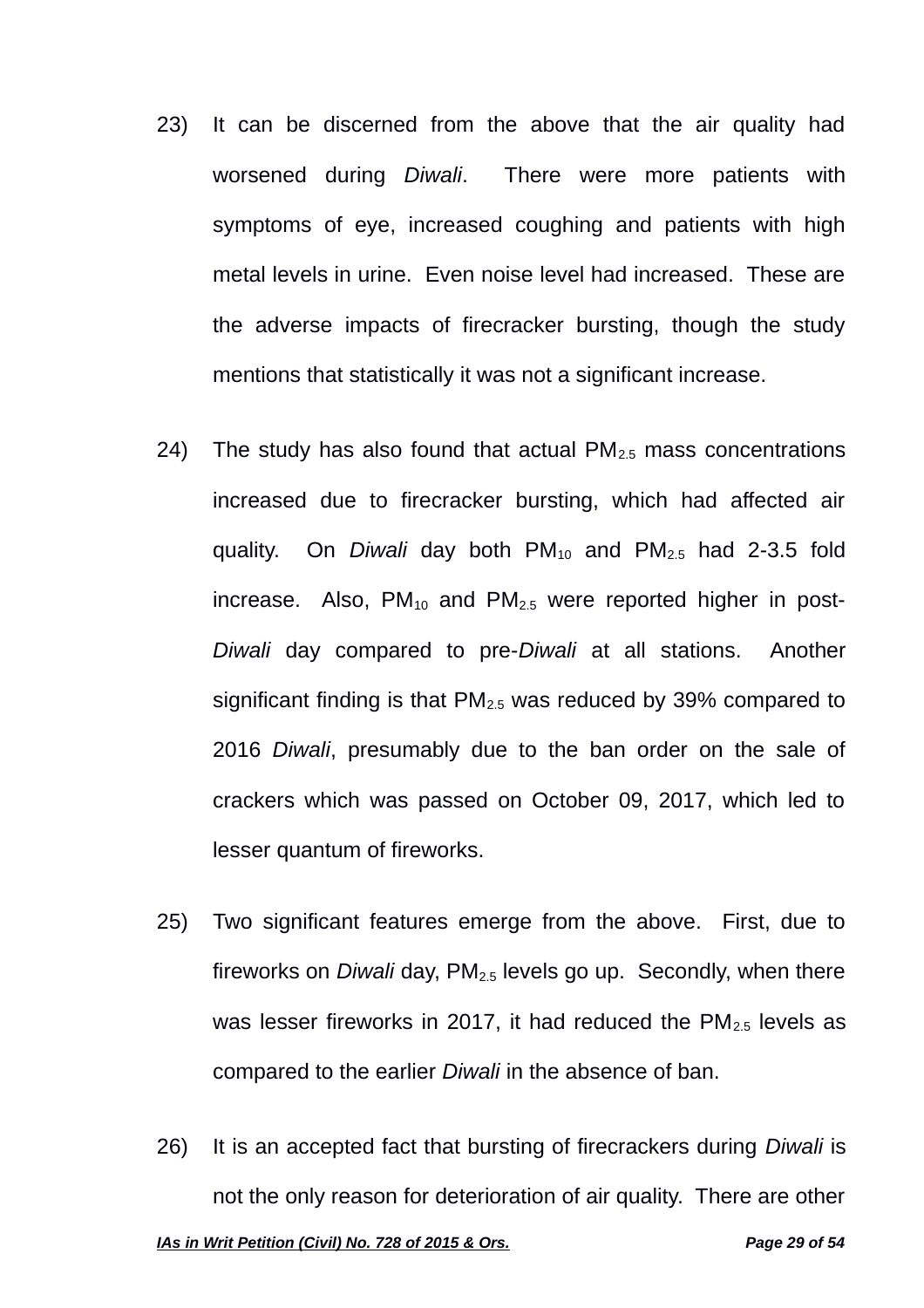factors as well. It calls for necessity to tackle the other contributory factors for air pollution and making the air quality as *'very poor'* and even *'poor'*. Unregulated construction activity which generates lot of dust and crop burning in the neighbouring States are the two other major reasons, apart from certain other reasons, including vehicular pollution etc. The moot question in such a scenario is as to whether the menace due to fireworks during *Diwali* or other festivals/occasions should be left untouched and the Court should allow the situation to prevail as it is, only because it is not the sole reason for causing air pollution? Answer has to be in the negative.

- 27) Once it is accepted that  $PM<sub>2.5</sub>$  level goes alarmingly higher on *Diwali* and post-*Diwali,* which is the result of bursting of firecrackers, it is necessary to understand the adverse affect on health of persons of this particulate in air, even if such a situation remains only for few days. In this behalf, we may refer to the opinions of some experts/prominent doctors in the field, which have been placed on record by the petitioners.
- 28) Dr. Arvind Kumar, who interfered in the matter, filed his affidavit on August 14, 2018, wherein he has *inter alia* stated as under:

"7. I have consistently found that in the immediate aftermath of Diwali, there is an increase in the number of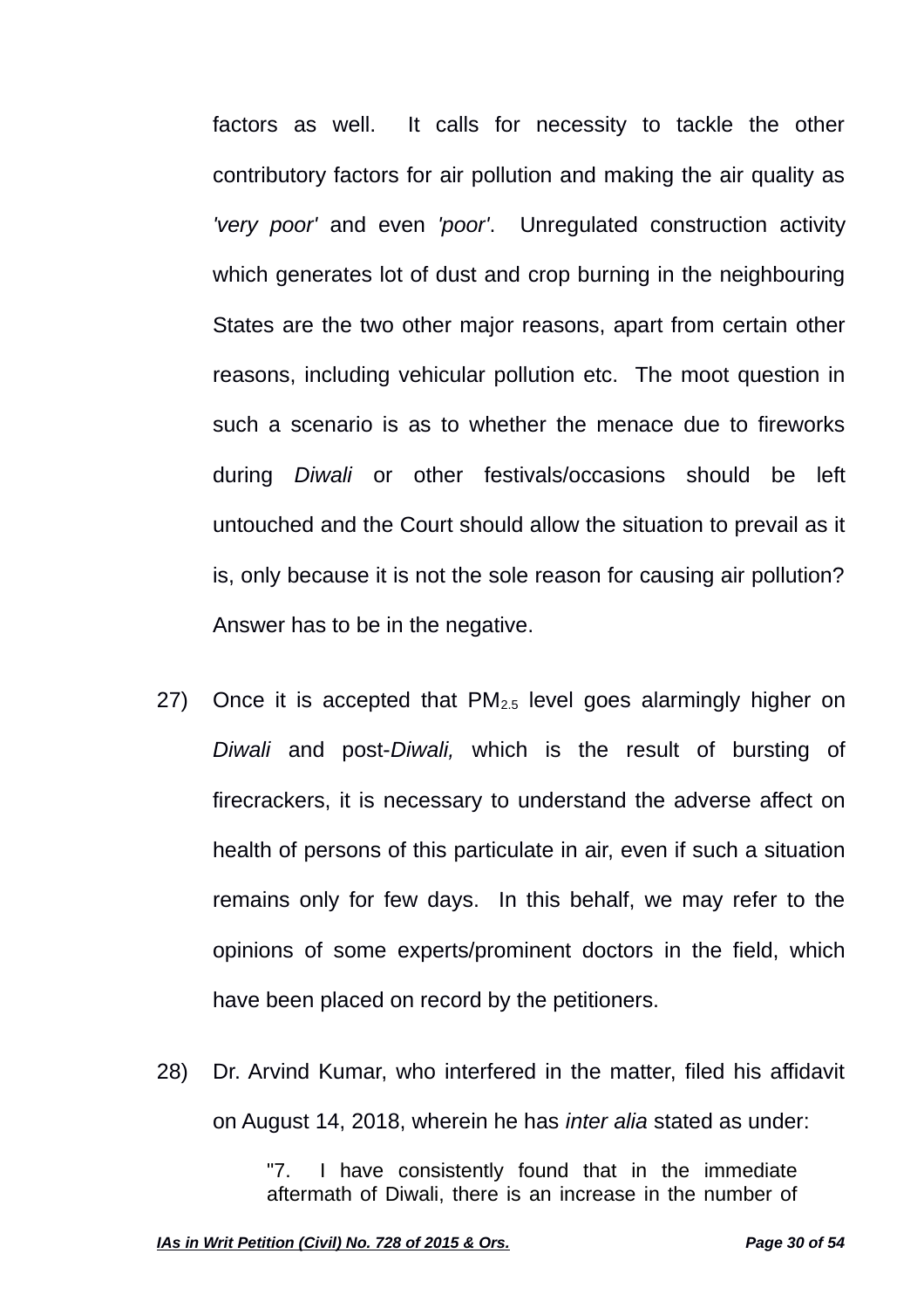people coming with chest ailments and many of my operated patients returned with complaints of cough and breathlessness without any other cause for the same. This has forced me to carry out innumerable chest x-rays and CT scans to confirm that the complaints are due to the exposure to toxins. For the sake of relief to the patient and in order to relieve them from bronchospasms, my colleagues and I are compelled to prescribe inhalers which have brochodilators and inhaled steroids, apart from cough suppressants and antibiotics. Media reports suggest that there has been an increase in asthma medicine sales by 43% due to pollution (Hindustan Times, May 02, 2017). While earlier, it was believed that children with asthma would outgrow the affliction, in the present circumstances, this seems challenging.

8. Both at AIIMS and at Sir Ganga Ram Hospital, there has been a significant increase in the number of patients I would see in my OPD in the days immediately following Diwali, and I have no doubt that this was on account of sudden exposure to the deadly cocktail consisting of extremely high levels of toxic gases, particulate matter and metallic compounds. Each exposure to firework emissions not only leads to acute disastrous effects but also causes cumulative long-term irreversible damage. Once the  $PM_{2.5}$ particle gets deposited in the lungs, it never leaves, thereby affecting the linking for life and diminishing breathing capacity. This affects not only the respiratory system, but also the cardio-vascular system (heart attacks and hypertension), nervous system (strokes and developmental abnormalities in children), reproductive system and virtually every other health function including the bladder and kidneys.

9. It would be useful to refer to two studies conducted ten years apart by a team including Prof. Sundeep Salvi, Director Chest Research Foundation, Pune and Member of the Government of India's Steering Committee on Air Pollution & Health. The first one in 2007 was presented at the Annual Congress of the European Respiratory Society at Stockholm and reveals the harmful health effects of CO, SOx and NOx from fireworks.

10. The second is a detailed study on the amount of Particulate Matter in various types of fireworks in India and this was presented at the meeting of the European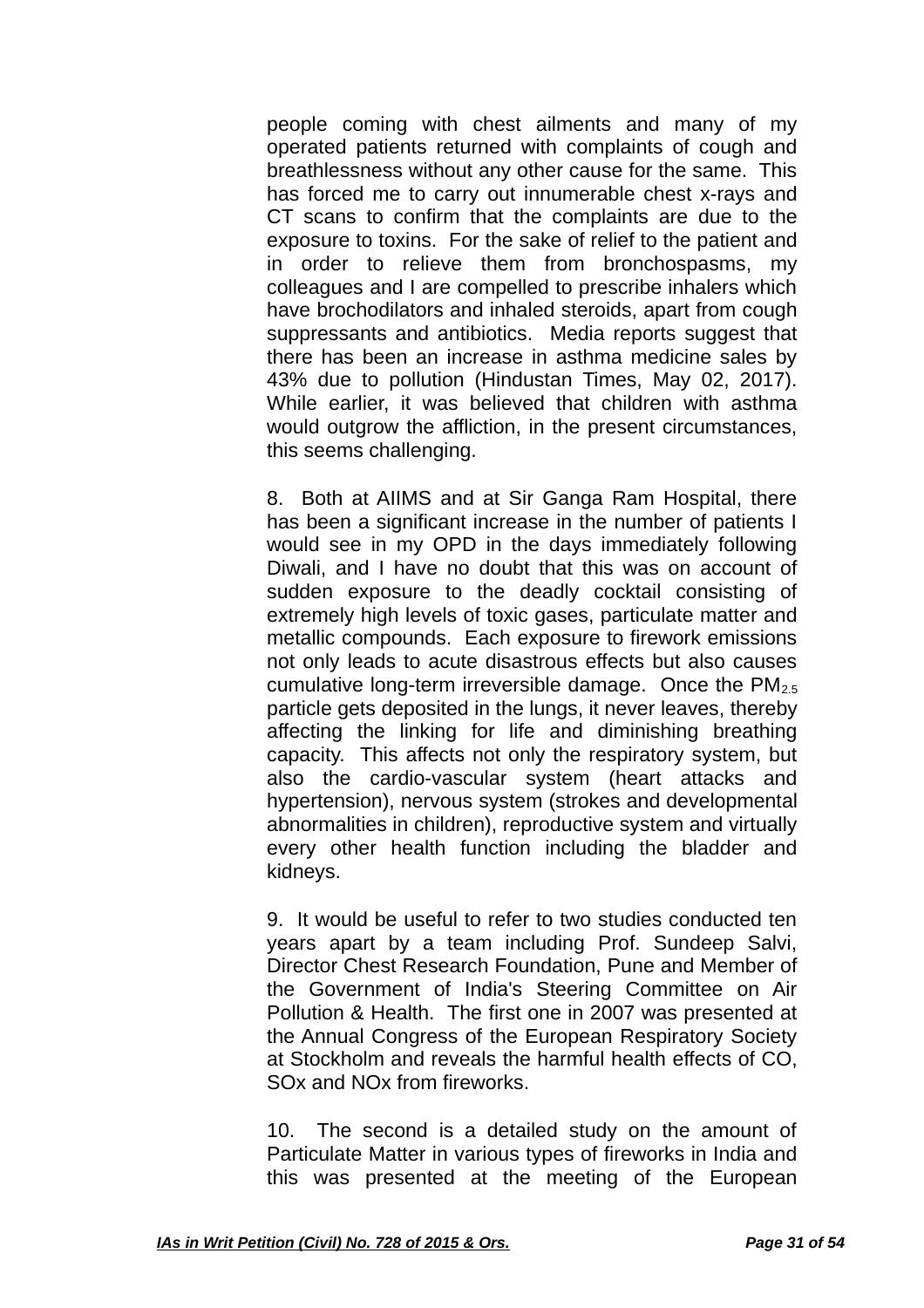Respiratory Society at Milan in 2017. This has since been published in the European Respiratory Journal, and examines the personal exposure levels of fireworks (as against a general study of ambient air). In these isolated and controlled circumstances, the exposure to  $PM<sub>2.5</sub>$  was found to be as high as  $64,5000$  u/m<sub>3</sub>."

- 29) From the aforesaid it can be gathered that when  $PM_{2.5}$  crosses the normal limits, even if it remains in the air for few days, it becomes severe health hazard thereby causing serious health problems. Unfortunately such problems are virtually irreversible, which means that a person whose health gets affected because of this particulate has a long suffering. In view thereof, argument in opposition that air quality that gets worsened during *Diwali* remains only for few days would be of no consequence as even in few days it causes severe harm to the health of the people, that too for prolonged duration.
- 30) From the aforesaid discussion, the position can be summed up by stating that though burning of crackers during *Diwali* is not the only reason for worsening air quality, at the same time, it definitely contributes to air pollution in a significant way. Again, even when no studies are undertaken on long-term impact thereof, the CPCB Committee, which did this exercise taking it as a short-term project which was assigned to MAMC, has returned a definite finding about deterioration in air quality during *Diwali*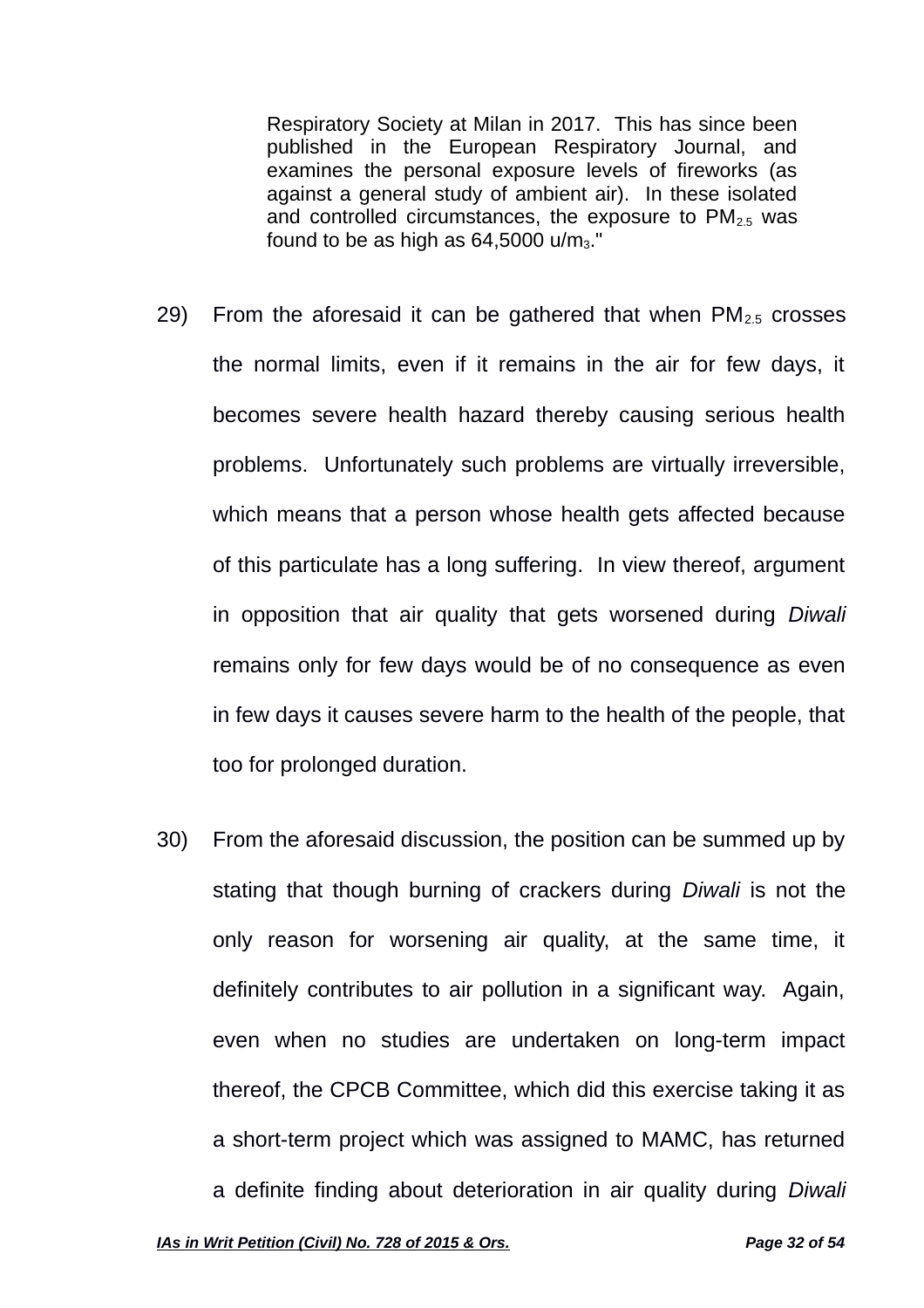because of burning of crackers. It has also shown that post-*Diwali* air pollution in 2017 was less compared to the 2016 *Diwali* which was the result of lesser fireworks in 2017. This again indicates a direct causal connection between burning crackers during *Diwali* and air pollution. Another immediate effect of burning of crackers is that it results in substantial increase in PM2.5 level which is a very serious health hazard. In fact, this results in severe noise pollution as well which has acute psychological, mental and even physical affect on animals. In the application seeking intervention and directions (IA No. 68897 of 2018) filed by Gauri Maulekhi, the applicant has placed on record plethora of literature based on various studies depicting profound affect of noise/sound on the health of animals, extending to their neuroendocrine system, reproduction and development, metabolism, cardiovascular health, cognition and sleep, audition, immune system, DNA integrity and gene expression. Fireworks sometimes results in temporary or permanent hearing impairment in animals. Further, dogs are also known to display psychological symptoms of stress during this time. So much so, fireworks has traumatising affect even on birds. Deafening sound which the crackers produce on bursting are known to disorient birds and responsible for their displacement from their nests. Even the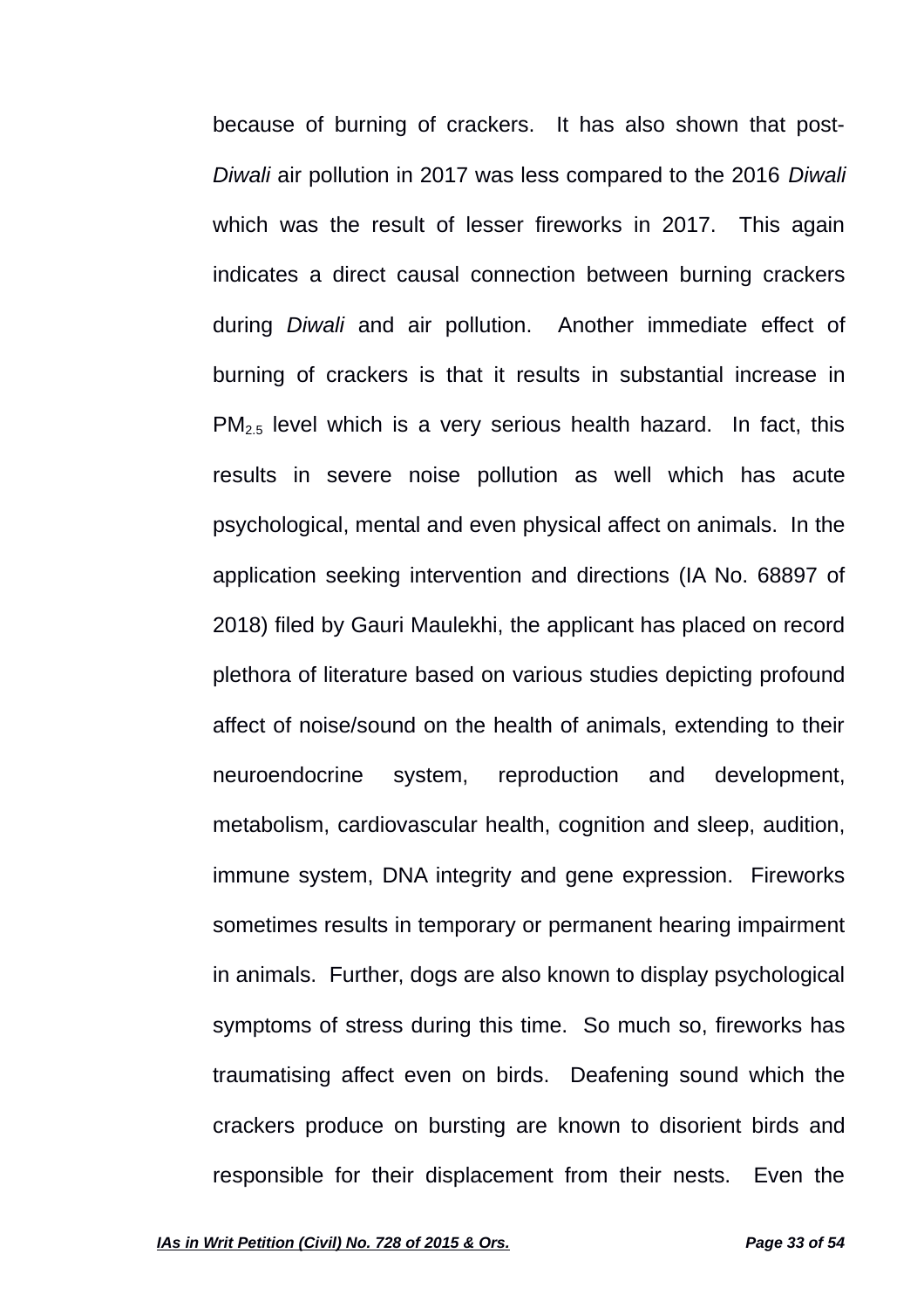respiratory system of the birds gets affected. Studies also show that the sound of crackers has affect on milch cattle. As the cattle is scared, adrenaline is released in its body which inhibits oxytocin, a hormone which helps the milk cattle to release milk thereby affecting the production of milk.

31) The aforesaid findings are sufficient to negate the arguments of the opposite side that there is absence of scientific study about the adverse affect of firecrackers during *Diwali*. In environmental law, 'precautionary principle' is one of the well recognised principles which is followed to save the environment. It is rightly argued by the petitioners that this principle does not need exact studies/material. The very word 'precautionary' indicates that such a measure is taken by way of precaution which can be resorted to even in the absence of definite studies. In *Vellore Citizens' Welfare Forum*, this Court explained the principle in the following manner:

> "11. Some of the salient principles of "Sustainable Development", as culled out from Brundtland Report and other international documents, are Inter-Generational Equity, Use and Conservation of Natural Resources, Environmental Protection, the Precautionary Principle, Polluter Pays Principle, Obligation to Assist and Cooperate, Eradication of Poverty and Financial Assistance to the developing countries. We are, however, of the view that "The Precautionary Principle" and "The Polluter Pays Principle" are essential features of "Sustainable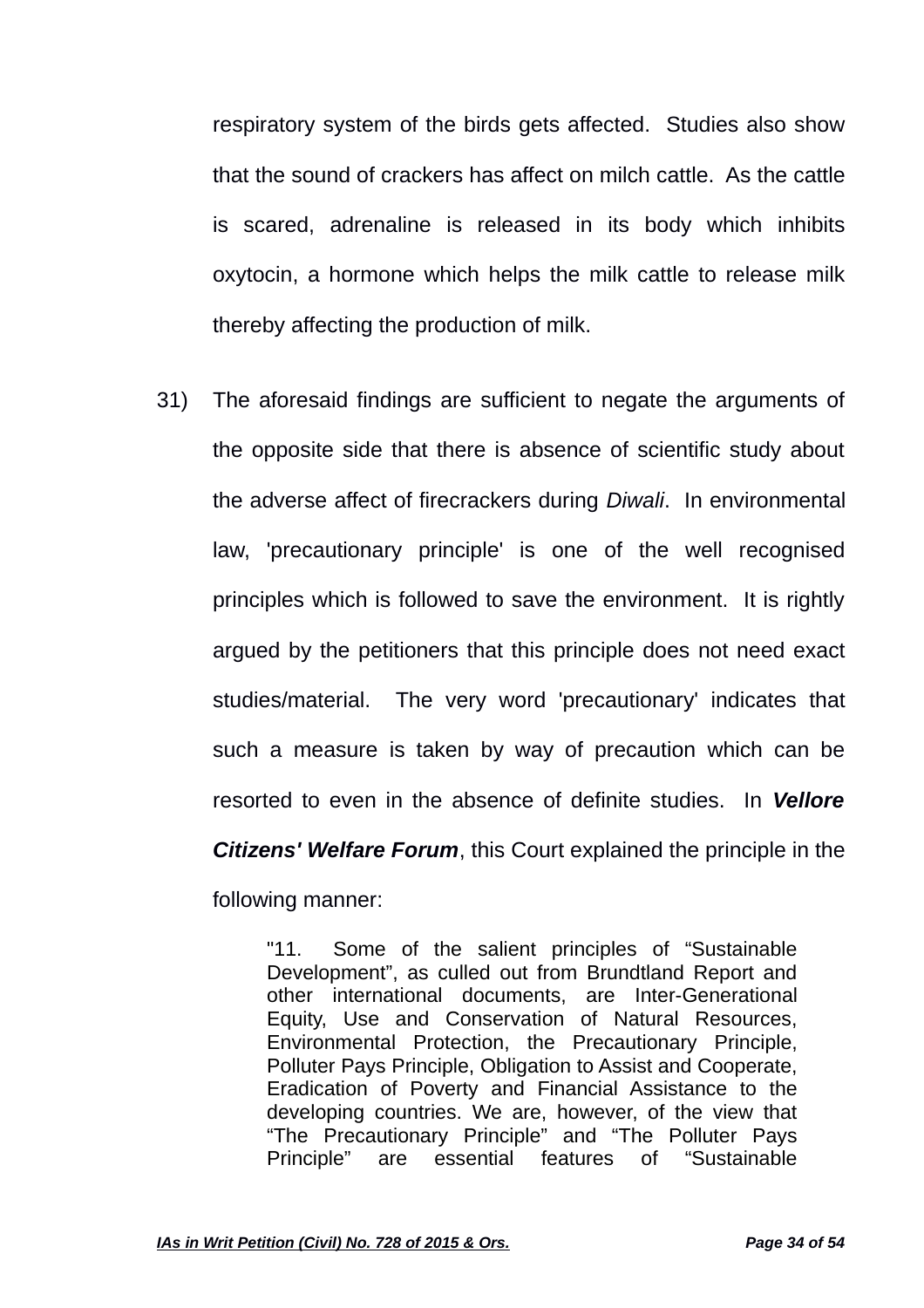Development". The "Precautionary Principle" — in the context of the municipal law — means:

(i) Environmental measures — by the State Government and the statutory authorities — must anticipate, prevent and attack the causes of environmental degradation.

(ii) Where there are threats of serious and irreversible damage, lack of scientific certainty should not be used as a reason for postponing measures to prevent environmental degradation.

(iii) The "onus of proof" is on the actor or the developer/industrialist to show that his action is environmentally benign.

xx xx xx

14. In view of the above-mentioned constitutional and statutory provisions we have no hesitation in holding that the Precautionary Principle and the Polluter Pays Principle are part of the environmental law of the country.

15. Even otherwise once these principles are accepted as part of the Customary International Law there would be no difficulty in accepting them as part of the domestic law. It is almost an accepted proposition of law that the rules of Customary International Law which are not contrary to the municipal law shall be deemed to have been incorporated in the domestic law and shall be followed by the courts of law. To support we may refer to Justice H.R. Khanna's opinion in *A.D.M.* v. *Shivakant Shukla*, *Jolly George Varghese case* and *Gramophone Co. case*.

16. The constitutional and statutory provisions protect a person's right to fresh air, clean water and pollution-free environment, but the source of the right is the inalienable common law right of clean environment..."

32) The precautionary principle accepted in the aforesaid judgment

was further elaborated in *A.P. Pollution Control Board's* case

as under: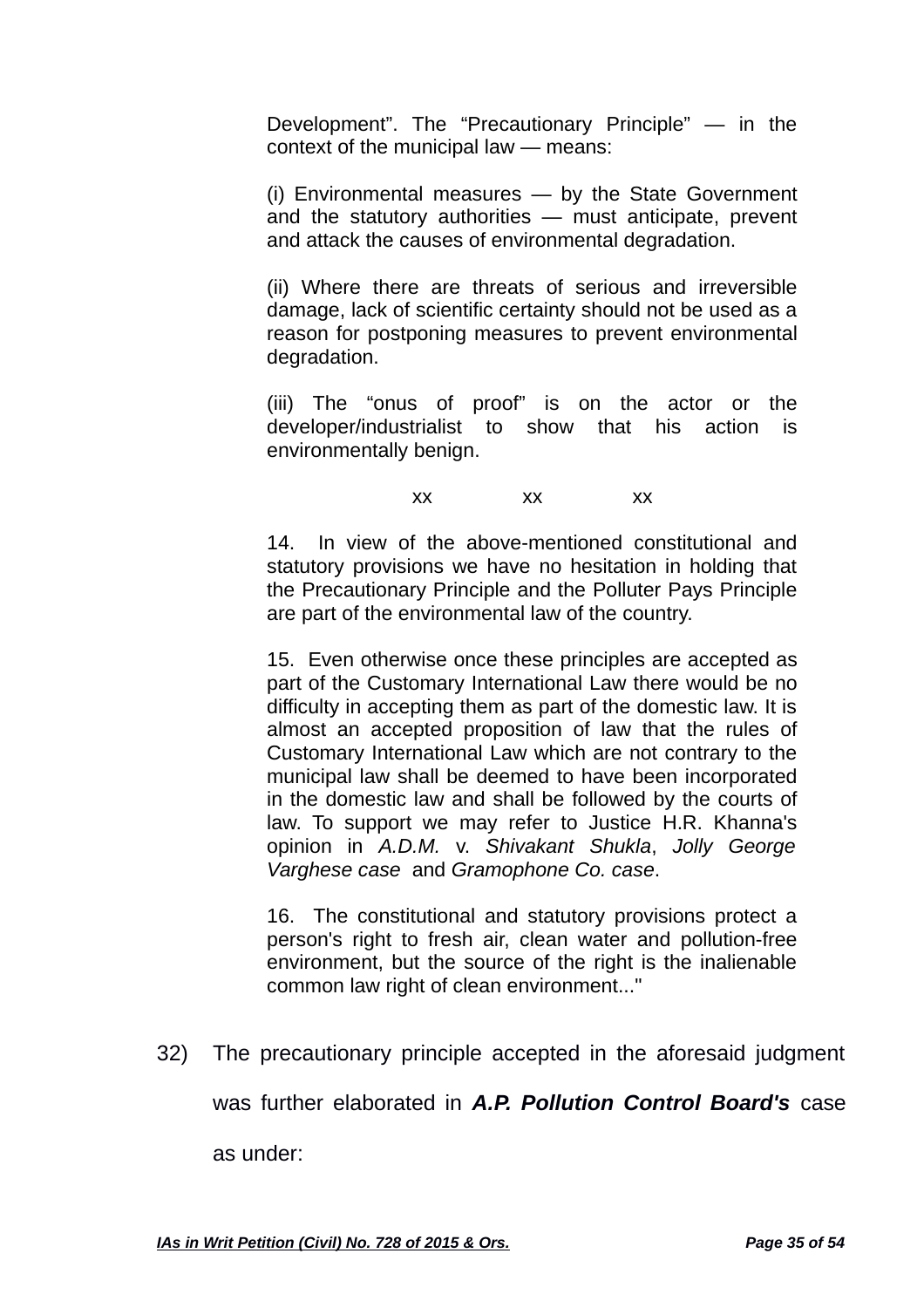"31. The "uncertainty" of scientific proof and its changing frontiers from time to time has led to great changes in environmental concepts during the period between the Stockholm Conference of 1972 and the Rio Conference of 1992. In *Vellore Citizens' Welfare Forum* v. *Union of India* a three-Judge Bench of this Court referred to these changes, to the "precautionary principle" and the new concept of "burden of proof" in environmental matters. Kuldip Singh, J. after referring to the principles evolved in various international conferences and to the concept of "sustainable development", stated that the precautionary principle, the polluter-pays principle and the special concept of onus of proof have now emerged and govern the law in our country too, as is clear from Articles 47, 48-A and 51-A(*g*) of our Constitution and that, in fact, in the various environmental statutes, such as the Water Act, 1974 and other statutes, including the Environment (Protection) Act, 1986, these concepts are already implied. The learned Judge declared that these principles have now become part of our law. The relevant observations in the *Vellore case* in this behalf read as follows: (SCC p. 660, para 14)

"14. In view of the above-mentioned constitutional and statutory provisions we have no hesitation in holding that the *precautionary principle* and the polluter-pays principle are part of the environmental law of the country."

(emphasis supplied)

The Court observed that even otherwise, the abovesaid principles are accepted as part of the customary international law and hence there should be no difficulty in accepting them as part of our domestic law. In fact, on the facts of the case before this Court, it was directed that the authority to be appointed under Section 3(3) of the Environment (Protection) Act, 1986

"shall implement the 'precautionary principle' and the 'polluter-pays principle'".

The learned Judges also observed that the new concept which places the burden of proof on the developer or industrialist who is proposing to alter the status quo, has also become part of our environmental law.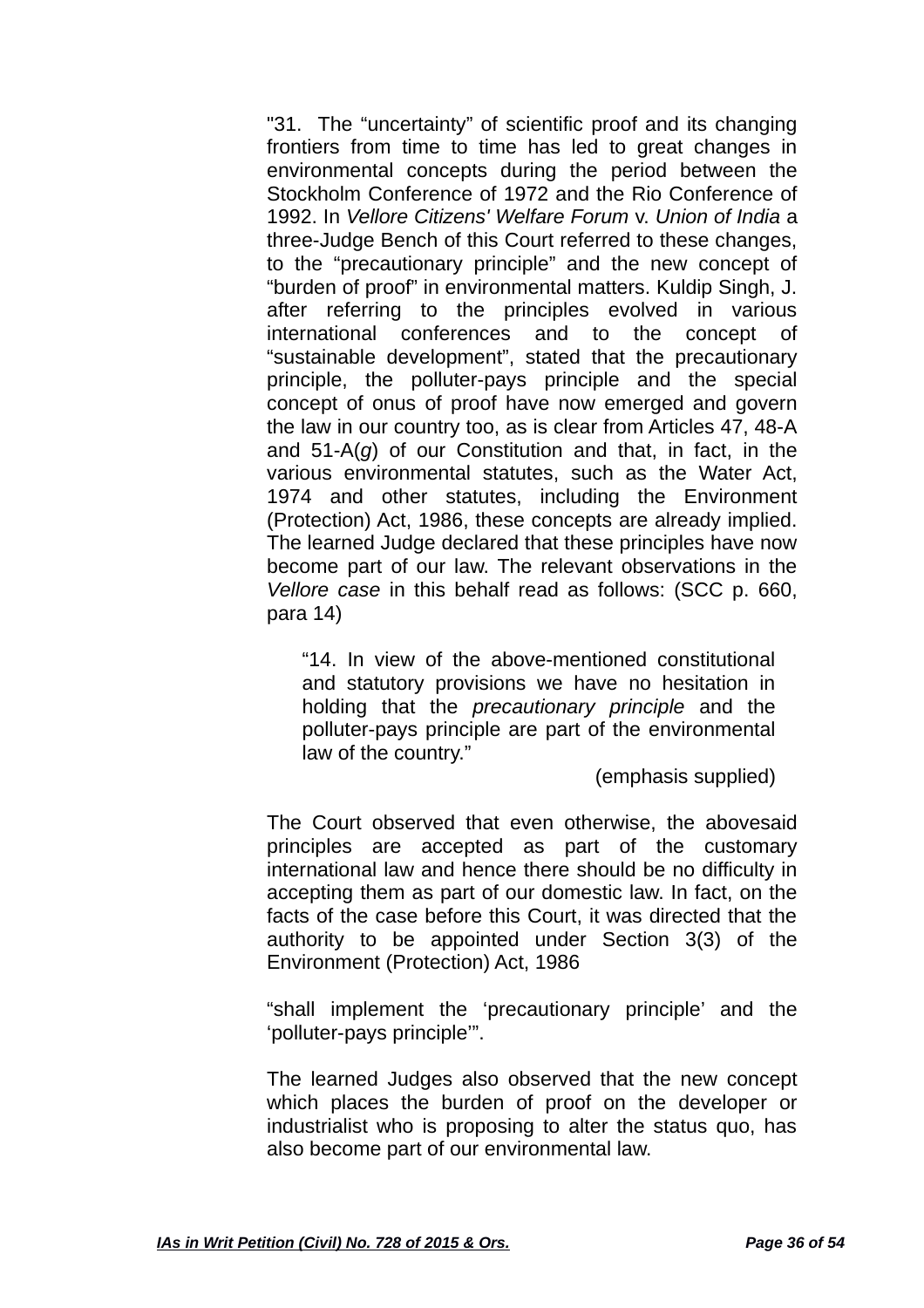32. The *Vellore judgment* has referred to these principles briefly but, in our view, it is necessary to explain their meaning in more detail, so that courts and tribunals or environmental authorities can properly apply the said principles in the matters which come before them.

33. A basic shift in the approach to environmental protection occurred initially between 1972 and 1982. Earlier, the concept was based on the "assimilative capacity" rule as revealed from Principle 6 of the Stockholm Declaration of the U.N. Conference on Human Environment, 1972. The said principle *assumed* that science could provide policy-makers with the information and means necessary to avoid encroaching upon the capacity of the environment to assimilate impacts and it *presumed* that relevant technical expertise would be available when environmental harm was predicted and there would be sufficient time to act in order to avoid such harm. But in the 11th Principle of the U.N. General Assembly Resolution on World Charter for Nature, 1982, the emphasis shifted to the "precautionary principle", and this was reiterated in the Rio Conference of 1992 in its Principle 15 which reads as follows:

"*Principle 15*.—In order to protect the environment, the *precautionary approach* shall be widely applied by States according to their capabilities. Where there are threats of serious or irreversible damage, lack of full *scientific certainty* shall not be used as a reason for proposing cost-effective measures to prevent environmental degradation."

34. In regard to the cause for the emergence of this principle, Charmian Barton, in the article earlier referred to in Vol. 22, Harv. Envtt. L. Rev. (1998), p. 509 at p. 547 says:

"There is nothing to prevent decision-makers from assessing the record and concluding that there is inadequate information on which to reach a determination. If it is not possible to make a decision with 'some' confidence, then it *makes sense to err on the side of caution and prevent* activities that may cause serious or irreversible harm. An informed decision can be made at a later stage when additional data is available or resources permit further research. To ensure that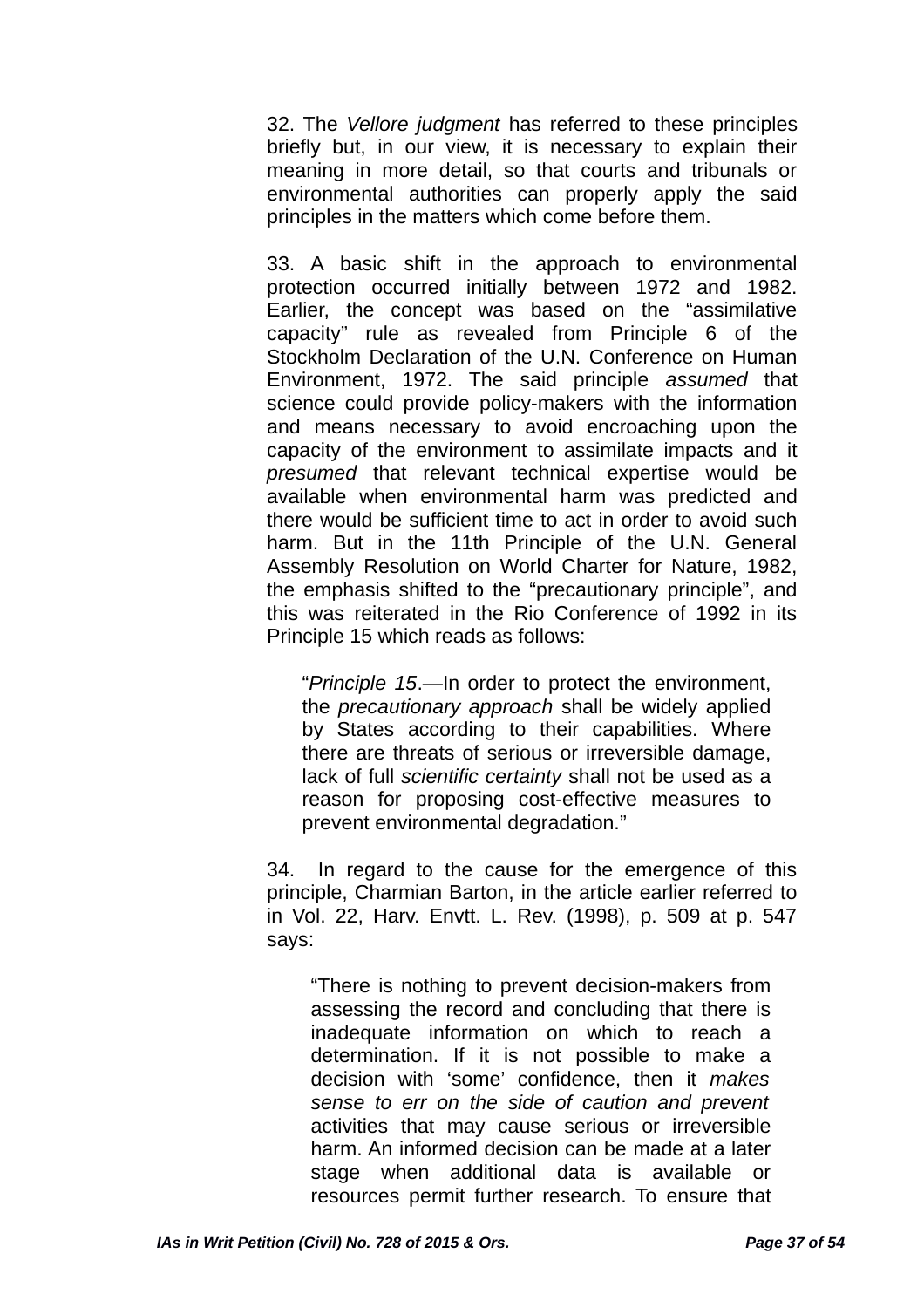greater caution is taken in environmental management, implementation of the principle through *judicial and legislative means* is necessary."

In other words, the inadequacies of science is the real basis that has led to the precautionary principle of 1982. It is based on the theory that it is better to err on the side of caution and prevent environmental harm which may indeed become irreversible.

35. The principle of precaution involves the anticipation of environmental harm and taking measures to avoid it or to choose the least environmentally harmful activity. It is *based* on scientific uncertainty. Environmental protection should not only aim at protecting health, property and economic interest but also protect the environment for its own sake. Precautionary duties must not only be triggered by the suspicion of concrete danger but also by (justified) concern or risk potential. The precautionary principle was recommended by the UNEP Governing Council (1989). The Bomako Convention also lowered the threshold at which scientific evidence might require action by not referring to "serious" or "irreversible" as adjectives qualifying harm. However, summing up the legal status of the precautionary principle, one commentator characterised the principle as still "evolving" for though it is accepted as part of the international customary law, "the consequences of its application in any potential situation will be influenced by the circumstances of each case". (*See* First Report of Dr Sreenivasa Rao Pemmaraju — Special Rapporteur, International Law Commission dated 3-4-1998, paras 61 to 72.)."

33) In such cases which pertain to the protection of environment,

thrusting of *'onus of proof'* on the developer/industrialist in

*Vellore Citizens' Welfare Forum* was also elaborated by the

Court in the following manner:

"36. We shall next elaborate the new concept of burden of proof referred to in the *Vellore case* at p. 658. In that case, Kuldip Singh, J. stated as follows: (SCC p. 658, para 11)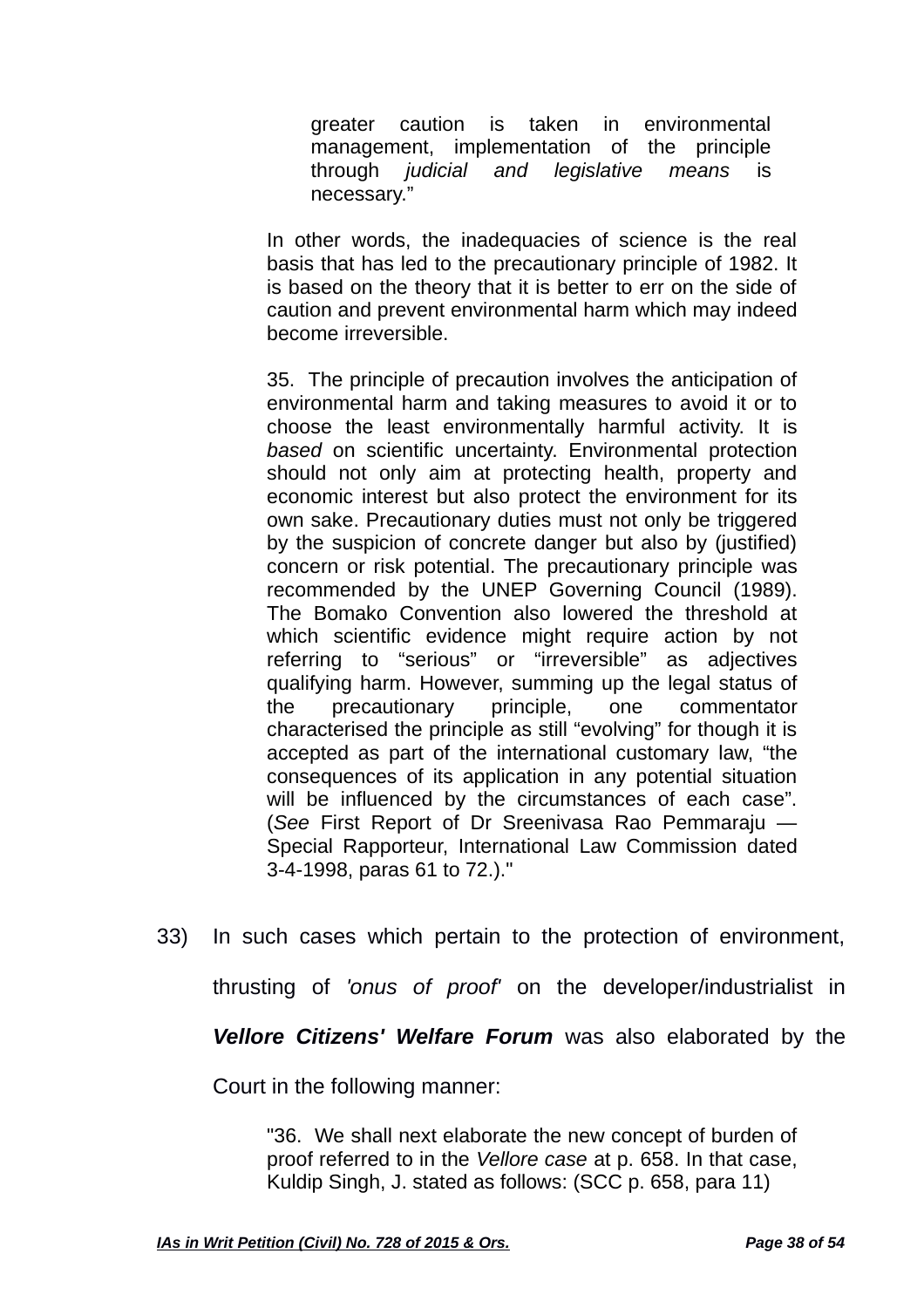"(iii) The 'onus of proof' is on the actor or the developer/industrialist to show that his action is environmentally benign."

37. It is to be noticed that while the inadequacies of science have led to the "precautionary principle", the said "precautionary principle" in its turn, has led to the special principle of *burden of proof* in environmental cases where burden as to the absence of injurious effect of the actions proposed, — is placed on those who want to change the status quo [Wynne, *Uncertainty and Environmental Learning*, 2 Global Envtl. Change 111 (1992) at p. 123]. This is often termed as a reversal of the burden of proof, because otherwise in environmental cases, those opposing the change would be compelled to shoulder the evidentiary burden, a procedure which is not fair. Therefore, it is necessary that the party attempting to preserve the status quo by maintaining a less polluted state should not carry the burden of proof and the party who wants to alter it, must bear this burden. [See James M. Olson: "*Shifting the Burden of Proof*", 20 Envtl. Law, p. 891 at p. 898 (1990).] [Quoted in Vol. 22 (1998), Harv. Env. Law Review, p. 509 at pp. 519, 550.]

38. The precautionary principle suggests that where there is an identifiable risk of serious or irreversible harm, including, for example, extinction of species, widespread toxic pollution in major threats to essential ecological processes, it may be appropriate to place the burden of proof on the person or entity proposing the activity that is potentially harmful to the environment. (*See* Report of Dr Sreenivasa Rao Pemmaraju, Special Rapporteur, International Law Commission, dated 3-4-1998, para 61.)"

34) This brings us to the next argument which is predicated on Article 19(1)(g) of the Constitution. Mr. Shankarnarayanan had submitted that principle of *res extra commercium* shall apply inasmuch as firecrackers are a health hazard, the manufacturers and traders thereof cannot claim any fundamental right to carry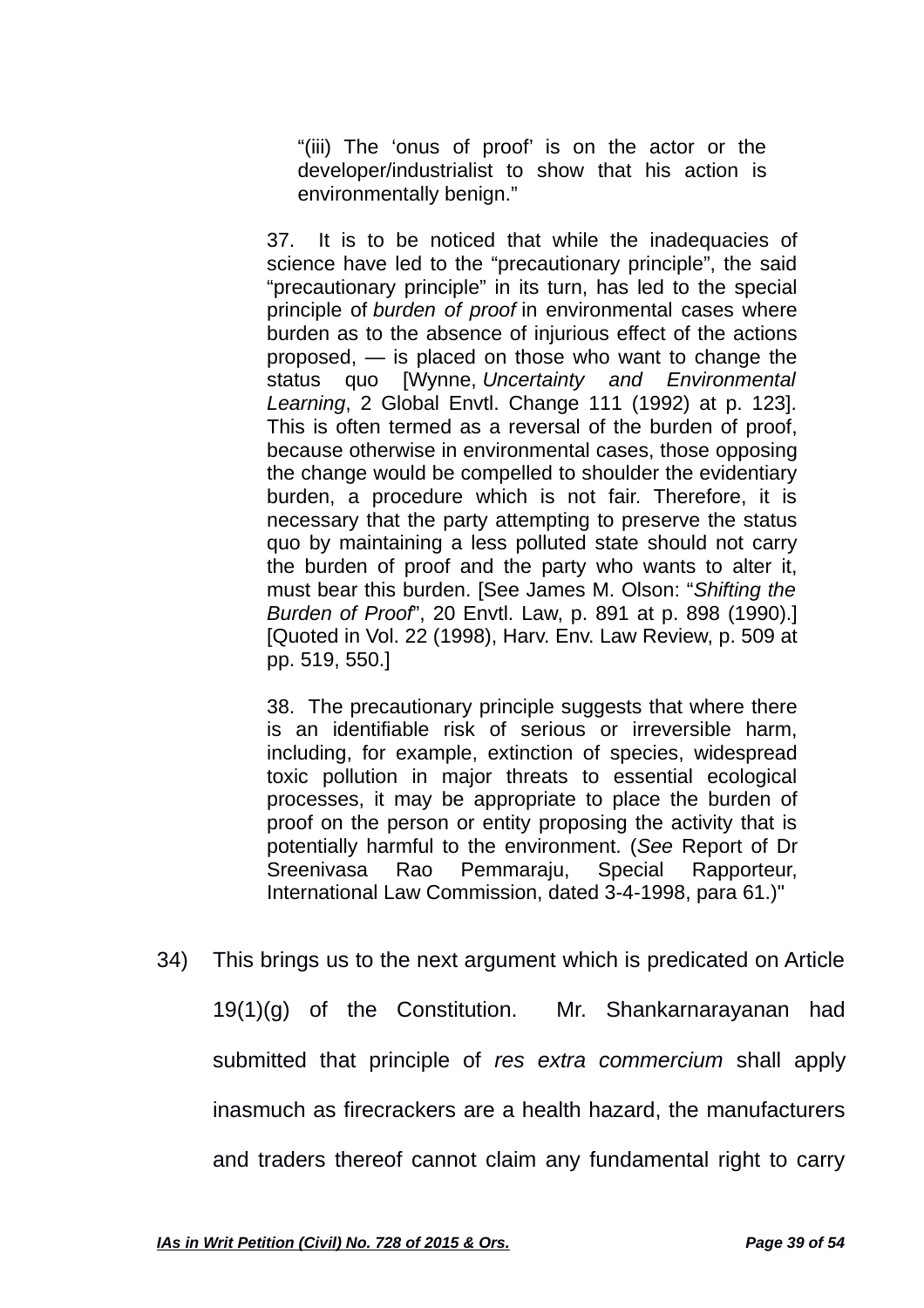on business in this field. Such a plea may not be tenable. Therefore, it calls for a measure that would amount to a reasonable restriction.

- 35) It may be stressed that in *Vellore Citizens' Welfare Forum* case, this Court had banned the tanneries when it was found that they were causing immense damage to the environment. Thus, environment protection, which is a facet of Article 21, was given supremacy over the right to carry on business enshrined in Article  $19(1)(g)$ . We state at the cost of repetition that right of health, which is recognised as a facet of Article 21 of the Constitution and, therefore, is a fundamental right, assumes greater importance. It is not only the petitioners and other applicants who have intervened in support of the petitioners but the issue involves millions of persons living in Delhi and NCR, whose right to health is at stake. However, for the time being, without going into this debate in greater details, our endeavour is to strive at balancing of two rights, namely, right of the petitioners under Article 21 and right of the manufacturers and traders under Article 19(1)(g) of the Constitution.
- 36) Almost for the same reasons, argument predicated on Article 25 of the Constitution need not detain us. We proceed on the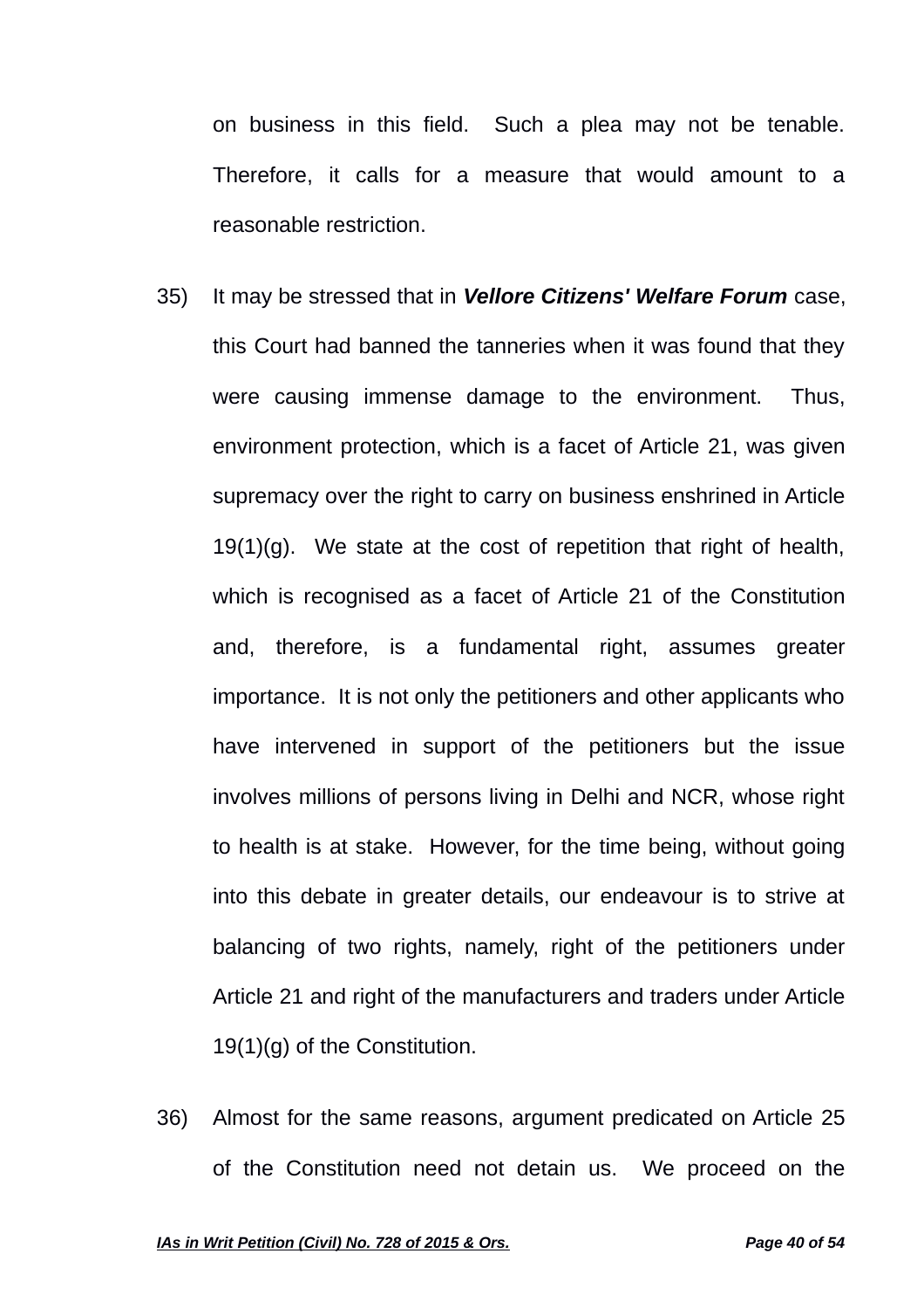assumption that burning of crackers during *Diwali* is a part of religious practice. The question is as to whether it should be allowed to be continued in the present form without any regulatory measures, as a part of religious practice, even if it is proving to be a serious health hazard. We feel that Article 25 is subject to Article 21 and if a particular religious practice is threatening the health and lives of people, such practice is not to entitled to protection under Article 25. In any case, balancing can be done here as well by allowing the practice subject to those conditions which ensure nil or negligible effect on health.

37) We now deal with the argument that banning the sale of firecrackers may lead to extreme economic hardship, namely, on the one hand loss of substantial revenue and on the other hand unemployment to lakhs of persons. This brings up the issue of connect or relationship between the law and economics. This aspect was considered by this Court in *Shivashakti Sugars Limited* v. *Shree Renuka Sugar Limited and Others*, (2017) 7 SCC 729, and the relevant portion whereof is reproduced below:

> "43...Interface between Law and Economics is much more relevant in today's time when the country has ushered into the era of economic liberalisation, which is also termed as "globalisation" of economy. India is on the road of economic growth. It has been a developing economy for number of decades and all efforts are made, at all levels, to ensure that it becomes a fully developed economy. Various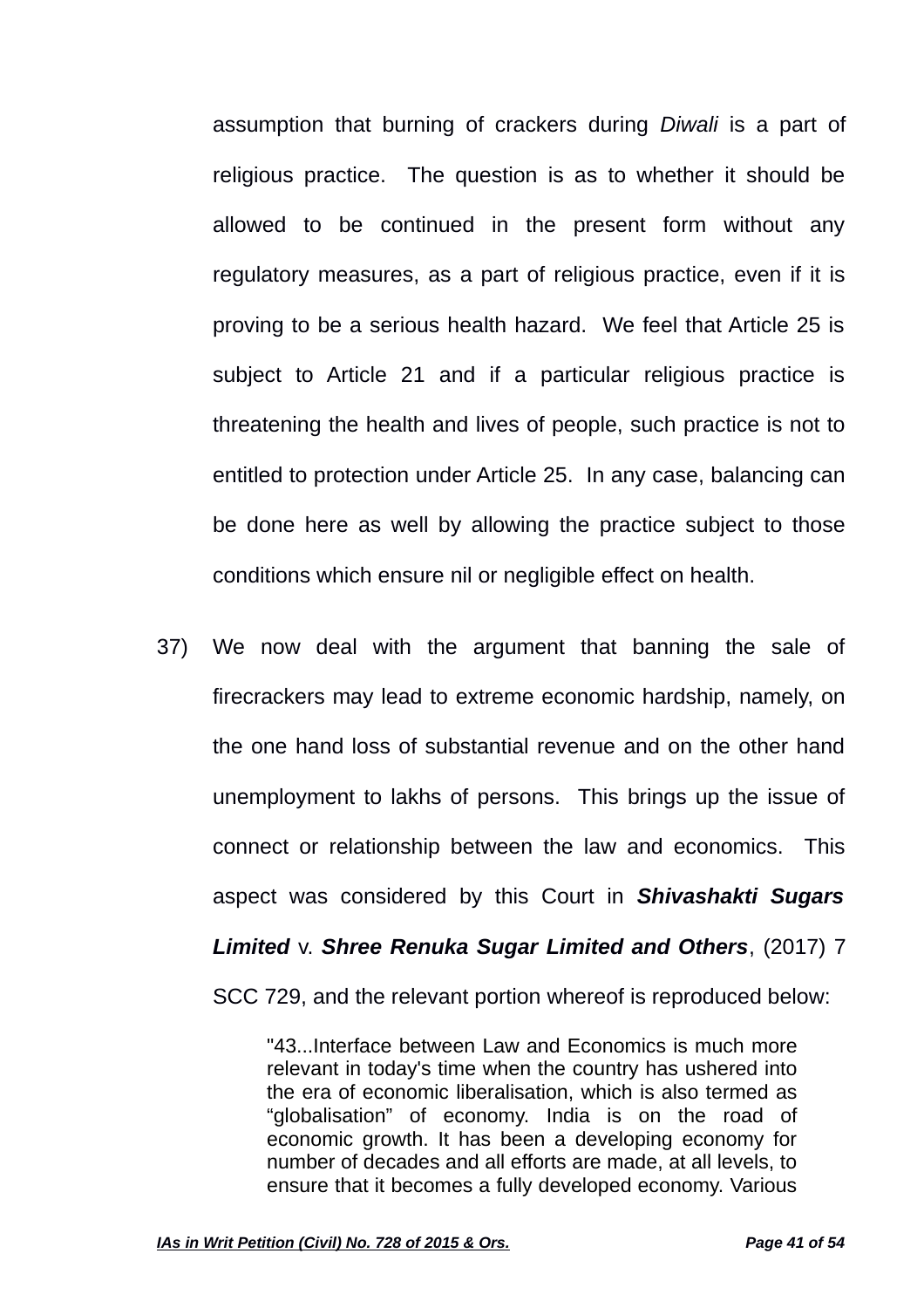measures are taken in this behalf by the policy-makers. The judicial wing, while undertaking the task of performing its judicial function, is also required to perform its role in this direction. It calls for an economic analysis of law approach, most commonly referred to as "Law and Economics" [ Richard A. Posner in his book *Frontiers of Legal Theory* explains this concept as follows:"Economic analysis of law has heuristic, descriptive and normative aspects. As a heuristic, it seeks to display underlying unities in legal doctrines and institutions; in its descriptive mode, it seeks to identify the economic logic and effects of doctrines and institutions and the economic causes of legal change; in its normative aspect it advises Judges and other policy-makers on the most efficient methods of regulating conduct through law. The range of its subject-matter has become wide, indeed all-encompassing. Exploiting advances in the economics of nonmarket behaviour, economic analysis of law has expanded far beyond its original focus on antitrust, taxation, public utility regulation, corporate finance, and other areas of explicitly economic regulation. (And within that domain, it has expanded to include such fields as property and contract law.) The "new" economic analysis of law embraces such nonmarket, or quasi-nonmarket, fields of law as tort law, family law, criminal law, free speech, procedure, legislation, public international law, the law of intellectual property, the rules governing the trial and appellate process, environmental law, the administrative process, the regulation of health and safety, the laws forbidding discrimination in employment, and social norms viewed as a source of, an obstacle to, and a substitute for formal law."Posner also mentioned that this interface between Law and Economics might grandly be called "Economic Theory of Law", which is built on a pioneering article by Ronald Coase [R.H. Coase, "The Problem of Social Cost", 3 Journal of Law and Economics 1 (1960)]:"The "Coase Theorem" holds that where market transaction costs are zero, the law's initial assignment of rights is irrelevant to efficiency, since if the assignment is inefficient the parties will rectify it by a corrective transaction. There are two important corollaries. The first is that the law, to the extent interested in promoting economic efficiency, should try to minimize transaction costs, for example by defining property rights clearly, by making them readily transferable, and by creating cheap and effective remedies for breach of contract.…The second corollary of the Coase Theorem is that where, despite the law's best efforts, market transaction costs remain high, the law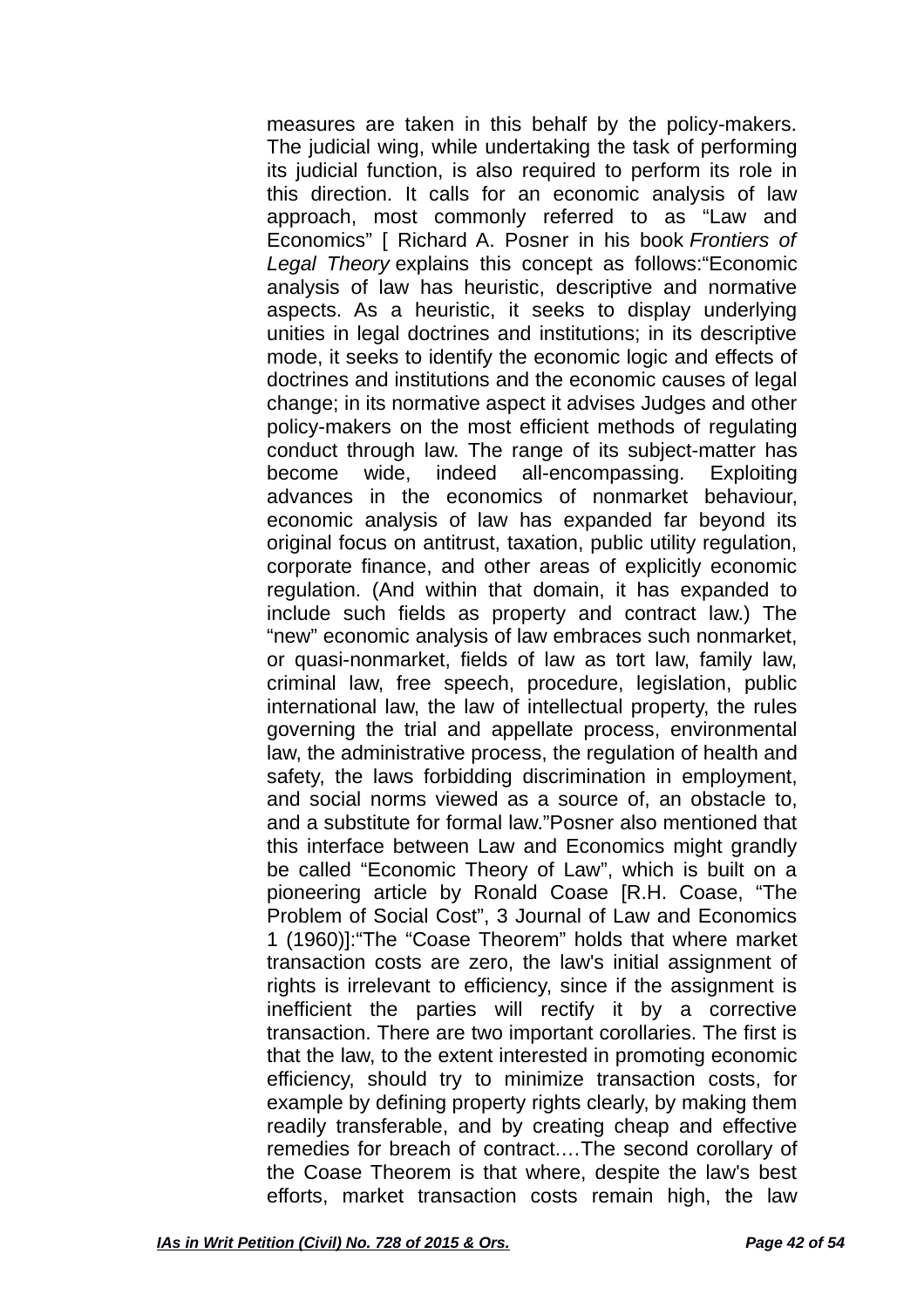should simulate the market's allocation of resources by assigning property rights to the highest-valued users. An example is the fair-use doctrine of copyright law, which allows writers to publish short quotations from a copyrighted work without negotiating with the copyright holder. The costs of such negotiations would usually be prohibitive; if they were not prohibitive, the usual result would be an agreement to permit the quotation, and so the doctrine of fair use brings about the result that the market would bring about if market transactions were feasible."] . In fact, in certain branches of Law there is a direct impact of Economics and economic considerations play predominant role, which are even recognised as legal principles. Monopoly laws (popularly known as "Antitrust Laws" in USA) have been transformed by Economics. The issues arising in competition laws (which has replaced monopoly laws) are decided primarily on economic analysis of various provisions of the Competition Commission Act. Similar approach is to be necessarily adopted while interpreting bankruptcy laws or even matters relating to corporate finance, etc. The impress of Economics is strong while examining various facets of the issues arising under the aforesaid laws. In fact, economic evidence plays a big role even while deciding environmental issues. There is a growing role of Economics in contract, labour, tax, corporate and other laws. Courts are increasingly receptive to economic arguments while deciding these issues. In such an environment it becomes the bounden duty of the Court to have the economic analysis and economic impact of its decisions."

38) Applying the aforesaid principle, in the first blush it may appear that the aforesaid argument has substantial force in it. However, that would be only one side of the picture as there are two contra arguments which are sufficient to take the sheen out of the aforesaid plea. First aspect is that the argument of economic hardship is pitched against right to health and life. When the Court is called upon to protect the right to life, economic effect of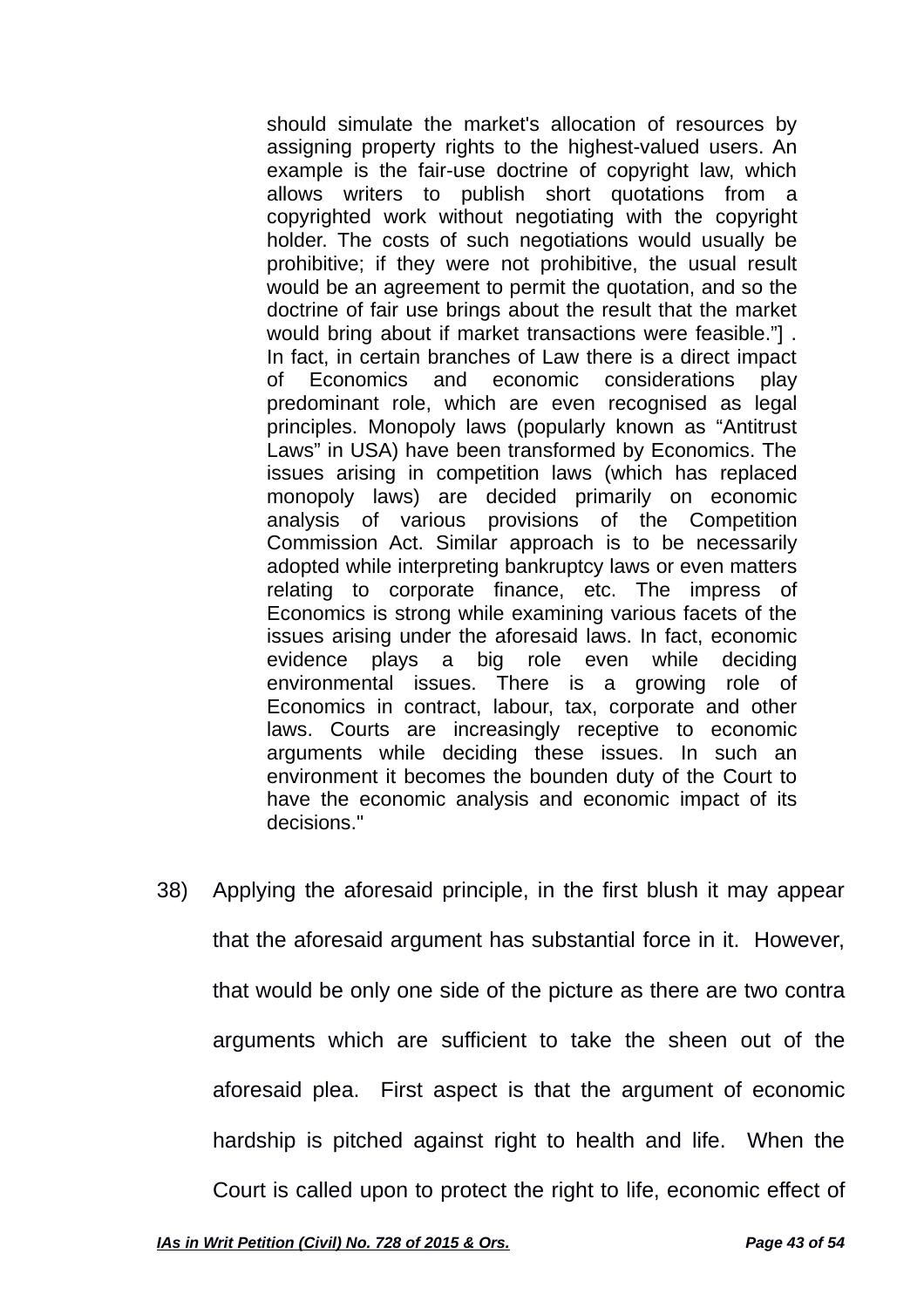a particular measure for the protection of such right to health will have to give way to this fundamental right. Second factor, which is equally important, is that the economic loss to the State is pitched against the economic loss in the form of cost of treatment for treating the ailments with which people suffer as a result of burning of these crackers. Health hazards in the form of various diseases that are the direct result of burning of crackers have already been noted above. It leads to asthma, coughing, bronchitis, retarded nervous system breakdown and even cognitive impairment. Some of the diseases continue on a prolonged basis. Some of these which are caused because of high level of PM<sub>2.5</sub> are even irreversible. In such cases, patients may have to continue to get the medical treatment for much longer period and even for life. Though there are no statistics as to what would be the cost for treating such diseases which are as a direct consequence of fireworks on these occasions like *Diwali*, it can safely be said that this may also be substantial. It may be more than the revenue which is generated from the manufacturers of the crackers. However, we say no more for want of precise statistical data in this behalf.

39) With this, we come to the most important issue, viz. whether there has to be a complete ban on display of fireworks during *Diwali* or *IAs in Writ Petition (Civil) No. 728 of 2015 & Ors. Page 44 of 54*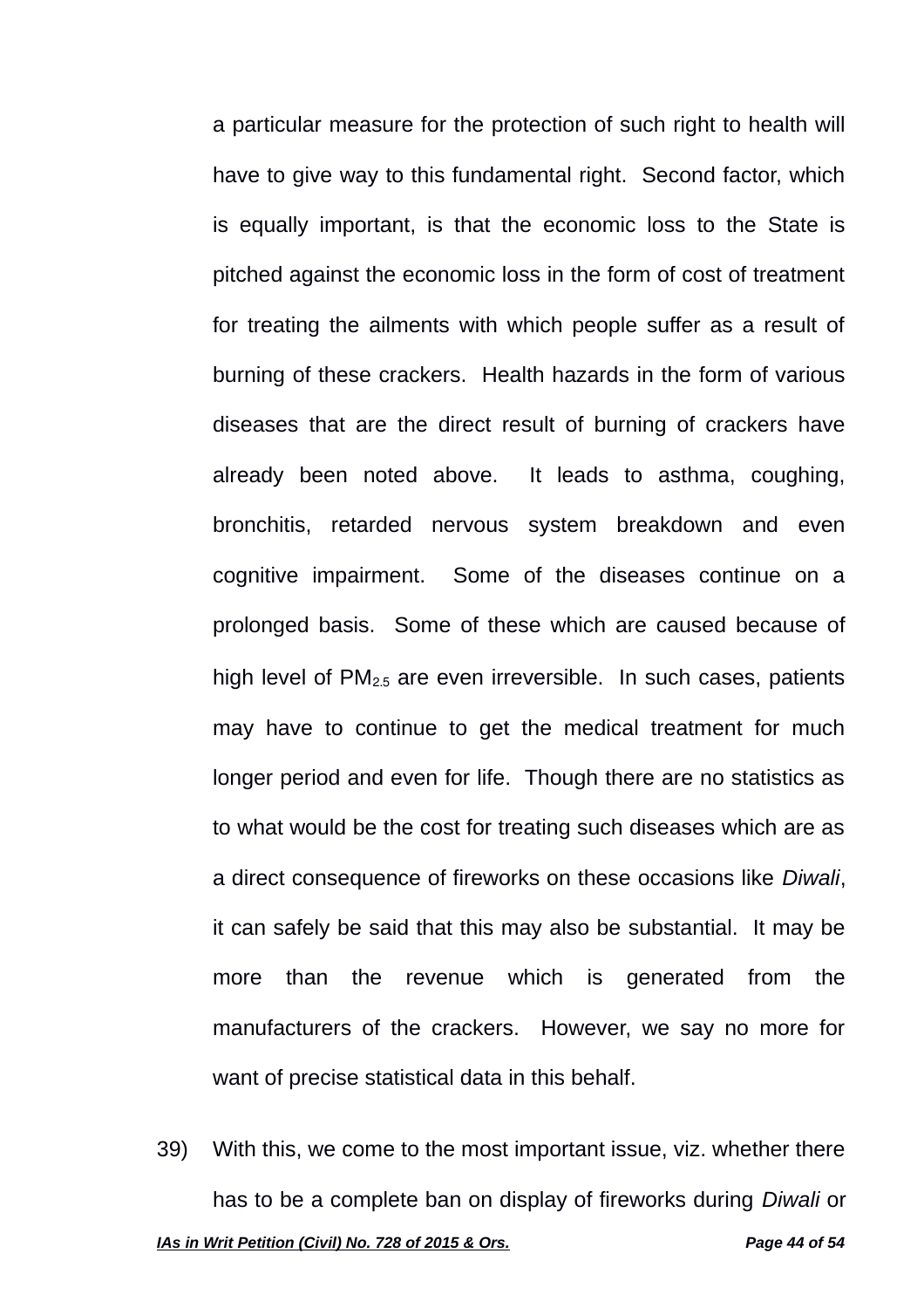it can be controlled/regulated in a manner which may not result into air pollution or may be least intrusive.

40) It would be significant to mention at this stage that there have been lots of efforts for production of firecrackers which do not contain harmful chemicals and thereby not causing air pollution, which are even termed as *'Green Crackers'*. The Union of India was asked to delve on this aspect. In fact, during the hearing of this matter, order was passed on August 14, 2018 giving direction to respondent No.1 to give its complete suggestions to deal with the problems and issues involved which have been recapitulated above. This order reads as under:

> "Further arguments heard in these matters. Arguments have not been concluded.

> We are of the opinion that Union of India/Ministry of Environment should come out with its concrete suggestions to deal with problems and issues which are involved in these petitions and what short term measures can be adopted to tackle the pollution problem which occurs due to firecrackers during Diwali. Such affidavit shall be filed by or before next date of hearing.

List on 21.8.2018."

41) Pursuant to the aforesaid direction, respondent No.1 has filed its affidavit on August 21, 2018. This affidavit sates that the Ministry consulted : (i) The Council of Scientific & Industrial Research (CSIR) - National Environment Engineering Research Institute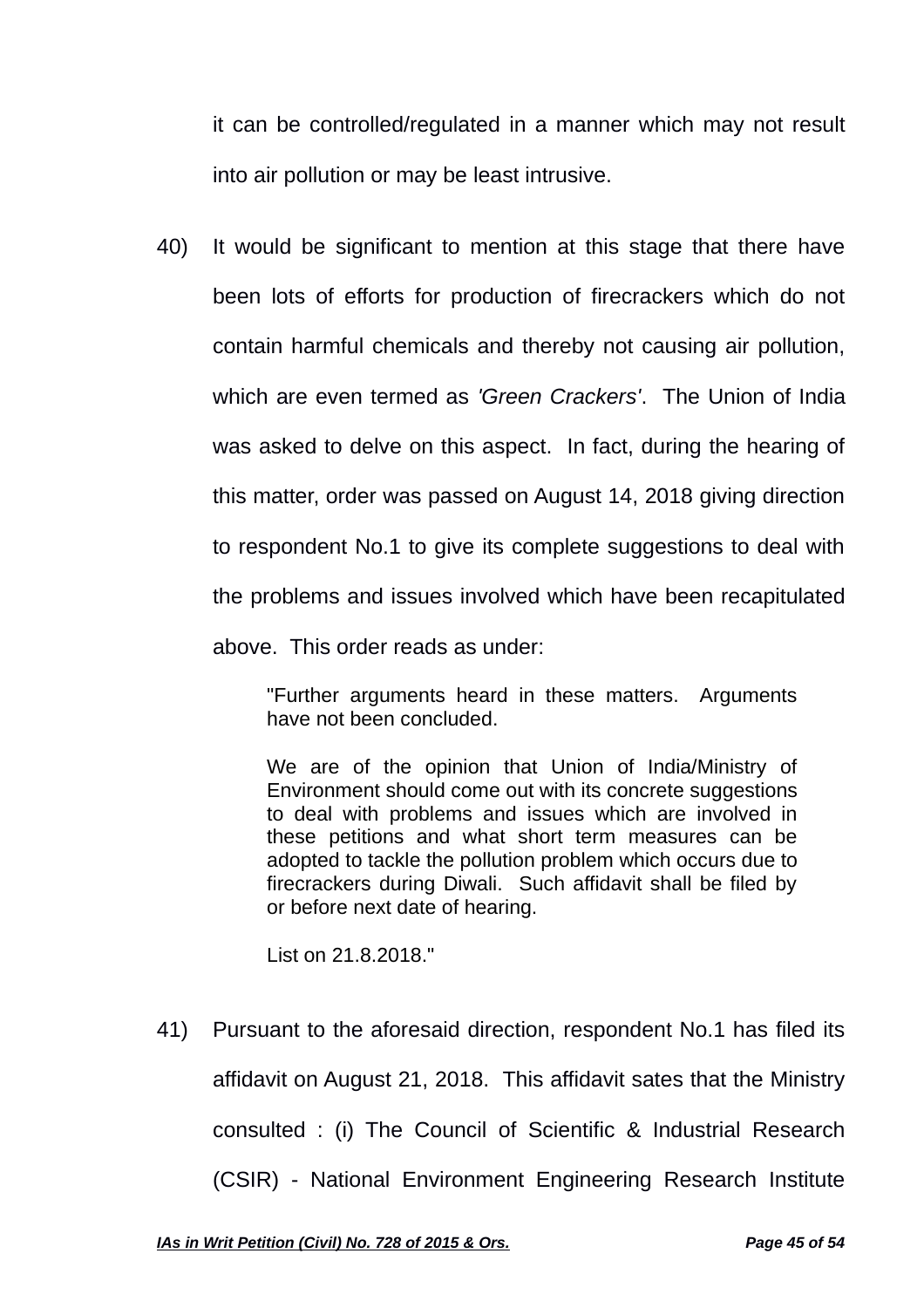(NEERI), (ii) PESO, and (iii) CPCB regarding concrete solutions and short-term measures to be adopted to tackle the pollution problem which occurs due to firecrackers during *Diwali*. Suggestions are received from the aforesaid bodies which are annexed as Annexures R-1, R-2 and R-3 respectively. Based on those suggestions, the Ministry has given the following short-term measures/actions which it proposes to tackle the pollution problem due to firecrackers during forthcoming *Diwali* in November 2018:

- "I. To address issue of high contents of unburnt material or partially combusted material due to usage of poor quality of raw material, Raw Material Characterisation Facilities shall be established to maintain quality of the raw materials in gun powder and flash powder as per specifications of PESO. Testing of raw materials shall be initiated at CSIR - Kaliswari Joint Facility or PESO or any of the other manufacturer with requisite facilities.
- II. Use of Reduced Emission firecrackers (Improved crackers) - (a) Avoidance of use of ash as desiccant or filler materials in crackers for reduction in particulate mater by 15-20%. These can be implemented subject to approval by PESO, and (b) usage of charcoal meeting specifications of explosives and pyrotechnics as prescribed by PESO.
- III. Use of Reduced Emission firecrackers (Green crackers: Safe water and air sprinklers (SWAS) - Low emission sound and light emitting functional crackers with PM reduction by 30-35% and significant reduction in NO<sub>x</sub> and SO<sub>2</sub> due to in-situ water generation as dust suppressant and low cost due to usage of low cost oxidants. These can be implemented subject to approval by PESO.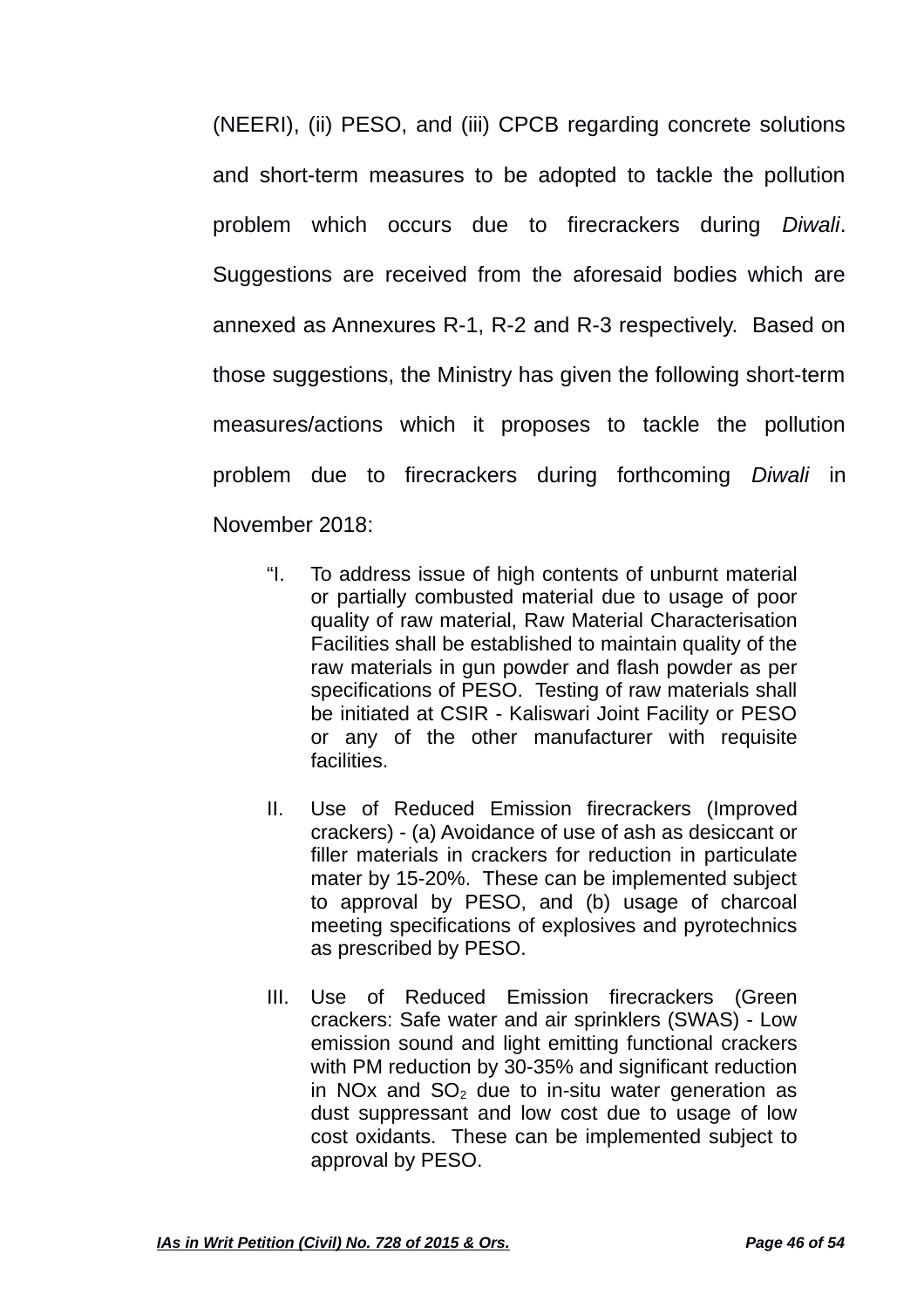- IV. PESO will ensure fireworks with permitted chemicals only to be purchased/possessed/sold/used during Diwali and shall test and check for the presence of banned chemicals like lithium/arsenic/antimony/lead/ mercury. PESO will ensure suspension of the licenses of manufacturers of such fireworks items and appropriate disposal of such stock.
- V. PESO will ensure that only those crackers whose decibel (sound) level are within the limits are allowed in the market and will ensure to take action by suspending the licenses of the manufacturers on such violations and disposal of such lots.
- VI. Diwali data of 2017 shows that average PM2.5 was 604 ug/m3, whereas, Aluminum and Barium in PM2.5 were 159 ug/m3 (about 4 times of AAQCVs) wand 35 ug/m3 (about 9 times of AAQCVs) respectively. Iron was well within the prescribed limits. Aluminum is used as fuel in fireworks in and to give white brilliant sparkle. Ba is added to give only attractive green colour which is not essential for pyrotechnics. Aluminum may cause dermatitis and having bioaccumulation potential in case of long exposure. Ba salts emit poisonous gas causing respiratory problem in short-term exposure too and may have other health complications in long-term exposure. Therefore, as immediate measure, baning of Barium salts in fireworks may be considered. PESO may be asked to review the chemical composition of fireworks, particularly reducing Aluminum content.
- VII. CPCB and respective State Pollution Control Boards/ Pollution Control Committees (SPCBs/PCCs) of the States and Union Territories shall carry out short-term monitoring in their cities for 14 days (commencing from 7 days prior to Diwali and ending 7 days after Diwali) for the parameters namely, Aluminum, Barium, Iron apart from the regulatory parameters against the short-term Ambient Air Quality Criteria Values (AAQCVs) proposed by CPCB with regard to bursting of firecrackers. This will help in generation of data on pollution caused by the bursting of firecrackers and would be helpful for regulation and control quantity of Aluminum, Barium and Iron used in the manufacture of firecrackers.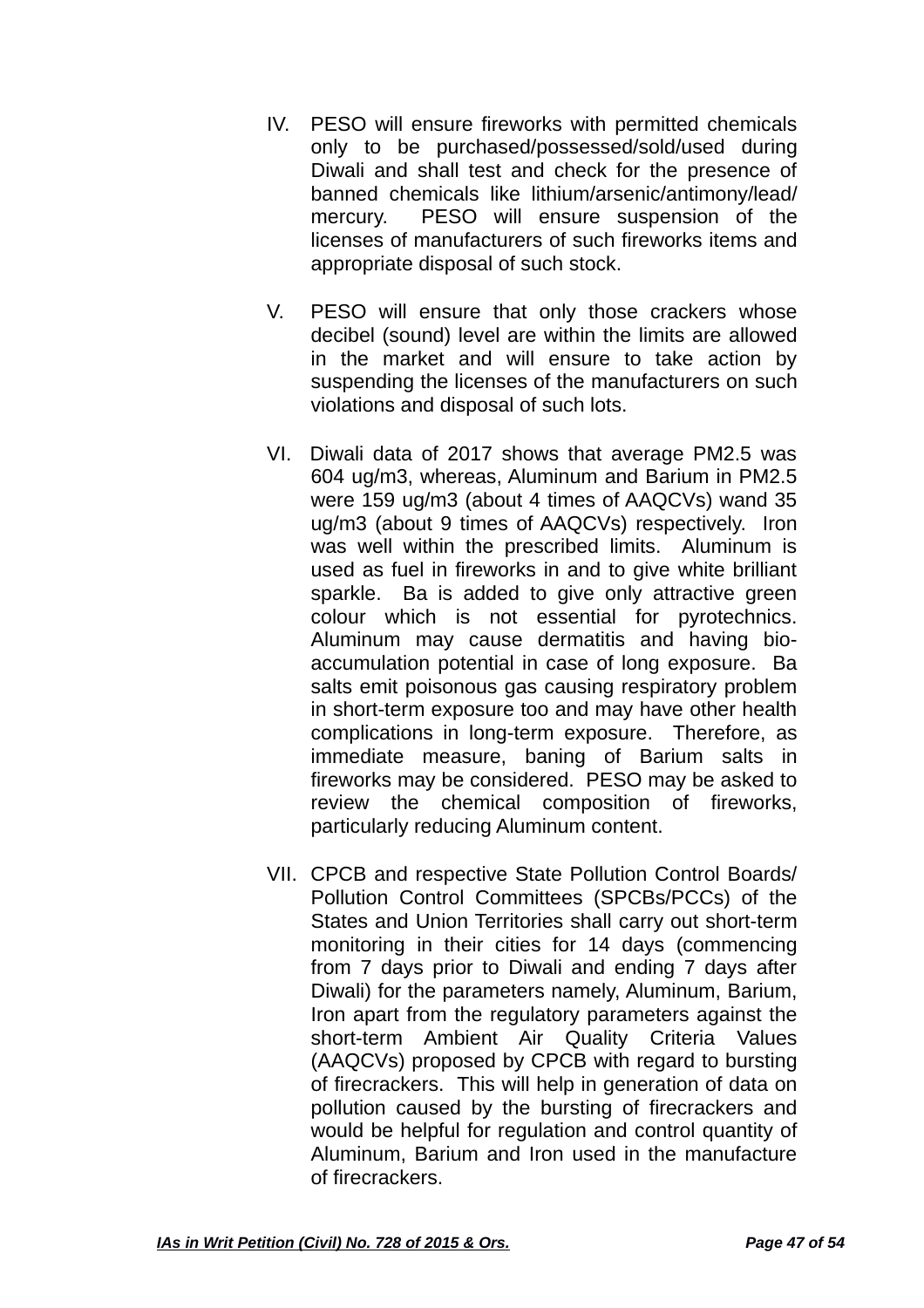- VIII. The manufacture, sale and use of joined firecrackers (series crackers or laris) may be banned as the same causes huge air, noise and solid waste problems.
- IX. Major Indian cities may explore the option of community firecracking with strict time restriction as adopted in some countries. Other restriction that can be explored include - bursting of firecrackers may be allowed only in the areas/fields pre-identified and predesignated by respective State Governments.
- X. Extensive public awareness campaigns shall be taken up by the Central Government/State Governments/ Schools/Colleges informing the public about the harmful effects of firecrackers."
- 42) We are of the opinion that the aforesaid suggestions strive a nice balance between the two competing interests. We accept the aforesaid measures as suggested by the Union of India and direct the Union of India and other concerned authorities to implement the same with immediate effect. In view thereof, following specific directions are issued:
	- (i) The crackers with reduced emission (improved crackers) and green crackers, as mentioned in Suggestion Nos. II and III above only would be permitted to be manufactured and sold.
	- (ii) As a consequence, production and sale of crackers other than those mentioned in Suggestion Nos. II and III is hereby banned.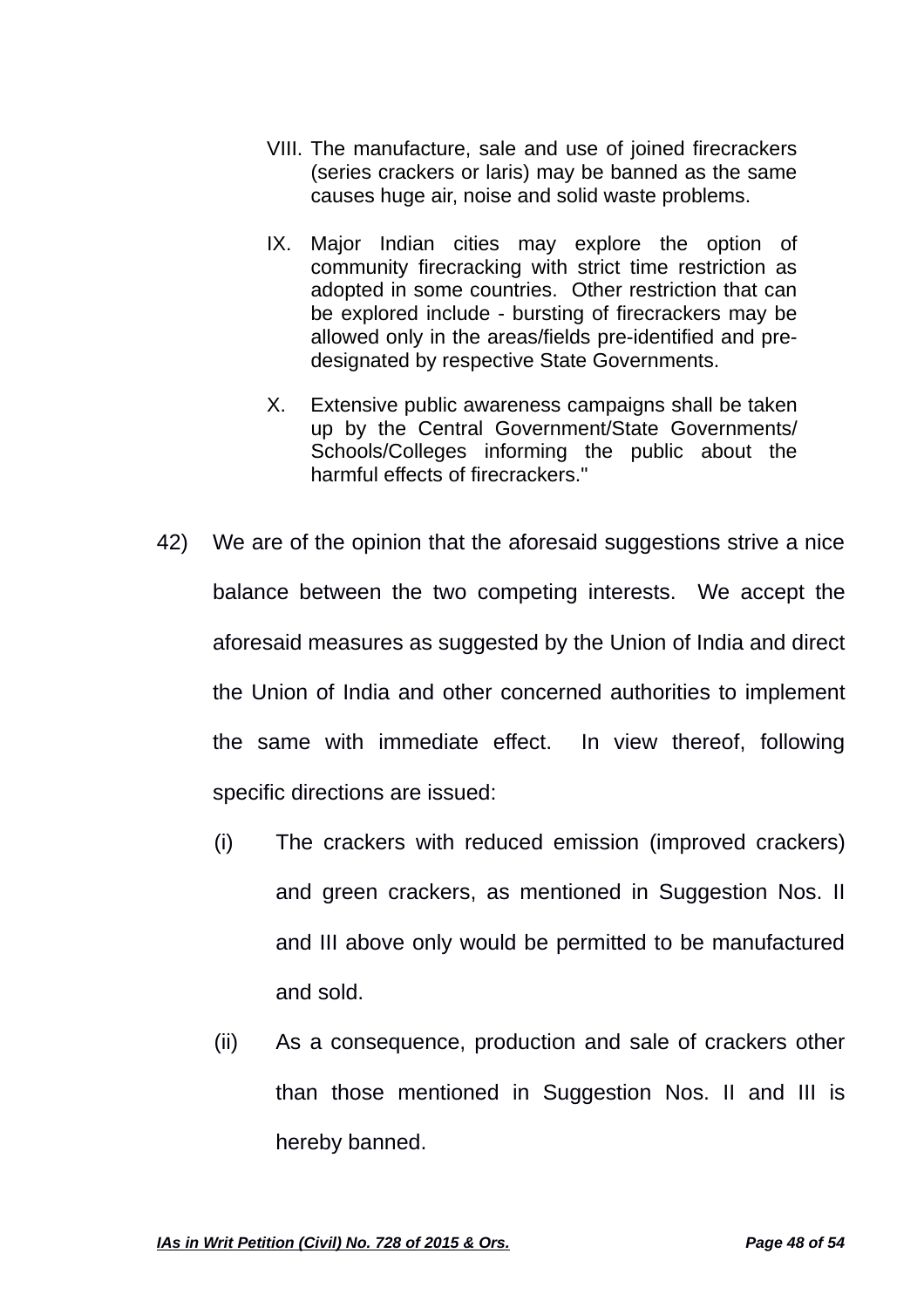- (iii) The manufacture, sale and use of joined firecrackers (series crackers or laris) is hereby banned as the same causes huge air, noise and solid waste problems.
- (iv) The sale shall only be through licensed traders and it shall be ensured that these licensed traders are selling those firecrackers which are permitted by this order.
- (v) No e-commerce websites, including Flipkart, Amazon etc., shall accept any online orders and effect online sales. Any such e-commerce companies found selling crackers online will be hauled up for contempt of court and the Court may also pass, in that eventuality, orders of monetary penalties as well.
- (vi) Barium salts in the fireworks is also hereby banned.
- (vii) PESO is directed to review the clinical composition of fireworks, particularly reducing Aluminum content, and shall submit its report in respect thereof within a period of two weeks from today. For undertaking this exercise, PESO would also associate FRDC.
- (viii) Even those crackers which have already been produced and they do not fulfill the conditions mentioned in Suggestion Nos. II and III above will not be allowed to be sold in Delhi and NCR.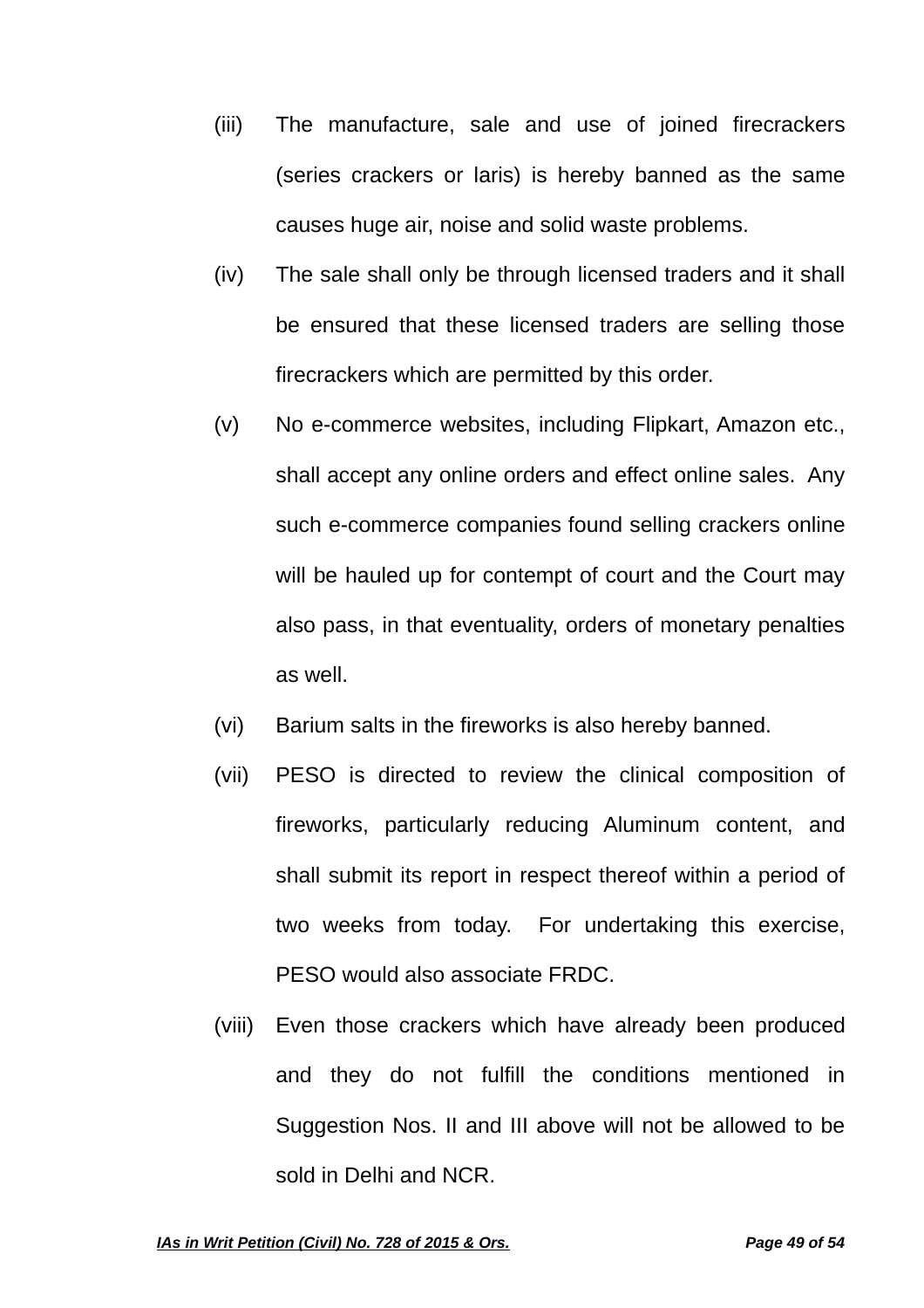- (ix) PESO will ensure fireworks with permitted chemicals only to be purchased/possessed/sold/used during *Diwali* and all other religious festivals, of any religion whatsoever, and other occasions like marriages, etc. It shall test and check for the presence of banned chemicals like Lithium/Arsenic/ Antimony/Lead/Mercury.
- (x) PESO will ensure suspension of the licenses of manufacturers of such fireworks items and appropriate disposal of such stock.
- (xi) PESO will ensure that only those crackers whose decibel (sound) level are within the limits are allowed in the market and will ensure to take action by suspending the licenses of the manufacturers on such violations and disposal of such lots. To add to it, as mentioned in the order dated September 12, 2017, the directions issued and restrictions imposed in the order passed by this Court on July 18, 2005 in *Noise Pollution (V)* shall continue to be in force.
- (xii) Direction Nos. 4 to 9 and 11 contained in the order dated September 12, 2017 shall continue to operate and are reiterated again.
- (xiii) Extensive public awareness campaigns shall be taken up by the Central Government/State Governments/Schools/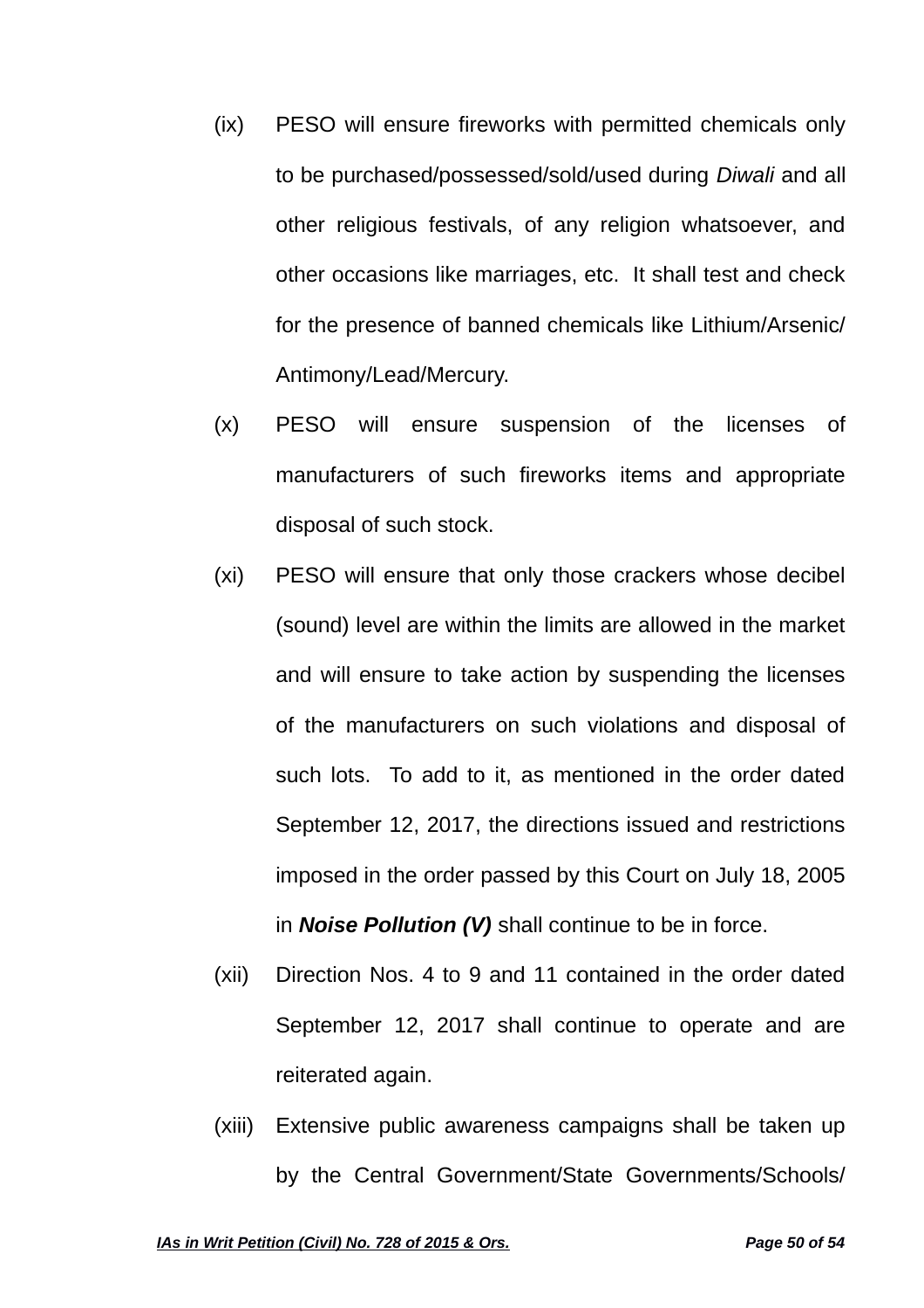Colleges informing the public about the harmful effects of firecrackers.

- (xiv) On *Diwali* days or on any other festivals like *Gurpurab* etc., when such fireworks generally take place, it would strictly be from 8:00 p.m. till 10:00 p.m. only. On Christmas even and New Year eve, when such fireworks start around midnight, i.e. 12:00 a.m., it would be from 11:55 p.m. till 12:30 a.m. only.
- (xv) The Union of India, Government of NCT of Delhi and the State Governments of the NCR would permit community firecracking only (for *Diwali* and other festivals etc. as mentioned above), wherever it can be done. For this purpose, particular area/fields would be pre-identified and predesignated by the concerned authorities. This exercise shall be completed within a period of one week from today so that the public at large is informed about the designated places one week before *Diwali*. The areas designated now for the purpose of *Diwali* shall be valid for community firecracking on other occasions/festivals as well, as mentioned above. Even for marriages and other occasions, sale of improved crackers and green crackers is only permitted.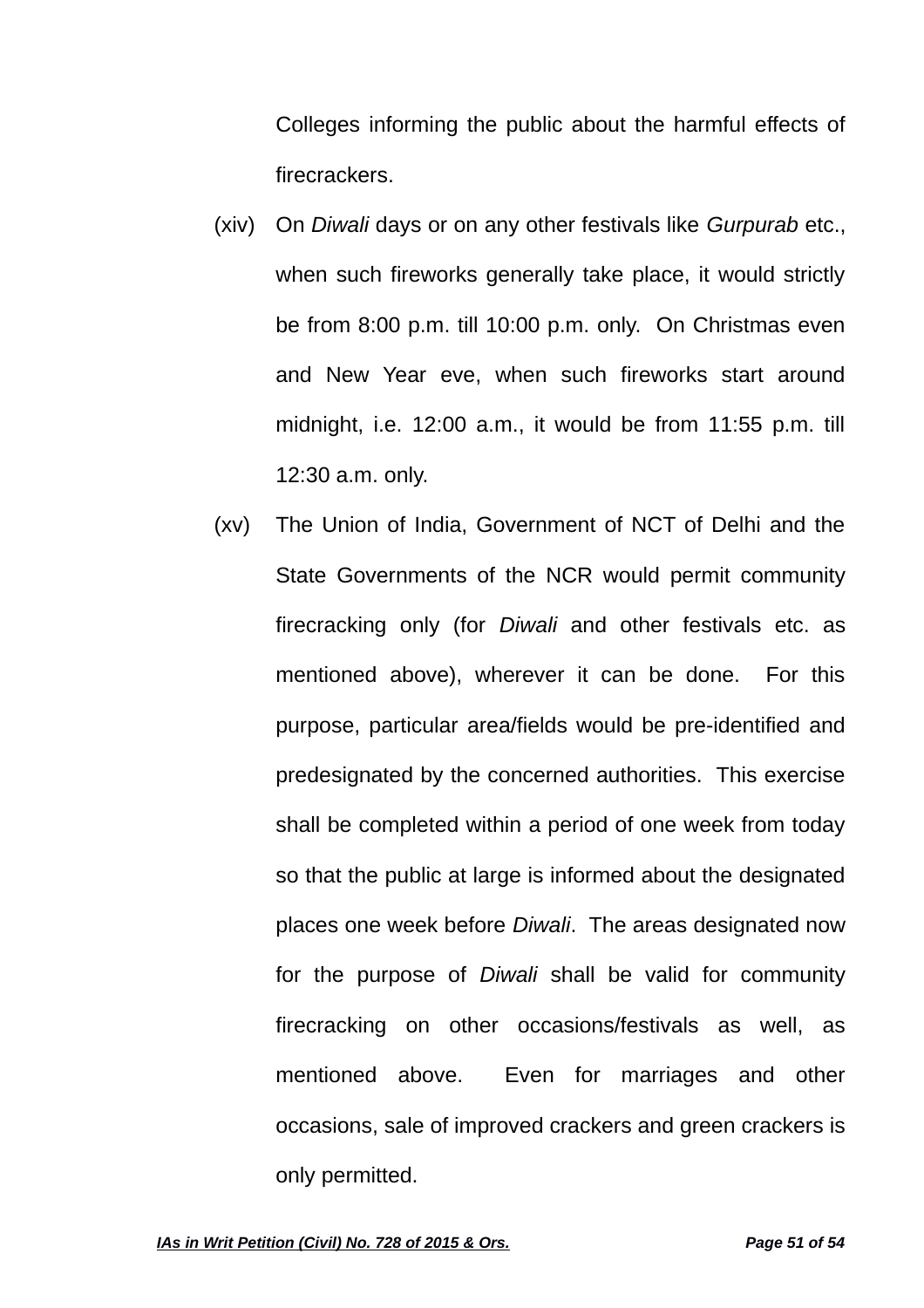Insofar as other States are concerned, an endeavour shall be made by them also to explore the feasibility of community firecracking. However, it is made clear that Direction No. (xiv) pertaining to the duration within which fireworks can take place on all such occasions would be applicable throughout India. Similarly, Direction No. (xiii) for extensive public awareness campaigns is also a pan India direction.

- (xvi) All the official respondents, and particularly the Police, shall ensure that fireworks take place only during the designated time and at designated places, as mentioned above. They shall also ensure that there is no sale of banned firecrackers. In case any violation is found, the Station House Officer (SHO) of the concerned Police Station of the area shall be held personally liable for such violation and this would amount to committing contempt of the Court, for which such SHO(s) would be proceeded against.
- (xvii) CPCB and respective State Pollution Control Boards/ Pollution Control Committees (SPCBs/PCCs) of the States and Union Territories shall carry out short-term monitoring in their cities for 14 days (commencing from 7 days prior to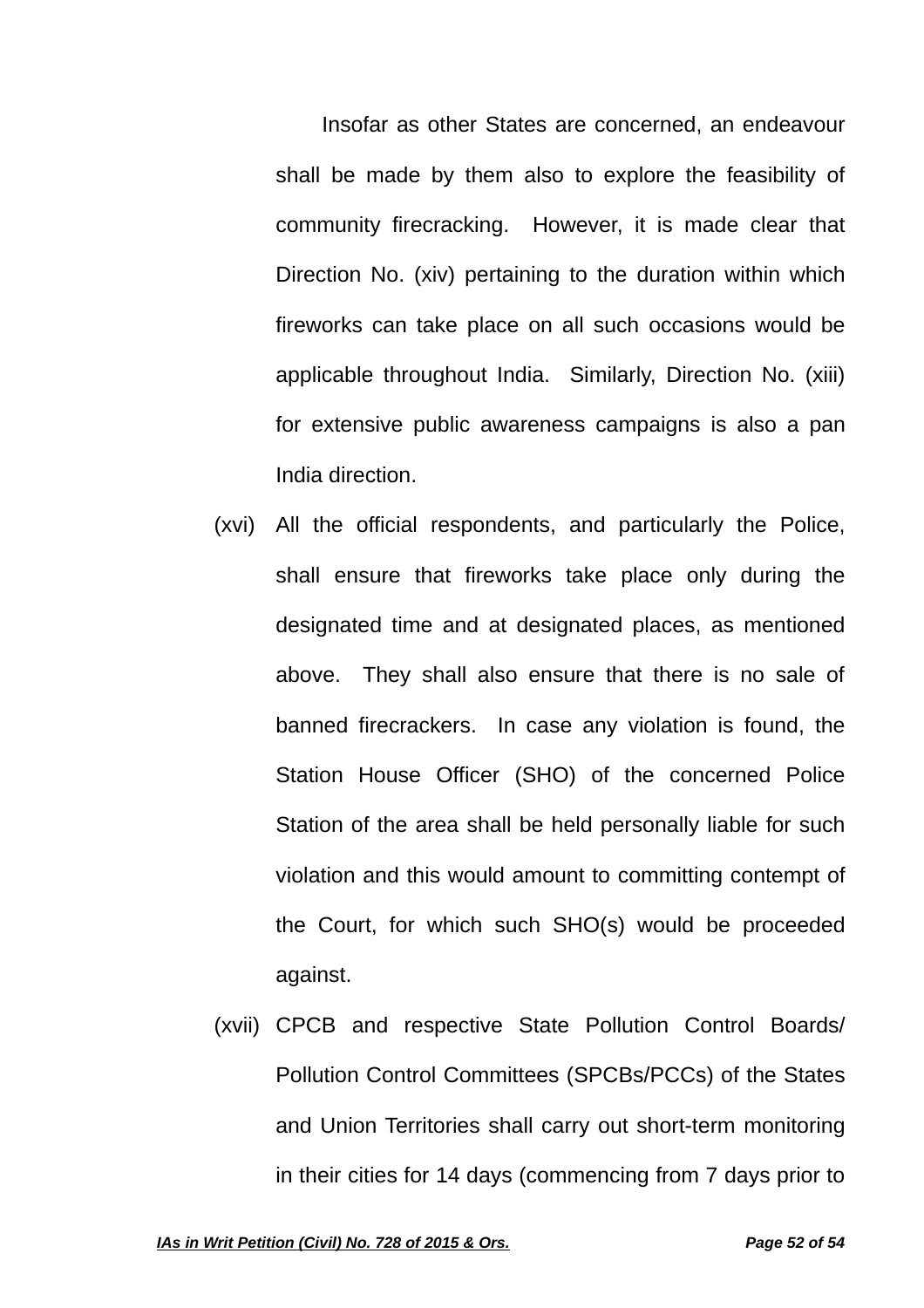Diwali and ending 7 days after Diwali) for the parameters namely, Aluminum, Barium, Iron apart from the regulatory parameters against the short-term Ambient Air Quality Criteria Values (AAQCVs) proposed by CPCB with regard to bursting of firecrackers. This will help in generation of data on pollution caused by the bursting of firecrackers and would be helpful for regulation and control quantity of Aluminum, Barium and Iron used in the manufacture of firecrackers.

- 43) One clarification needs to be given at this stage. Our discussion pertaining to the arguments based on Article 19(1)(g), Article 25 as well as the argument of loss of substantial revenue and unemployment, in cases the manufacture and sale of the firecrackers is totally banned, is *prima facie* and we have not given our conclusive determination. It is because of want of detailed studies on various aspects which have been mentioned and taken note of during discussion in this order. However, we also make it clear that, *prima facie*, we do not find much merit in these arguments for which we have given our reasons in brief.
- 44) Having regard to the overall circumstances, we have decided that, for the time being, a balanced approach to tackle this